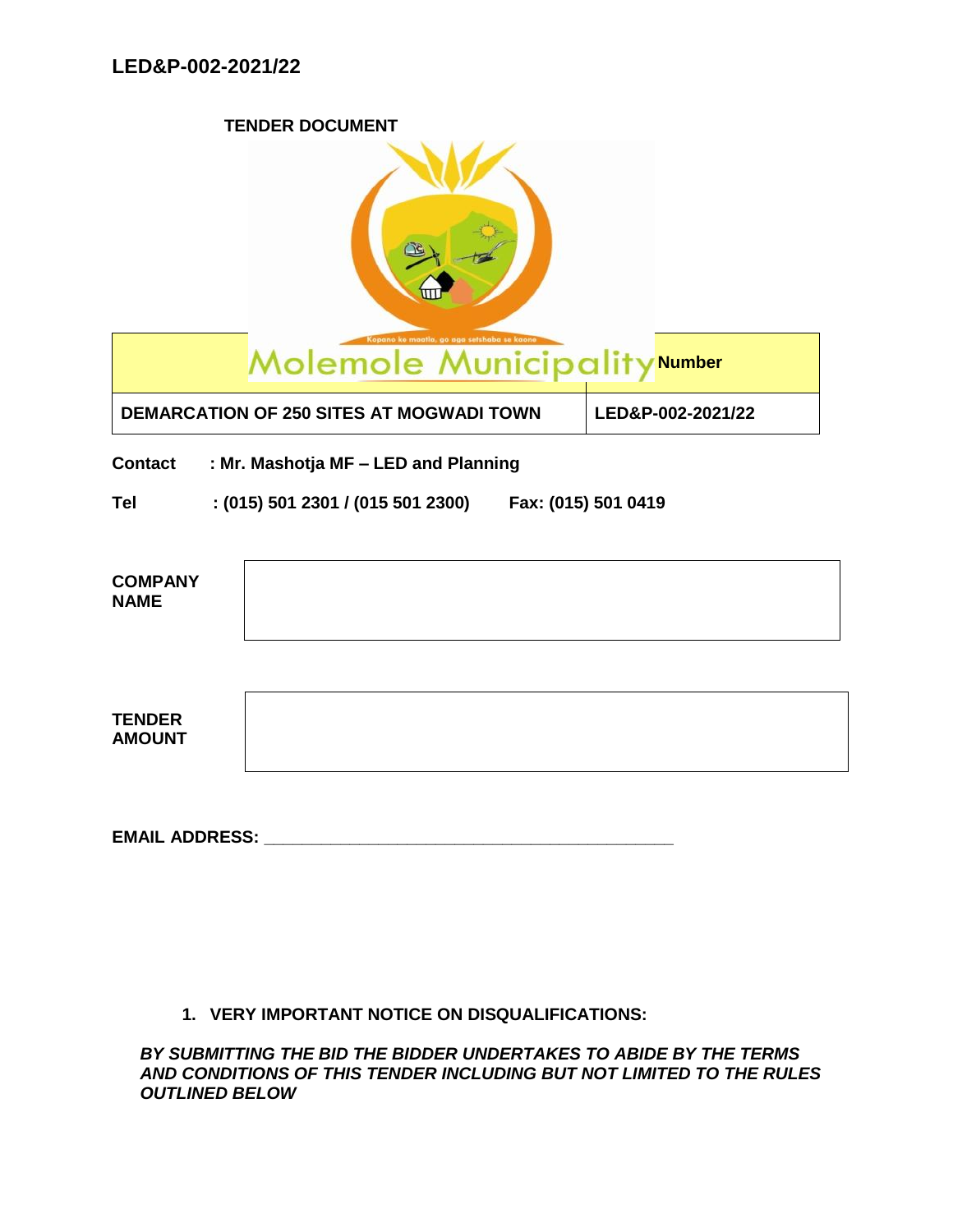- A bid not complying with the requirements stated hereunder will be regarded as not being an "Acceptable bid", and as such will be rejected.
- "Acceptable bid" means any bid which, in all respects, complies with the conditions of bid and specifications as set out in the bid documents, including conditions as specified in the Preferential Procurement Policy Framework Act (Act 5 of 2000) and related legislation and regulations, in terms of which provision is made for this policy.
- In this document and other documents referred to but not attached, the following words are synonymous with each other.
	- a. CLIENT, EMPLOYER, MOLEMOLE LOCAL MUNICIPALITY, MUNICIPALITY
	- b. BID, TENDER AND VARIATIONS THEREOF
	- c. JOINT VENTURE / CONSORTIUM
	- d. TENDERER, BIDDER, CONTRACTOR

## **A. FULL DESCRIPTION OF THE TENDER**

Molemole Local municipality would like to appoint a competent service provider registered on the national Central Supplier Database to demarcate 250 sites at Mogwadi town.

# **B. ACCURACY OF REQUEST FOR TENDER**

- $\cdot \cdot$  Whilst all due care has been taken in connection with the preparation of this bid document, Molemole Local Municipality [MLM] makes no representations or warranties that the content in this bid document or any information communicated to or provided to Bidders during the Tendering Process is, or will be, accurate, current or complete. MLM, its officers, employees and advisors will not be liable with respect to any information communicated which is not accurate, current or complete.
- If a Bidder finds or reasonably believes it has found any discrepancy, ambiguity, error or inconsistency in the bid document or any other information provided by MLM (other than minor clerical matters), the Bidder must promptly notify MLM in writing of such discrepancy, ambiguity, error or inconsistency in order to afford MLM an opportunity to consider what corrective action is necessary (if any).
- Any actual discrepancy, ambiguity, error or inconsistency in this document or any other information provided by the MLM will, if possible, be corrected and provided to all Bidders without attribution to the Bidder who provided the written notice.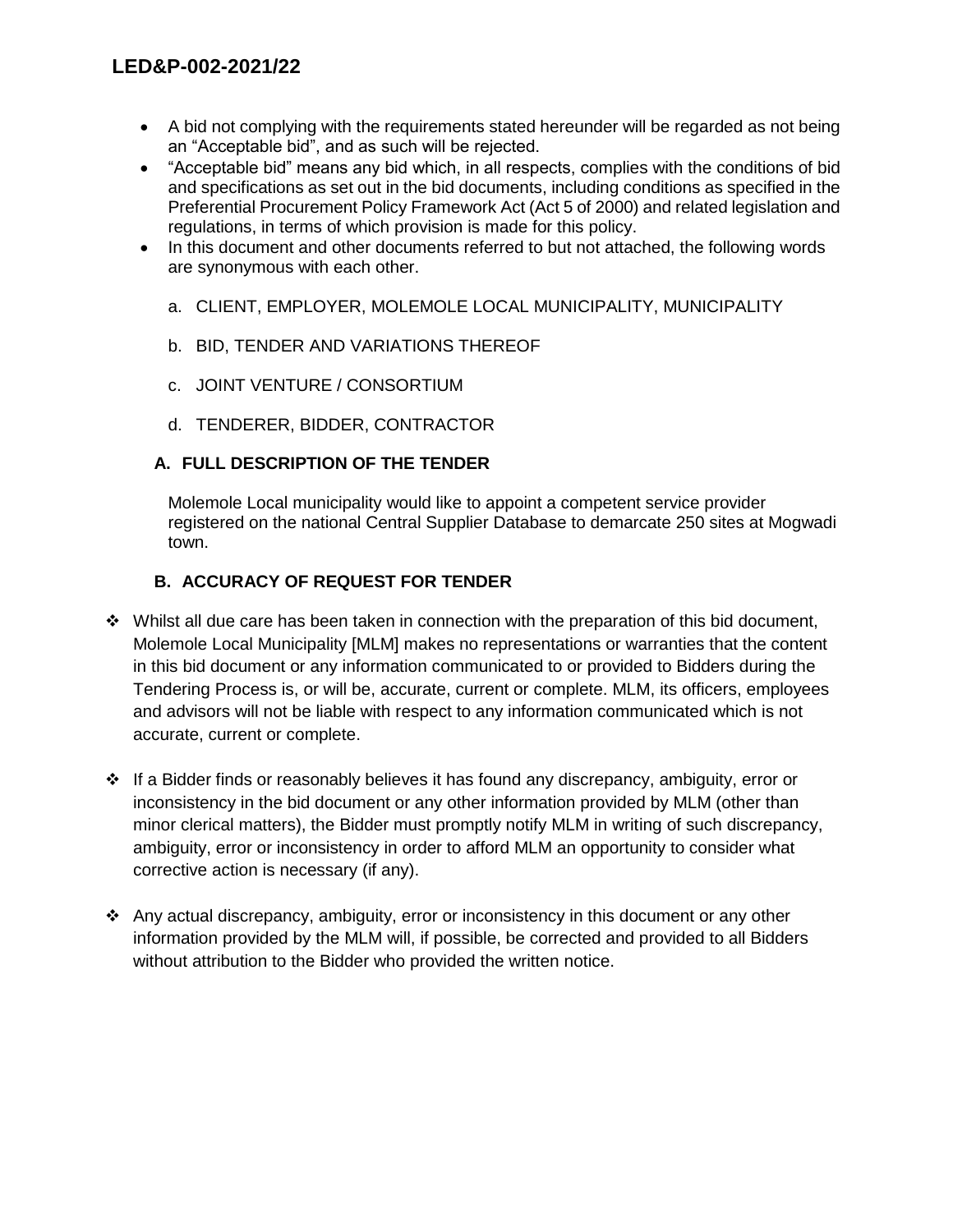# 2. **RULES FOR BIDDING**

#### **BY SUBMITTING THE BID THE BIDDER UNDERTAKES TO ABIDE BY THE TERMS AND CONDITIONS OF THIS TENDER INCLUDING BUT NOT LIMITED TO THE FOLLOWING RULES:**

- 2.1 The bidding entity shall be the same entity that will execute the bid. Any bid found to be fronting for another entity or entities shall be disqualified immediately.
- 2.2 All Bidders submitting bids as part of a consortium or joint venture must submit separate central supplier database reports per each company.
- 2.3 Bidders may ask for clarification on these bid documents or any part thereof up to close of business **seven (7) calendar days** before the deadline for the submission of the bids. All written questions must be addressed to Manager: Spatial and Integrated Development Planning Mr. Mashotja MF email: [mashotjamf@molemole.gov.za](mailto:mashotjamf@molemole.gov.za) written responses will be uploaded on the municipal website and or e-tender portal **five(5) calendar days** before bid closes. Bidders are encouraged to ensure they check the etender and or website on a daily basis.
- 2.4 The municipality reserves the right to return late bid submission unopened.
- 2.5 Bidders may not contact the municipality on any matter pertaining to their bid from the time when the bids are submitted to the time the contract is awarded. Any effort by a bidder to influence bid evaluation, bid comparisons or bid award decisions in any manner, may result in rejection of the bid concerned.
- 2.6 Bidders must attach proof of parties involved in the joint venture.
- 2.7 The Bid document must be properly signed by a party having the authority to do so, according to the example of "Authority or Signatory"
- 2.8 Bidders will be disqualified if Municipal rates and taxes or municipal service charges owed by the bidder or any of its directors to the municipality or municipal entity, are in arrears for more than 3 months.
- 2.9 All Pages within the Bid document **must** be fully initialized and or signed by Company Director.
- 2.10 If at anytime during the project implementation phase the **rates** or **prices** are found to be abnormal, irregular and or not market related among other things, the appointed bidder may after written approval from the Municipality revise them to a practical or market related rate. The amount on the **form of offer** will be considered as the final cost of works.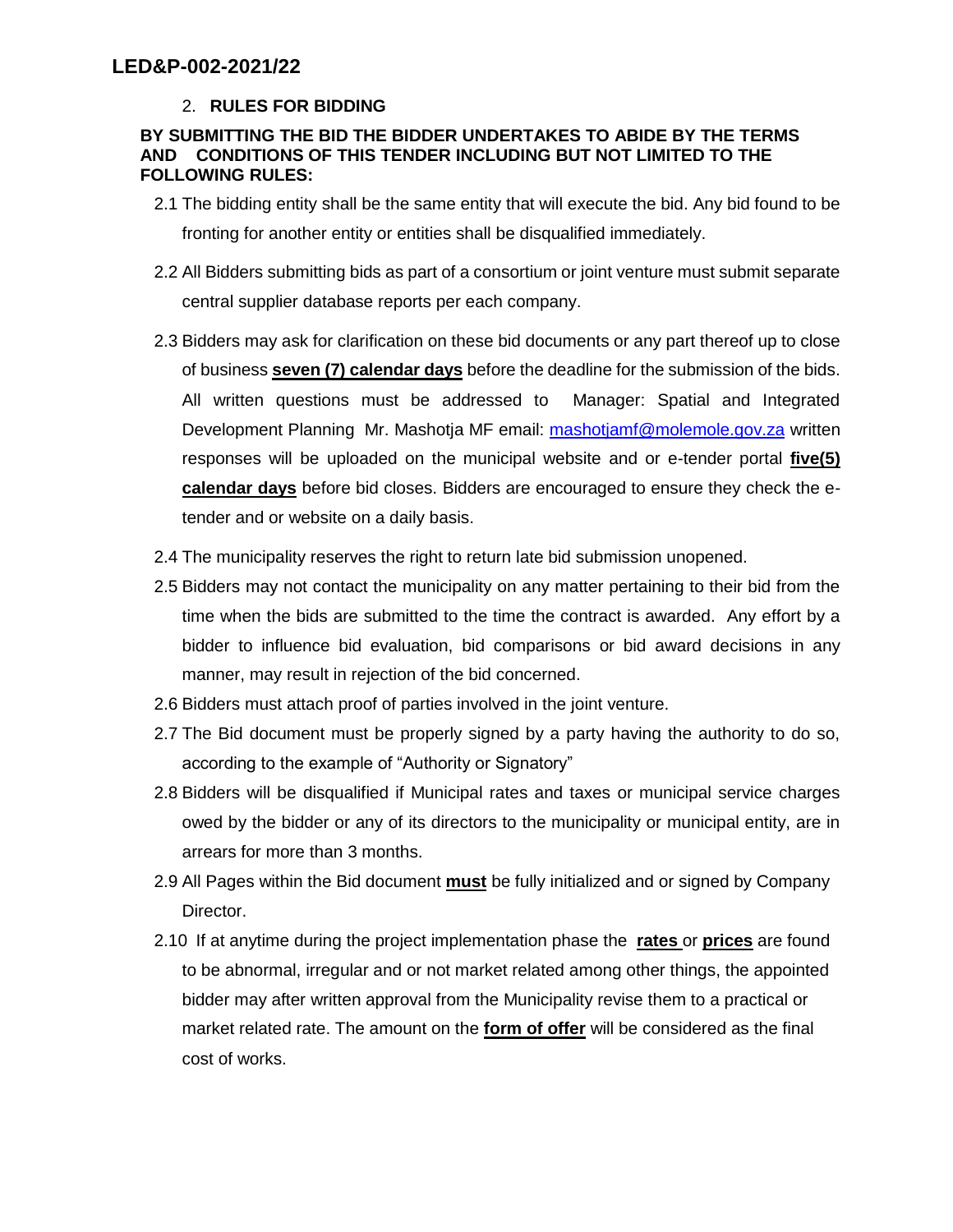- 2.11 In terms of Section 62 of the Local Government: Municipal Systems Act, 32 of 2000 a person whose rights are affected by a decision taken by the Molemole Municipality in the implementation of its supply chain management system, may appeal against that decision by giving written notice of the appeal and reasons to the Municipal Manager within 21 days of the date of the notification of the decision.
- 2.12. An appeal must contain the following:
	- 2.12.1. Reasons and/or grounds for the appeal
	- 2.12.2. The way in which the appellants rights have been affected
	- 2.12.3. Remedy sought by appellant
- 2.13. Appeals must be submitted in writing to the Manager: Legal Services (Attention Mr. N.J Moleele) Mogwadi Head Office, 303 Church Street, Private Bag X44 Mogwadi, 0715. Email: moleelej@molemole.gov.za
- 2.14. Bidders will be disqualified if:
	- 2.14.1. Any bidders who during the last five years has failed to perform satisfactorily on a previous contract with the municipality, municipal entity or any other organ of state after a reasonable written notice was given to that bidder that performance was unsatisfactory or appears on the register / database of defaulters.
- 2.14.2. they are bankrupt or being wound up, are having their affairs administered by the courts,
- 2.14.3. Have entered into an arrangement with creditors, have suspended business activities, are the subject of proceedings concerning those matters, or are in any analogous situation arising from a similar procedure provided for in national legislation or regulations;
- 2.14.4. Are guilty of misrepresentation in supplying the information required in the document as a condition of participation in the procurement procedure or fail to supply this information;
	- 2.15. The accounting officer must ensure that irrespective of the procurement process followed, no award may be given to a person –
- 2.15.1. Who is in the service of the state, or;
- 2.15.2. If that person is not a natural person, of which any director, manager, principal shareholder or stakeholder, is a person in the service of the state; or;
- 2.15.3. Who is an advisor or consultant contracted with the municipality in respect of contract that would cause a conflict of interest?
	- 2.16. Bid offers will be rejected if the bidder or any of his/ her directors is listed on the Register of Bid Defaulters in terms of the Prevention and Combating of Corrupt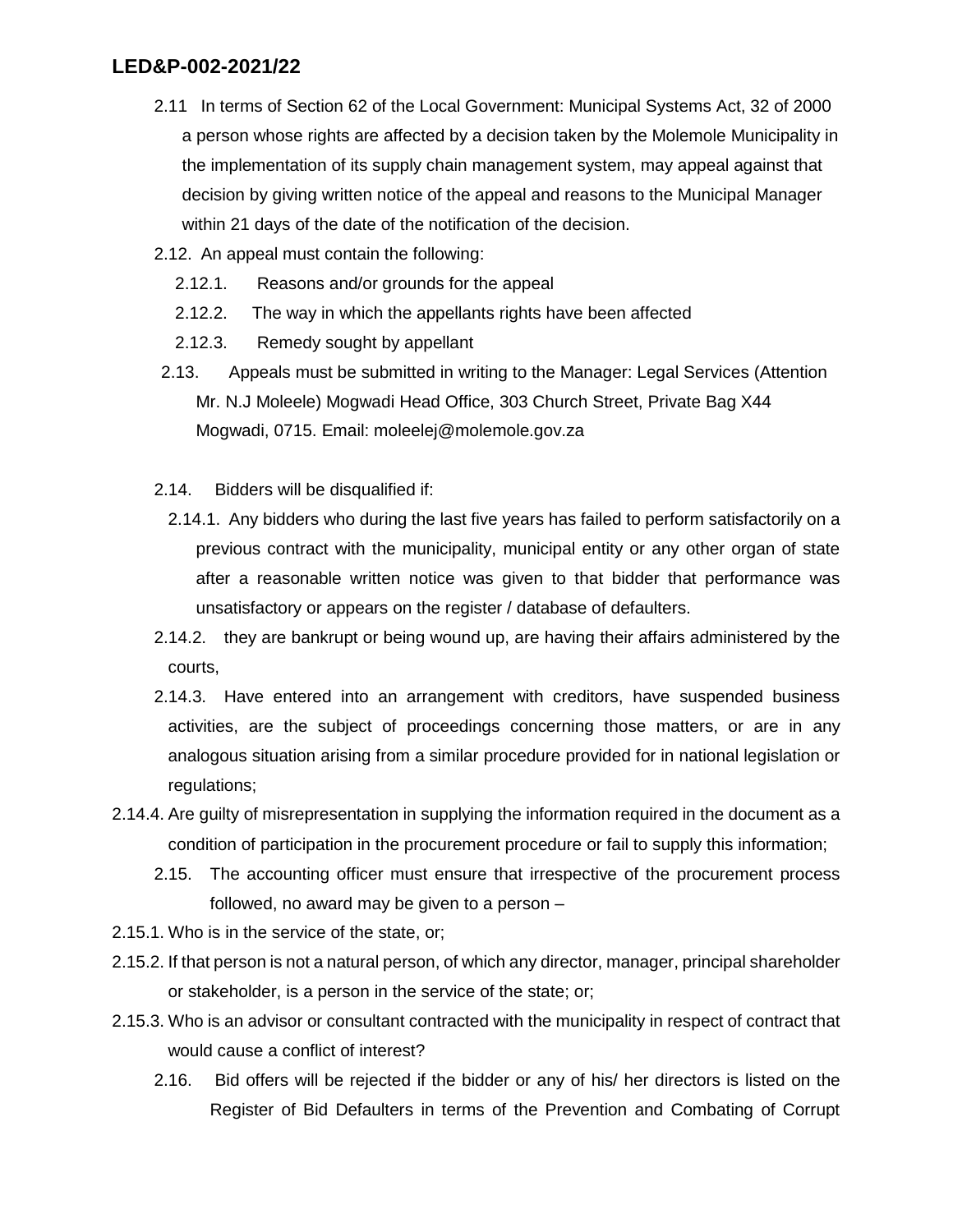Activities Act of 2004 as a person prohibited from doing business with the public sector and all bids would be subjected to vetting.

- 2.17. Failure by the bidder to disclose with the bid submission any form of conflict of interest including disclosure on a person(s) who is in the service of the state or any immediate blood relative in the service of the state will lead to disqualification.
- 2.18. Bids received by telegram, fax or e-mail will not be considered. Late bids shall neither be accepted nor considered.
- 2.19. Bidders are advised to fully index and attach a table of contents for their attachments.
- 2.20. The municipality is not liable for any documents delivered via courier companies and by post. No official is going to sign the receipt of the tender document.
- 2.21. Tender documents must be submitted in a sealed envelope clearly marked with the project name and number.
- 2.22. Fully completed and signed tender documents must be deposited into the tender box located at Mogwadi old building, next to Cashier's office.
- 2.23. The Municipality is strictly not obliged to appoint the lowest or cheapest bidder.
- 2.24. Due to the Covid19 Pandemic, Bidding processes shall be subject to the regulations as stated by the President of the Republic of South Africa.



# **DEMARCATION 250 SITES AT MOGWADI TOWN**

#### **CONTENTS**

# **PART T1: BIDDING PROCEDURES**

| T1.1 |  |
|------|--|
| T1.2 |  |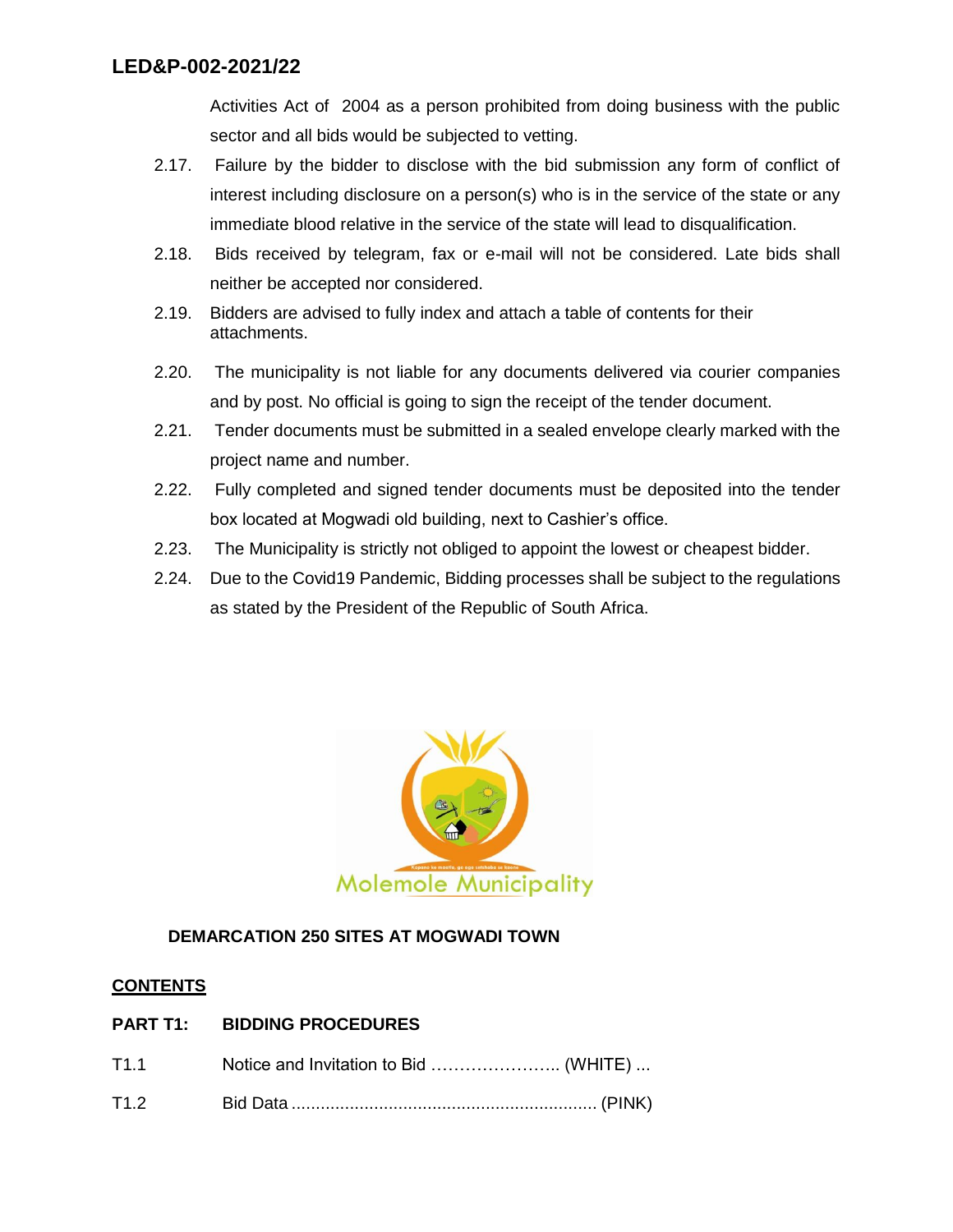| <b>PART T2:</b>               |                                                                              |  |  |  |  |
|-------------------------------|------------------------------------------------------------------------------|--|--|--|--|
| T2.1                          | Returnable Schedules required for                                            |  |  |  |  |
| T2.2                          | Other Documents required for                                                 |  |  |  |  |
| T2.3                          | Returnable Schedules that will be<br>Incorporated in the Contract   (YELLOW) |  |  |  |  |
| <b>PART T3:</b>               | TENDER SPECIFICATION (WHITE)                                                 |  |  |  |  |
| <b>THE CONTRACT</b>           |                                                                              |  |  |  |  |
| <b>PART C1:</b>               | <b>AGREEMENT AND CONTRACT DATA</b>                                           |  |  |  |  |
| C1.1                          |                                                                              |  |  |  |  |
| <b>PART C2:</b>               | <b>PRICING DATA</b>                                                          |  |  |  |  |
| C <sub>2.1</sub>              |                                                                              |  |  |  |  |
| <b>Part C3: Scope of Work</b> |                                                                              |  |  |  |  |
| C <sub>3.1</sub>              |                                                                              |  |  |  |  |
| C <sub>3.2</sub>              | (BLUE)<br>Standard Specifications                                            |  |  |  |  |
|                               |                                                                              |  |  |  |  |

#### **Invitation to Tender**

**Molemole Municipality** 

Molemole Local municipality would like to appoint a competent service provider registered on the national Central Supplier Database to demarcate 250 sites at Mogwadi town. Tender documents containing the Conditions of Tender, Evaluation criteria as well as the

applicable procurement terms and conditions can be downloaded from *www.etenders.gov.za/www.molemole.gov.za* as from 16 May 2022

| <b>Project</b><br><b>Number</b> | <b>Bid</b><br><b>Description</b> | <b>Compuls</b><br>orv<br><b>Briefing</b><br><b>Session</b> | <b>Preference</b><br><b>Point</b><br><b>System</b> | <b>Closing</b><br>Date and<br>Time | <b>Contact</b><br><b>Person</b> |
|---------------------------------|----------------------------------|------------------------------------------------------------|----------------------------------------------------|------------------------------------|---------------------------------|
|---------------------------------|----------------------------------|------------------------------------------------------------|----------------------------------------------------|------------------------------------|---------------------------------|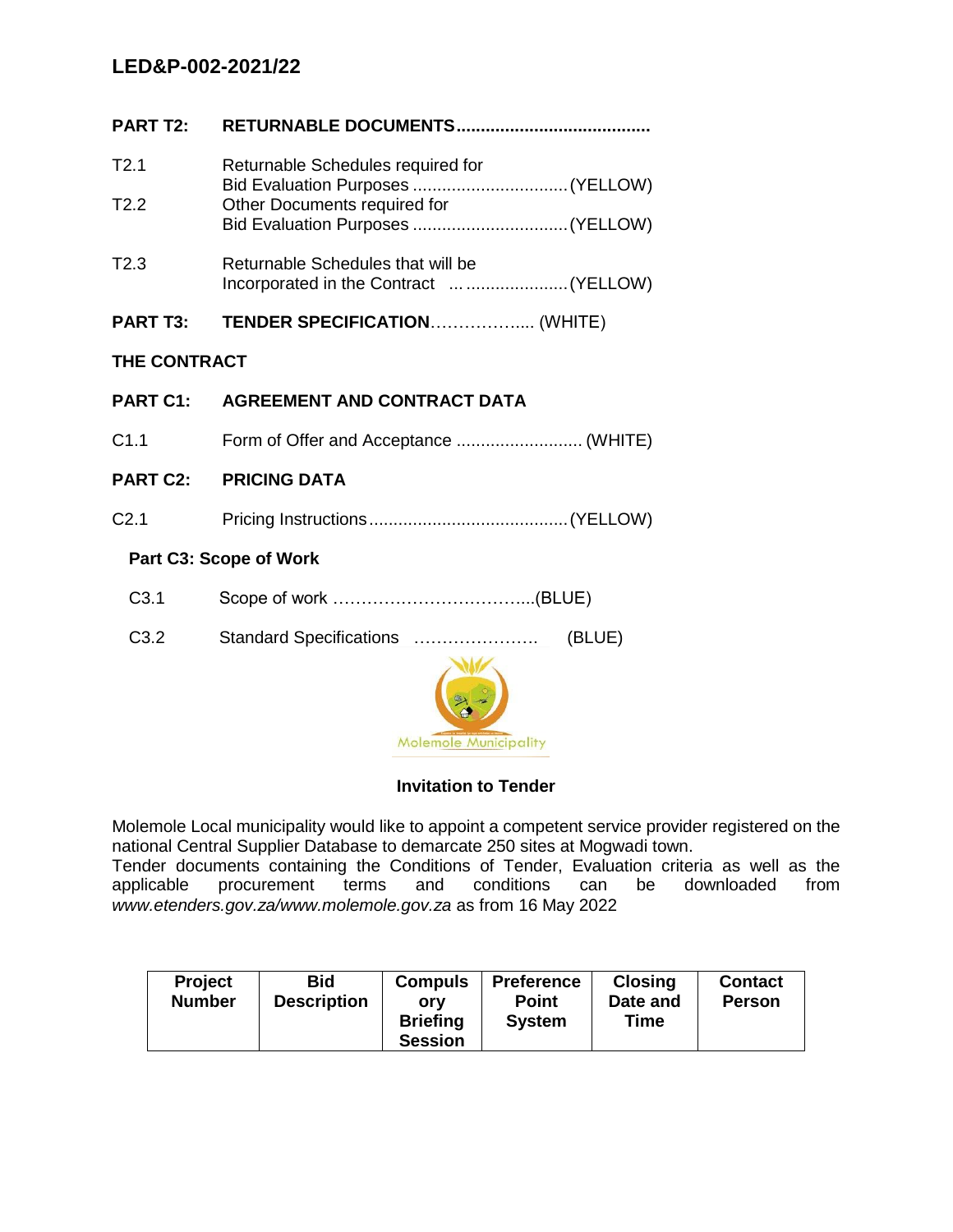| LED&P-  | Demarcation  | N/A | 80/20        | 26 May    | Mr.      |
|---------|--------------|-----|--------------|-----------|----------|
| $002 -$ | of 250 sites |     | preference   | 2022 at   | Mashotja |
| 2021/22 | at mogwadi   |     | point        | 11h00 am. | MF       |
|         | town         |     | system 100   |           | Tel:015  |
|         |              |     | Points       |           | 501 2300 |
|         |              |     | Functionalit |           |          |
|         |              |     | y 80         |           |          |
|         |              |     | minimum      |           |          |
|         |              |     | qualifying   |           |          |
|         |              |     | score for    |           |          |
|         |              |     | evaluation   |           |          |
|         |              |     | on 80/20     |           |          |

Complete tender documents, fully priced and signed with all the necessary documents attached, must be sealed in an envelope marked TENDER" Description of Project / Project Number" as mentioned above. Closing date of this tender is  $26$  May  $2022$  @ 11h00am and should be deposited in the tender box at the Mogwadi Municipal offices. Documents returned after the date and time will be returned unopened.

When downloaded from the municipal website, tender documents are uncontrolled and the responsibility lies with the bidder to ensure the printout is in line with the Authorized Version on the system.

The Municipality shall adjudicate and award tenders in accordance with the Preferential Procurement Policy Framework of 2000, on a 80/20 point system. Tenders will remain valid for 90 (ninety) days. The Municipality reserves the right to appoint or not appoint any bidder.

Enquiries related to this tender and Technical Queries should be addressed to Mr. Mashotja MF at (015) 501 2300 or 015 501 2301 during working hours.

Municipal Address **Mr. Makgato KE Acting Municipal Manager Molemole Municipality Mogwadi 0715**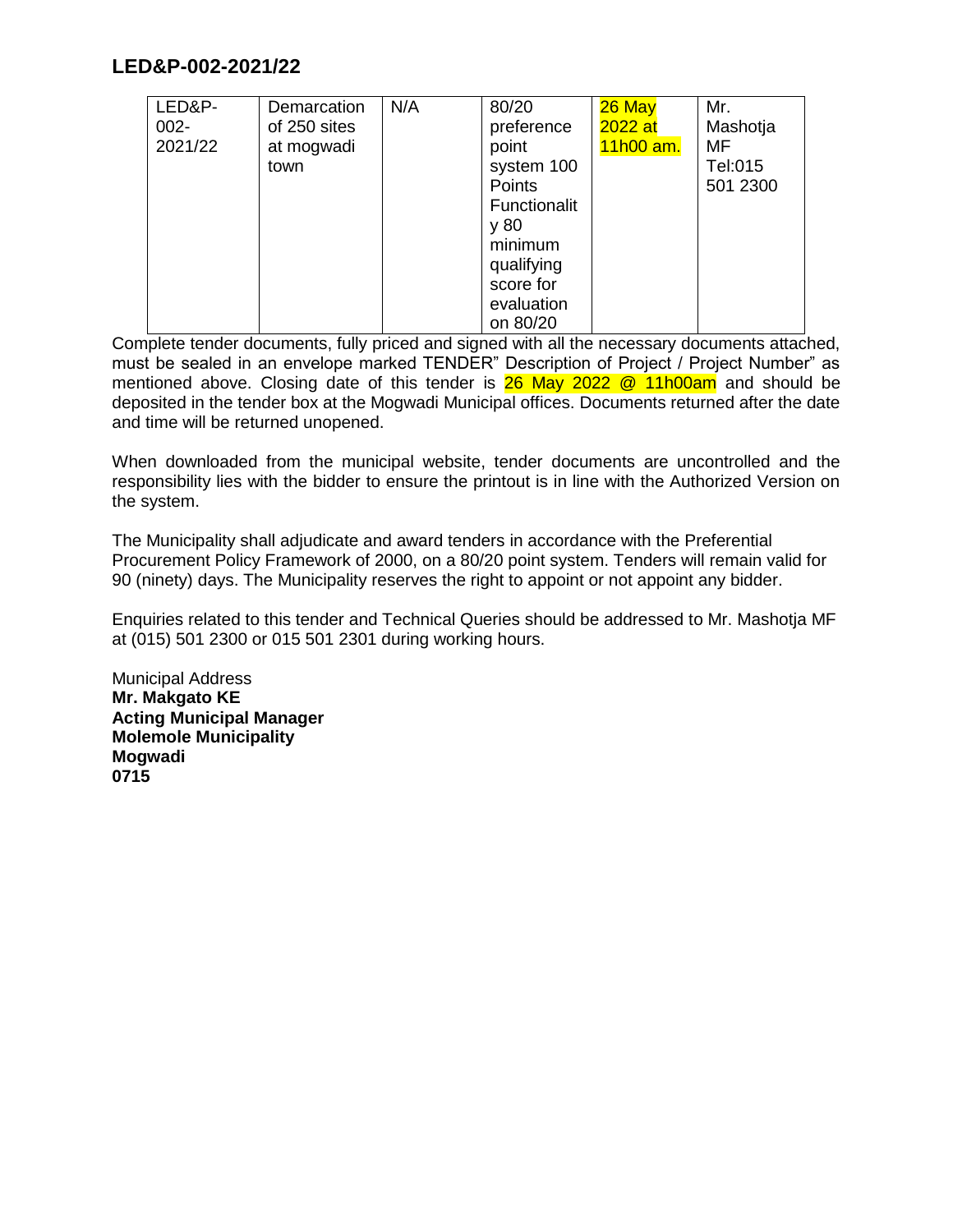# **T1.2 BID DATA**

The **Standard Conditions of Bid** makes several references to the bid data for details that apply specifically to this bid. The bid data shall have precedence in the interpretation of any ambiguity or inconsistency between it and the standard conditions of bid.

| <b>Clause number</b>                                              | <b>Data</b>                                                                                                                                                                                                                                                                                                                                                                                                                                                                                                                                                                                                                                                                                                                                                                                                                                                                                                       |  |  |  |  |
|-------------------------------------------------------------------|-------------------------------------------------------------------------------------------------------------------------------------------------------------------------------------------------------------------------------------------------------------------------------------------------------------------------------------------------------------------------------------------------------------------------------------------------------------------------------------------------------------------------------------------------------------------------------------------------------------------------------------------------------------------------------------------------------------------------------------------------------------------------------------------------------------------------------------------------------------------------------------------------------------------|--|--|--|--|
| F.1.1<br><b>ACTIONS</b>                                           | The Employer is:<br>The Municipal Manager<br><b>MOLEMOLE Local Municipality</b><br>303 Church Street<br>MOGWADI 0715                                                                                                                                                                                                                                                                                                                                                                                                                                                                                                                                                                                                                                                                                                                                                                                              |  |  |  |  |
| F.1.4                                                             |                                                                                                                                                                                                                                                                                                                                                                                                                                                                                                                                                                                                                                                                                                                                                                                                                                                                                                                   |  |  |  |  |
| <b>COMMUNICATION</b><br><b>AND EMPLOYER'S</b><br><b>AGENT</b>     | The Employer's Agent is:<br>Name: Mr Mashotja MF<br>Address: 303 Church Street Mogwadi 0715<br>Tel: 015 501 2300                                                                                                                                                                                                                                                                                                                                                                                                                                                                                                                                                                                                                                                                                                                                                                                                  |  |  |  |  |
| F2.1                                                              | <b>Eligibility requirements</b><br>Only those tenderers who can demonstrate that they will have in<br>their employ management and supervisory staff satisfying the<br>requirement of the scope of work for labour-intensive<br>competencies for supervisory and management staff during the<br>validity of the contract are eligible to submit tenders                                                                                                                                                                                                                                                                                                                                                                                                                                                                                                                                                            |  |  |  |  |
| F.1.10<br><b>CERTIFICATES</b><br><b>AND</b><br><b>ATTACHMENTS</b> | The bidder is required to attach the following Valid documents to<br>the tender<br>Document:<br>a. The recent up-to-date central supplier database(CSD)<br>registration report detailing all compliance requirements;<br>[Last verified between the advert date and the closing                                                                                                                                                                                                                                                                                                                                                                                                                                                                                                                                                                                                                                   |  |  |  |  |
|                                                                   | $data$ ;<br>b. The Master Registration Number<br>c. Copy of the statement of municipal rates and taxes for the<br>company or of its directors (not in arrears for more than<br>three (3) months before the closing date), if renting a lease<br>agreement and owner's proof of municipal rates must be<br>submitted (not in arrears for more than three (3) months<br>before the closing date). If the bidder is operating where<br>municipal rates are not applicable, a proof of residence from<br>the traditional authority must be submitted (not older than<br>three (3) months before the closing date).<br>d. Certified copy of registration certificate with SACPLAN<br>(South<br>African<br>Council<br>For<br>Planners)<br>as<br>a<br>Technical/Professional planner<br>If Joint Venture attach a signed joint venture agreement<br>е.<br>If joint Venture each party/Company must attach a. to c.<br>f. |  |  |  |  |
| F.1.11                                                            | The time and location for opening of the bid offers                                                                                                                                                                                                                                                                                                                                                                                                                                                                                                                                                                                                                                                                                                                                                                                                                                                               |  |  |  |  |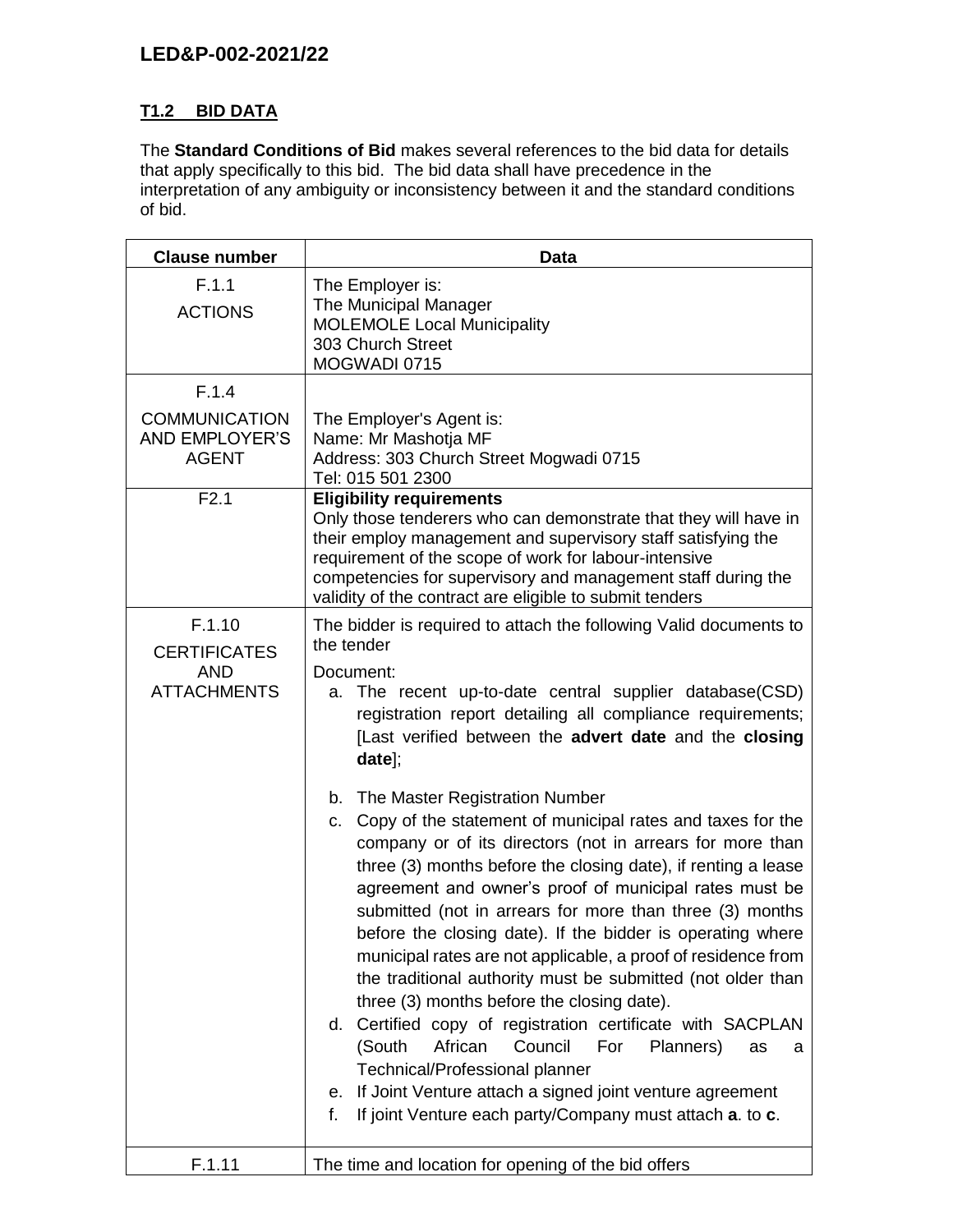| <b>OPENING OF BID</b><br><b>SUBMISSIONS</b>         | Immediately after the closing time 11H00am on the closing date<br>26 May 2022                                                                                                                                                                                                                           |  |  |  |
|-----------------------------------------------------|---------------------------------------------------------------------------------------------------------------------------------------------------------------------------------------------------------------------------------------------------------------------------------------------------------|--|--|--|
|                                                     | Location: MOLEMOLE Local Municipality- Old Municipal Building<br>303 Church street Mogwadi 0715                                                                                                                                                                                                         |  |  |  |
|                                                     | Any bid received after the deadline for submission of bids<br>prescribed, will be rejected and/or returned unopened to the<br>Bidder.                                                                                                                                                                   |  |  |  |
| F.1.12                                              | A two-envelope procedure will not be followed.                                                                                                                                                                                                                                                          |  |  |  |
| <b>TWO-ENVELOPE</b><br><b>SYSTEM</b>                |                                                                                                                                                                                                                                                                                                         |  |  |  |
| F.1.12                                              | a) Where there is a discrepancy between the amounts in figures<br>and in words, the amount in figures shall take precedence.                                                                                                                                                                            |  |  |  |
| ARITHMETICAL<br><b>ERRORS</b>                       | b) If bills of quantities (or schedule of quantities or schedule of<br>rates) apply and there is an error in the line item total resulting<br>from the product of the unit rate and the quantity, the rate shall<br>govern and the line item total shall be corrected.                                  |  |  |  |
|                                                     | c) Where there is an error in the total of the prices either as a<br>result of corrections required by this checking process or in the<br>tenderer's addition of prices, the total of the prices shall be<br>adjusted to reflect the arithmetically correct summation of<br>corrected line item totals. |  |  |  |
|                                                     | Consider the rejection of a tender offer if the tenderer does not<br>accept the correction of the arithmetical errors in the manner<br>described above.                                                                                                                                                 |  |  |  |
| F.1.13<br><b>EVALUATION OF</b>                      | The preference procedure for evaluation of responsive bid offers<br>shall be the 80/20 preference point system.                                                                                                                                                                                         |  |  |  |
| <b>BID OFFERS</b>                                   | - where 80 points will be allocated in respect of price                                                                                                                                                                                                                                                 |  |  |  |
|                                                     | - 20 points will be allocated towards targeted goals                                                                                                                                                                                                                                                    |  |  |  |
|                                                     | Note: All bids will be evaluated for functionality before the<br>evaluation on 80/20 point system                                                                                                                                                                                                       |  |  |  |
| F.1.14<br><b>ACCEPTANCE OF</b><br><b>BID OFFER</b>  | Bids containing any one or more of the errors or omissions, or<br>bids not having complied with any one of the required bid<br>conditions as detailed in this bid document, shall not be<br>considered and shall automatically be rejected.                                                             |  |  |  |
| F.1.15                                              | The number of paper copies of the signed contract to be provided<br>by Molemole Municipality is one.                                                                                                                                                                                                    |  |  |  |
| <b>PROVIDE COPIES</b><br>OF THE<br><b>CONTRACTS</b> |                                                                                                                                                                                                                                                                                                         |  |  |  |
| <b>ADDITIONAL</b>                                   | The additional conditions of bid are:                                                                                                                                                                                                                                                                   |  |  |  |
| <b>CONDITIONS</b>                                   | 1<br>The Employer may also request that the bidder provide                                                                                                                                                                                                                                              |  |  |  |
| <b>APPLICABLE TO</b><br>THIS BID                    | written evidence on the adequacy of financial, labour and<br>other resources for carrying out the contract.                                                                                                                                                                                             |  |  |  |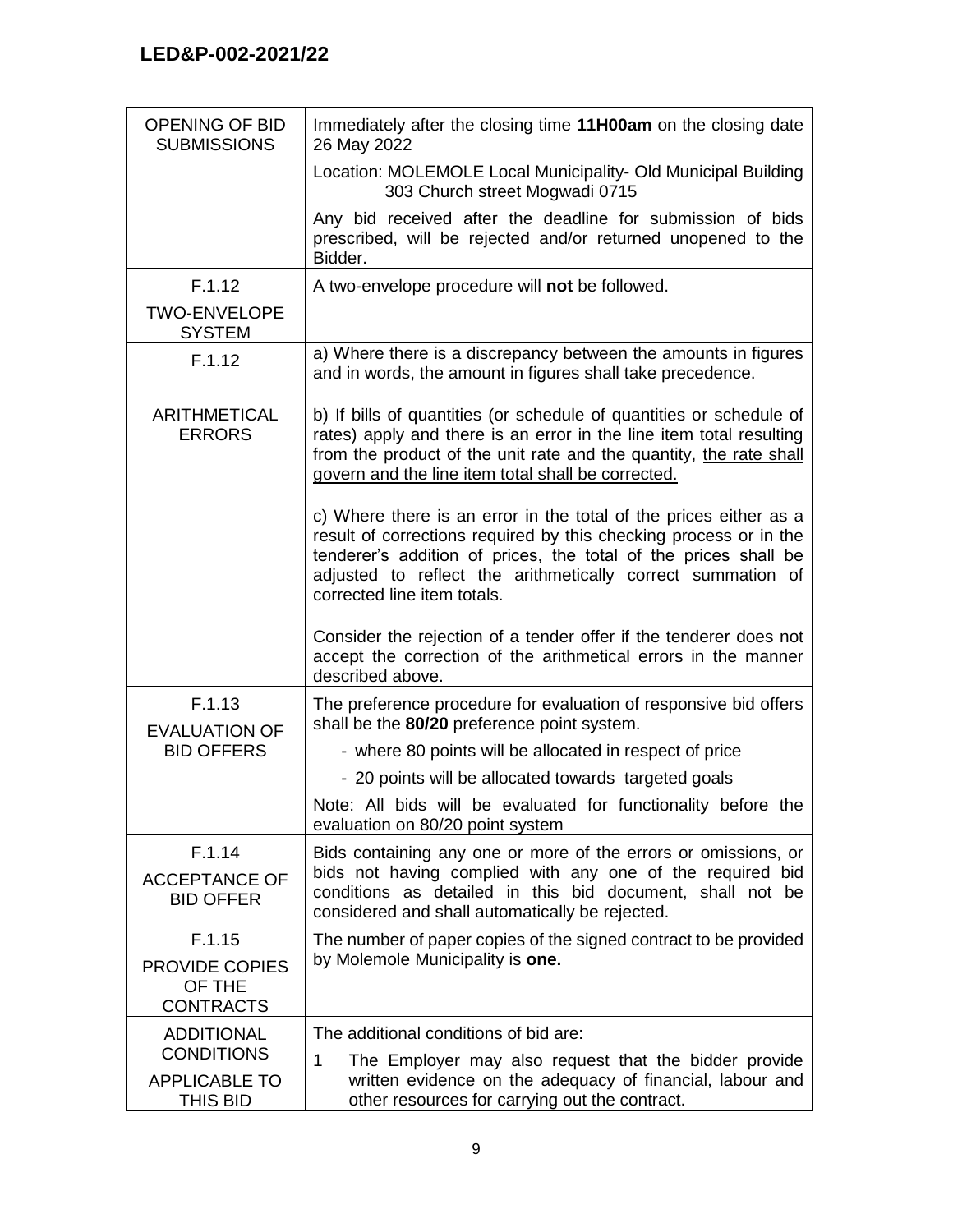|                                                        | $\overline{2}$<br>The Employer reserves the right to appoint a firm of<br>chartered accountants and auditors and/or execute any other<br>financial investigations on the financial resources of any<br>bidder. The bidder shall provide all reasonable assistance in<br>such investigations. |
|--------------------------------------------------------|----------------------------------------------------------------------------------------------------------------------------------------------------------------------------------------------------------------------------------------------------------------------------------------------|
|                                                        | The bidder shall be required to complete the Form of Offer<br>3<br>and Acceptance (C1.1) and Bills of Quantity.                                                                                                                                                                              |
|                                                        | The bid document shall be submitted as a whole and shall<br>4<br>not be submitted in parts.                                                                                                                                                                                                  |
|                                                        | 5<br>List of returnable documents (PART T2) must be<br>completed in full. (i.e.: A bidder's company profile will not<br>be used by the MLM to complete PART T2 on behalf of the<br>bidder)                                                                                                   |
|                                                        | NB: If PART T2 is not completed in full by the bidder, the<br>offer will be rejected.                                                                                                                                                                                                        |
| F.2.1                                                  |                                                                                                                                                                                                                                                                                              |
| <b>ELIGIBILITY</b>                                     | Companies that fit all the requirements of this bid as specified.                                                                                                                                                                                                                            |
| F.2.12                                                 | No alternative bid is to be accepted!                                                                                                                                                                                                                                                        |
| <b>ALTERNATIVE</b><br><b>TENDER OFFERS</b>             |                                                                                                                                                                                                                                                                                              |
| F.2.7                                                  | Not Applicable                                                                                                                                                                                                                                                                               |
| <b>CLARIFICATION</b><br><b>MEETING</b>                 |                                                                                                                                                                                                                                                                                              |
| F.2.13.2<br><b>SUBMITTING A</b><br><b>TENDER OFFER</b> | The whole original bid document, as issued<br>by<br>the<br>Municipality, shall be submitted. No copies will be accepted.<br>Bids may only be submitted on the Bid documentation issued by                                                                                                    |
|                                                        | the municipality                                                                                                                                                                                                                                                                             |
| F.2.14                                                 | <b>DATE:26 May 2022</b>                                                                                                                                                                                                                                                                      |
| <b>CLOSING DATE &amp;</b><br><b>TIME</b>               | <b>TIME: 11H00 am</b><br>It is the responsibility of the tenderer to ensure that their tender<br>is complete and reaches the correct address by the designated<br>deadline.<br>Late, faxed or e-mailed tenders will not be considered.                                                       |
| F.2.15                                                 | 1. The employer will have up to 90 days (working days) from the                                                                                                                                                                                                                              |
| <b>TENDER OFFER</b>                                    | closing date within which to consider submitted bids.                                                                                                                                                                                                                                        |
| <b>VALIDITY</b>                                        | 2. The successful bidder will have up to 14 days to respond to the<br>service offer.                                                                                                                                                                                                         |
| F <sub>2.18</sub>                                      | The tenderer must submit to the Employer, names of all<br>management and supervisory staff that will be employed to<br>supervise the labour-intensive portion of the works together with<br>satisfactory evidence that such staff members satisfy eligibility<br>requirements.               |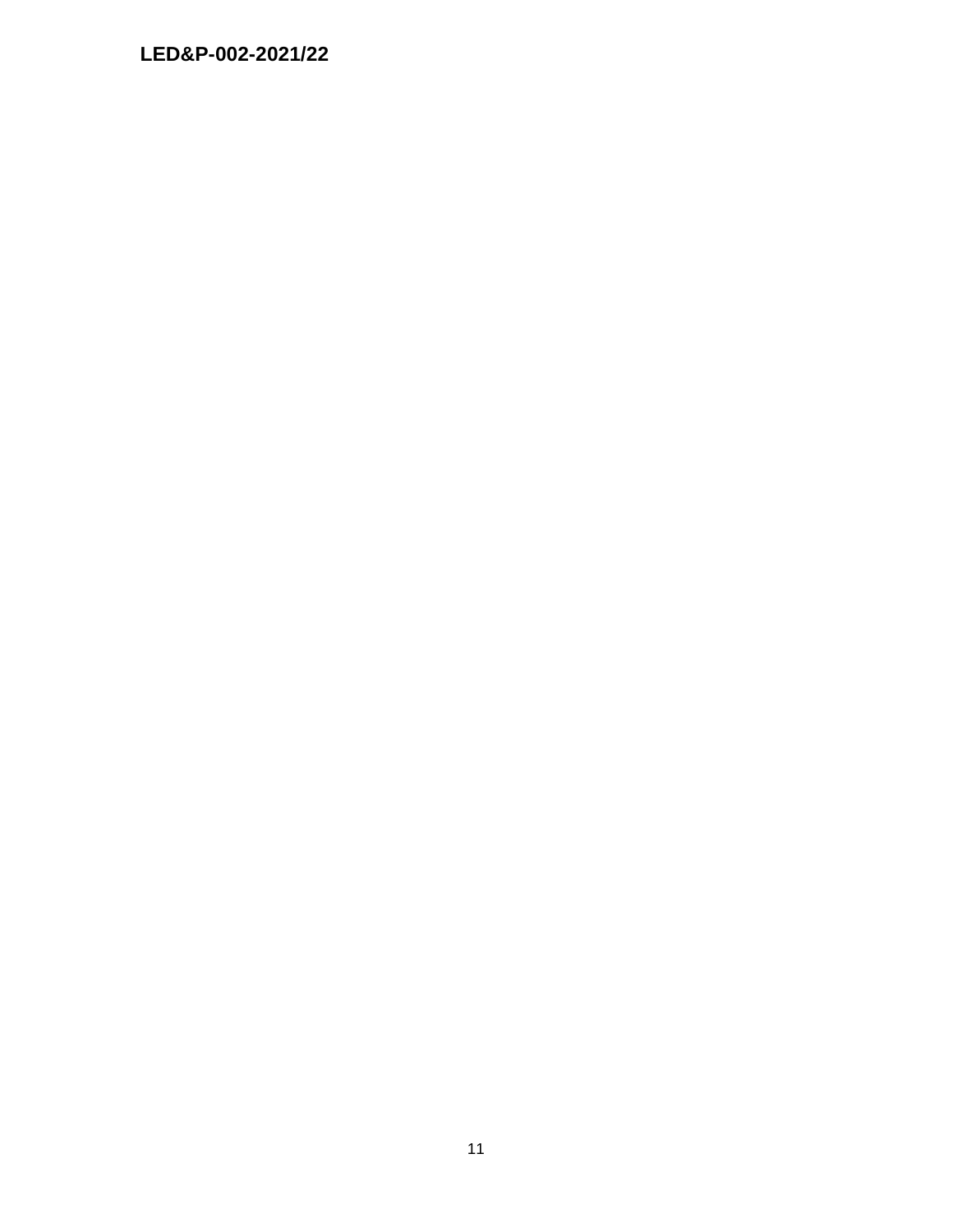#### **F.1 Standard Conditions of the Bid**

#### **F.1.1 Actions**

The employer and each tenderer submitting a tender offer shall comply with these conditions of tender. In their dealings with each other, they shall discharge their duties and obligations as set out in F.2 and F.3, timeously and with integrity, and behave equitably, honestly with openness and transparency.

#### **F.1.2 Tender Documents**

The documents issued by the employer for the purpose of a tender offer are listed in the tender data.

#### **F.1.3 Interpretation**

F.1.3.1. the tender data and additional requirements contained in the tender schedules that are included in the returnable documents are deemed to be part of these conditions of tender.

F.1.3.2. these conditions of tender, the tender data and tender schedules which are only required for tender evaluation purposes, shall not form part of any contract arising from the invitation to tender.

F.1.3.3 For the purposes of these conditions for the calling of expressions of interest, the following definitions apply:

a) Comparative offer means the tenderer's financial offer after the factors of non-firm prices, all unconditional discounts and any other tendered parameters that will affect the value of the financial offer have been taken into consideration

b) Corrupt practice means the offering, giving, receiving or soliciting of anything of value to influence the action of the employer or his staff or agents in the tender process; and

c) Fraudulent practice means the misrepresentation of the facts in order to influence the tender process or the award of a contract arising from a tender offer to the detriment of the employer, including collusive practices intended to establish prices at artificial levels.

#### **F.1.4 Communication and employer's agent**

Each communication between the employer and a tenderer shall be to or from the employer's agent only, and in a form that can be read, copied and recorded. Writing shall be in the English language. The employer shall not take any responsibility for non-receipt of communications from or by a tenderer. The name and contact details of the employer's agent are stated in the tender data.

#### **F.1.5 The employer's right to accept or reject any tender offer**

F.1.5.1 The employer may accept or reject any variation, deviation, tender offer, or alternative tender offer, and may cancel the tender process and reject all tender offers at any time before the formation of a contract. The employer shall not accept or incur any liability to a tenderer for such cancellation and rejection, but will give written reasons for such action upon written request to do so.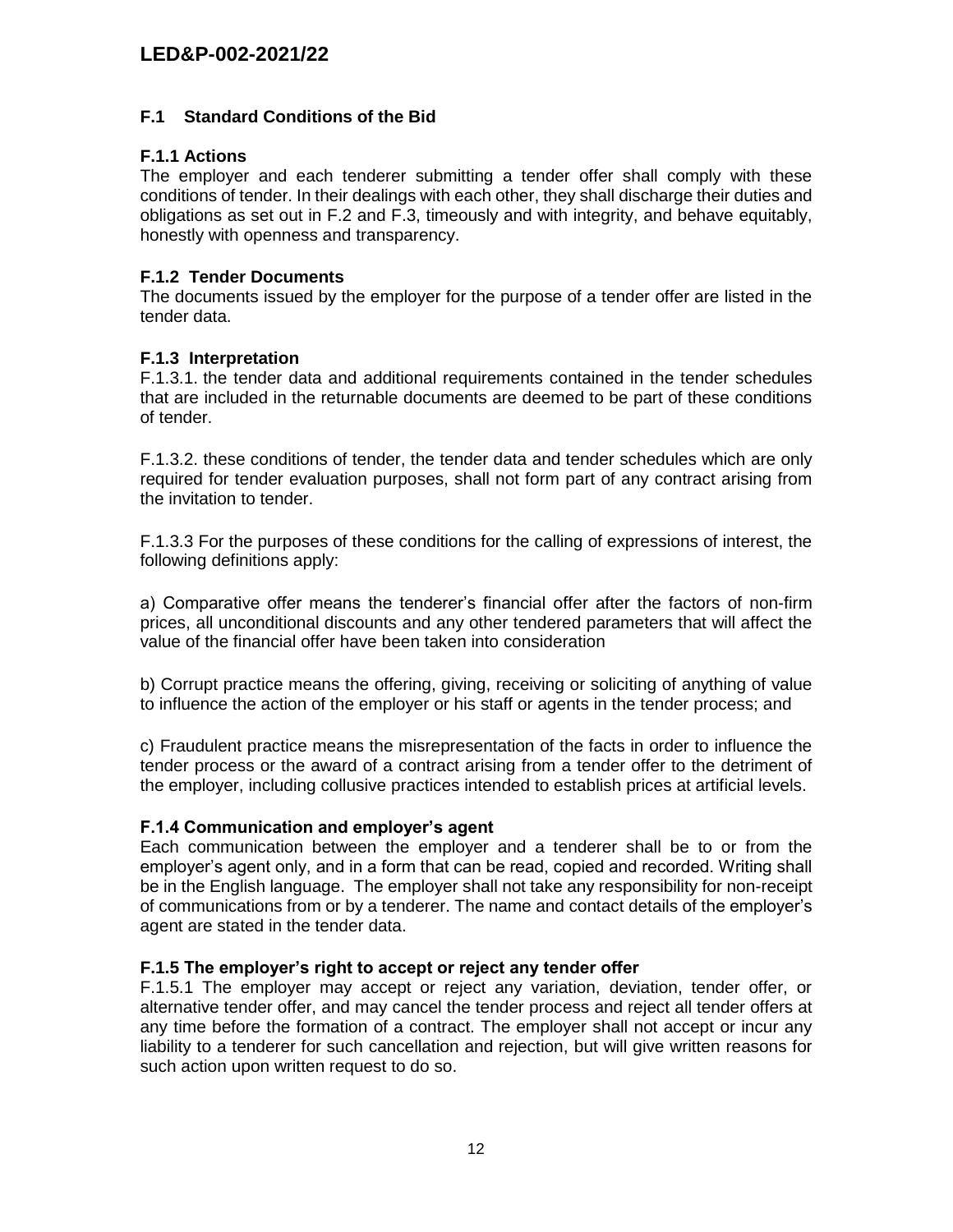F.1.5.2 The employer may not, subsequent to the cancellation or abandonment of a tender process or the rejection of all responsive tender offers re-issue a tender covering substantially the same scope of work within a period of three months.

## **F.2 Tenderer's obligations**

## **F.2.1 Eligibility**

Submit a tender offer only if the tenderer satisfies the criteria stated in the tender data and the tenderer, or any of his/ her principals, is not under any restriction to do business with the employer.

## **F.2.2 Cost of tendering**

Accept that the employer will not compensate the tenderer for any costs incurred in the preparation and submission of a tender offer, including the costs of any testing necessary to demonstrate that aspects of the offer to satisfy requirements.

It is a term of this bid that the employer is indemnified from any liability arising or accruing from expenses or damages or losses incurred by the bidder including in the event the employer opts to cancel or discontinue the bidding process of this tender.

## **F.2.3 Check documents**

Check the tender documents on receipt for completeness and notify the employer of any discrepancy or omission.

#### **F.2.4 Confidentiality and copyright of documents<sup>i</sup>**

Treat as confidential all matters arising in connection with the tender. Use and copy the documents issued by the employer only for the purpose of preparing and submitting a tender offer in response to the invitation.

The distribution of the tender documents is for the sole purpose of obtaining offers. The distribution does not grant permission or licence to use the documents for any other purpose. Tenderers are required to treat the details of all documents supplied in connection with the tender process as private and confidential. All responses to this invitation to tender will be treated in confidence and no information contained therein will be communicated to any third party without the written permission of the tenderer except insofar as is specifically required for the consideration and evaluation of the response or as may be required under law.

#### **F.2.5 Reference documents**

Obtain, as necessary for submitting a tender offer, copies of the latest versions of standards, specifications, conditions of contract and other publications, which are not attached but which are incorporated into the tender documents by reference.

#### **F.2.6 Acknowledge addenda**

Acknowledge receipt of addenda to the tender documents, which the employer may issue, and if necessary apply for an extension to the closing time stated in the tender data, in order to take the addenda into account.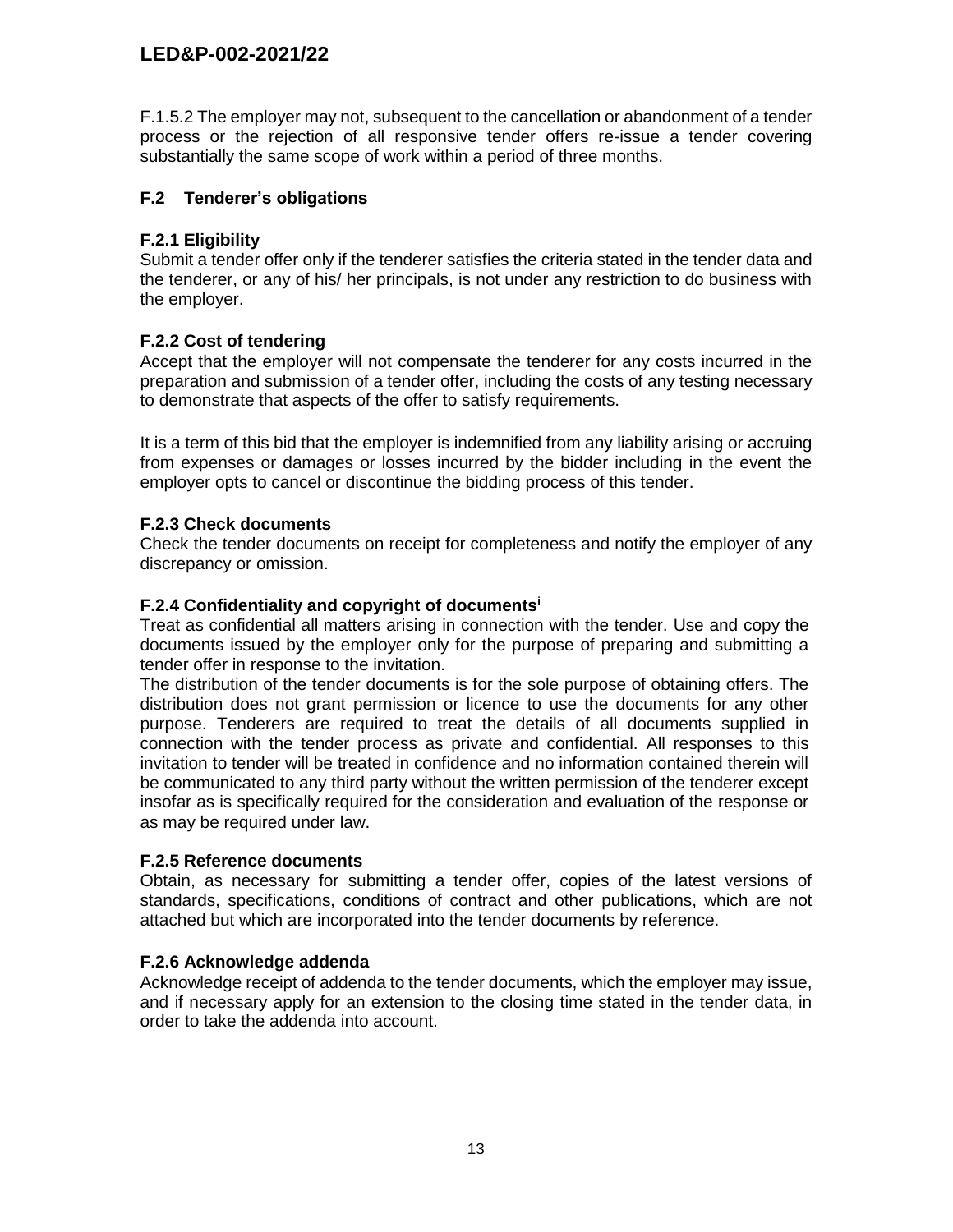#### **F.2.7 Clarification meeting**

Attend, where required, a clarification meeting at which tenderers may familiarize themselves with aspects of the proposed work, services or supply and raise questions. Details of the meeting are stated in the tender data.

#### **F.2.8 Seek clarification**

Request clarification of the tender documents, if necessary, by notifying the employer at least five (5) working days before the closing date stated in the tender data.

#### **F.2.9 Insurance**

Be aware that the extent of insurance to be provided by the employer (if any) might not be for the full cover required in terms of the conditions of contract identified in the contract data. The tenderer is required to seek adequate cover for covering liability that may ensue while delivering copiers to the employer.

## **F.2.10 Pricing the tender offer**

F.2.10.1 Include in the rates, prices, and the tendered total of the prices (if any) all duties, taxes, Value Added Tax (VAT), and other levies payable to the successful tenderer, such duties, taxes and levies being those applicable fourteen (14) days before the closing time stated in the tender data.

F.2.10.2 Provide rates and prices that are fixed for the duration of the contract, payable after delivery of the copiers, subject to inspection by the Employer.

F.2.10.3 State the rates and prices in South African Rand.

F.2.10.4 The municipality has limited resources and bids must be competitive, with market related pricing, as this will be one of the deciding factors in the final award of the contract

# **F.2.11 Alterations to documents**

Not make any alterations or additions to the tender documents, except to comply with instructions issued by the employer, or necessary to correct errors made by the tenderer. All signatories to the tender offer shall initial all such alterations. Erasures and the use of masking fluid or TIPPEX are prohibited.

#### **F.2.12 Alternative tender offers**

F.2.12.1 Submit alternative tender offers only if a main tender offer, strictly in accordance with all the requirements of the tender documents, is also submitted. The alternative tender offer is to be submitted with the main tender offer together with a schedule that compares the requirements of the tender documents with the alternative requirements of the tenderer proposes.

F.2.12.2 Accept that an alternative tender offer may be based only on the criteria stated in the tender data or criteria otherwise acceptable to the employer.

#### **F.2.13 Submitting a tender offer**

F.2.13.1 Submit a tender offer to provide the whole of the works, services or supply identified in the contract data and described in the scope of works, unless stated otherwise in the tender data.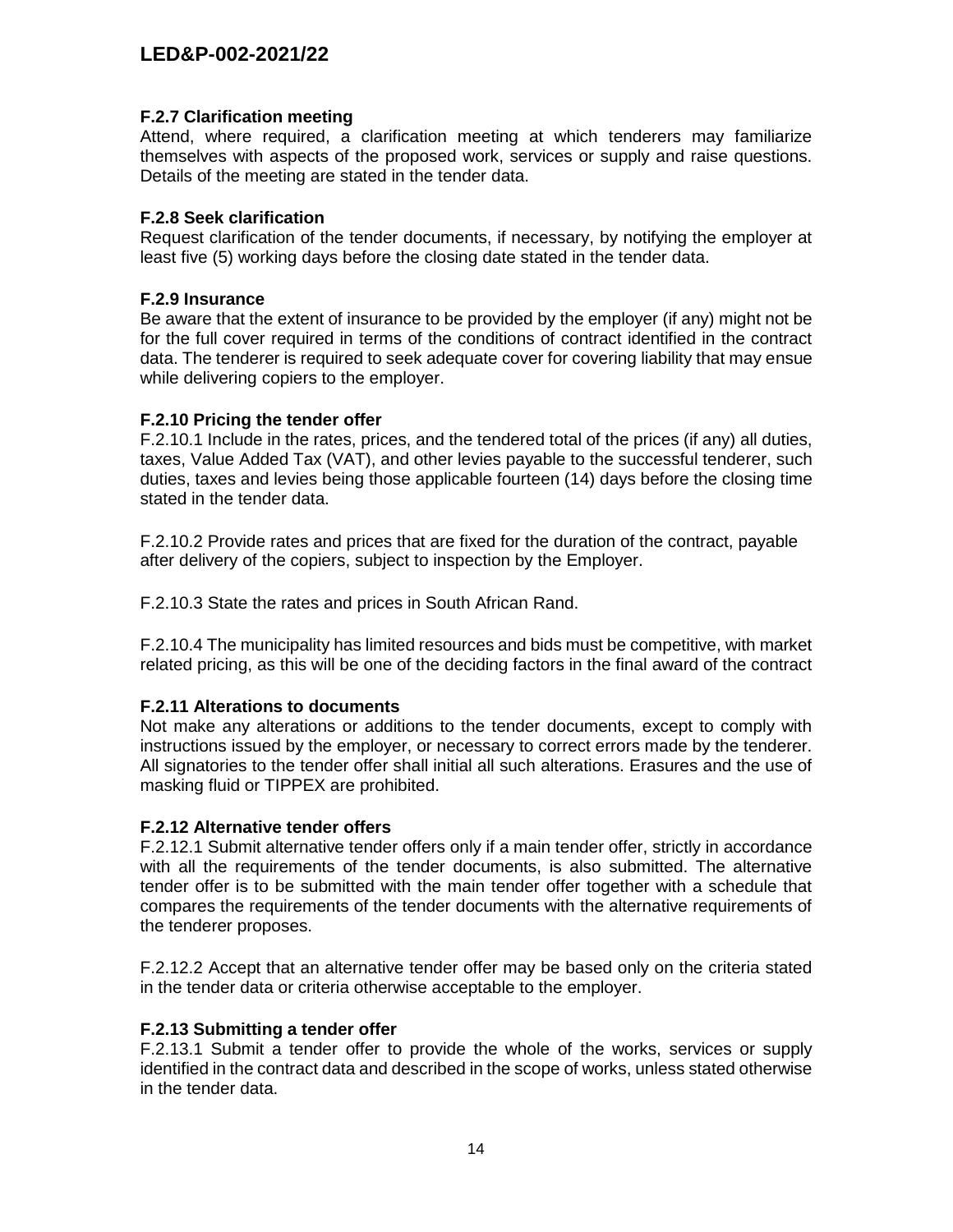F.2.13.2 Return all returnable documents to the employer after completing them in their entirety.

F.2.13.3 Submit the parts of the tender offer communicated on paper as an original plus the number of copies stated in the tender data, with an English translation of any documentation in a language other than English.

F.2.13.4 Sign the original copies of the tender offer where required in terms of the tender data. The employer will hold all authorized signatories liable on behalf of the tenderer. Signatories for tenderers proposing to contract as joint ventures shall state; which of the signatories is the lead partner whom the employer shall hold liable for the purpose of the tender offer.

F.2.13.5 Seal the original package marking the package as "ORIGINAL"

F.2.13.6 Seal the original tender offer package in an outer package that states on the outside only the employer's address and identification details as stated in the tender data.

F.2.13.7 Accept that the employer will not assume any responsibility for the misplacement or premature opening of the tender offer if the outer package is not sealed and marked as stated.

#### **F.2.14 Information and data to be completed in all respects**

Accept that tender offers, which do not provide all the data or information requested completely and in the form required, will be regarded by the employer as non-responsive.

#### **F.2.15 Closing Time**

F.2.15.1 Ensure that the employer receives the tender offer at the address specified in the tender data not later than the closing time stated in the tender data. Proof of posting shall not be accepted as proof of delivery. The employer shall not accept tender offers submitted by telegraph, facsimile or e-mail.

F.2.15.2 Accept that, if the employer extends the closing time stated in the tender data for any reason, the requirements of these conditions of tender apply equally to the extended deadline.

#### **F.2.16 Tender Offer Validity**

F.2.16.1 Hold the tender offer(s) valid for acceptance by the employer at any time during the validity period stated in the tender data after the closing time stated in the tender data.

F.2.16.2 If requested by the employer, consider extending the validity period stated in the tender data for an agreed additional period.

#### **F.2.17 Clarification of tender offer after submission**

Provide clarification of a tender offer in response to a request to do so from the employer during the evaluation of tender offers. This may include providing a breakdown of rates or prices and correction of arithmetical errors by the adjustment of certain rates or item prices (Or both).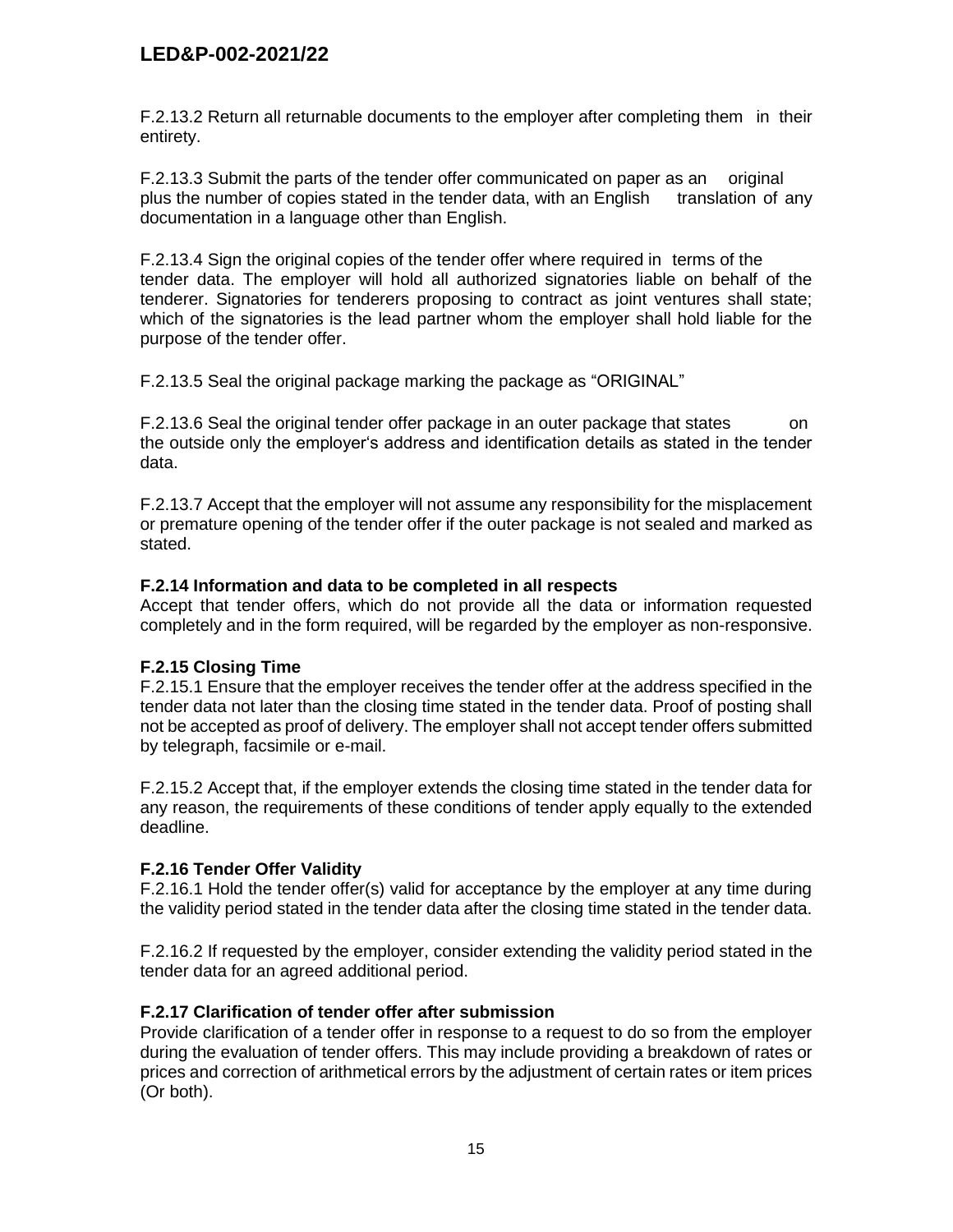No change in the competitive position of tenderers or substance of the tender offer is sought, offered, or permitted.

**Note: Sub-clause F.2.17 does not preclude the negotiation of the final terms of the contract with a preferred tenderer following a competitive selection process, should the Employer elect to do so.**

#### **F.2.18 Provide other material**

F.2.18.1 Provide, on request by the employer, any other material that has a bearing on the tender offer, the tenderer's commercial position (including notarized joint venture agreements), referencing arrangements, or samples of materials, considered necessary by the employer for the purpose of a full and fair risk assessment. Should the tenderer not provide the material, or a satisfactory reason as to why it cannot be provided, by the time for submission stated in the employer's request, the employer may regard the tender offer as non-responsive.

#### **F.2.19 Inspections, tests and analysis**

Provide access during working hours to premises for inspections, tests and analysis as provided for in the tender data.

#### **F.2.20 Submit securities, bonds, policies, etc.**

If requested, submit for the employer's acceptance before formation of the contract, all securities, bonds, guarantees, policies and certificates of insurance required in terms of the conditions of contract identified in the contract data.

#### **F.2.21 Check final draft**

Check the final draft of the contract provided by the employer within the time available for the employer to issue the contract.

#### **F.2.22 Return of other tender documents**

If so instructed by the employer, return all retained tender documents within twenty eight (28) days after the expiry of the validity period stated in the tender data.

#### **F.2.23 Certificates**

Include in the tender submission or provide the employer with any certificates as stated in the tender data.

#### **F.3 The employer's undertakings**

#### **F.3.1 Respond to clarification**

Respond to a request for clarification received up to five (5) working days before the tender closing time stated in the Tender Data and notify all tenderers who drew procurement documents.

#### **F.3.2 Issue Addenda**

If necessary, issue addenda that may amend or amplify the tender documents to each tenderer during the period from the date that tender documents are available until seven (7) days before the tender closing time stated in the Tender Data. If, as a result a tenderer applies for an extension to the closing time stated in the Tender Data, the Employer may grant such extension and, shall then notify all tenderers who drew documents.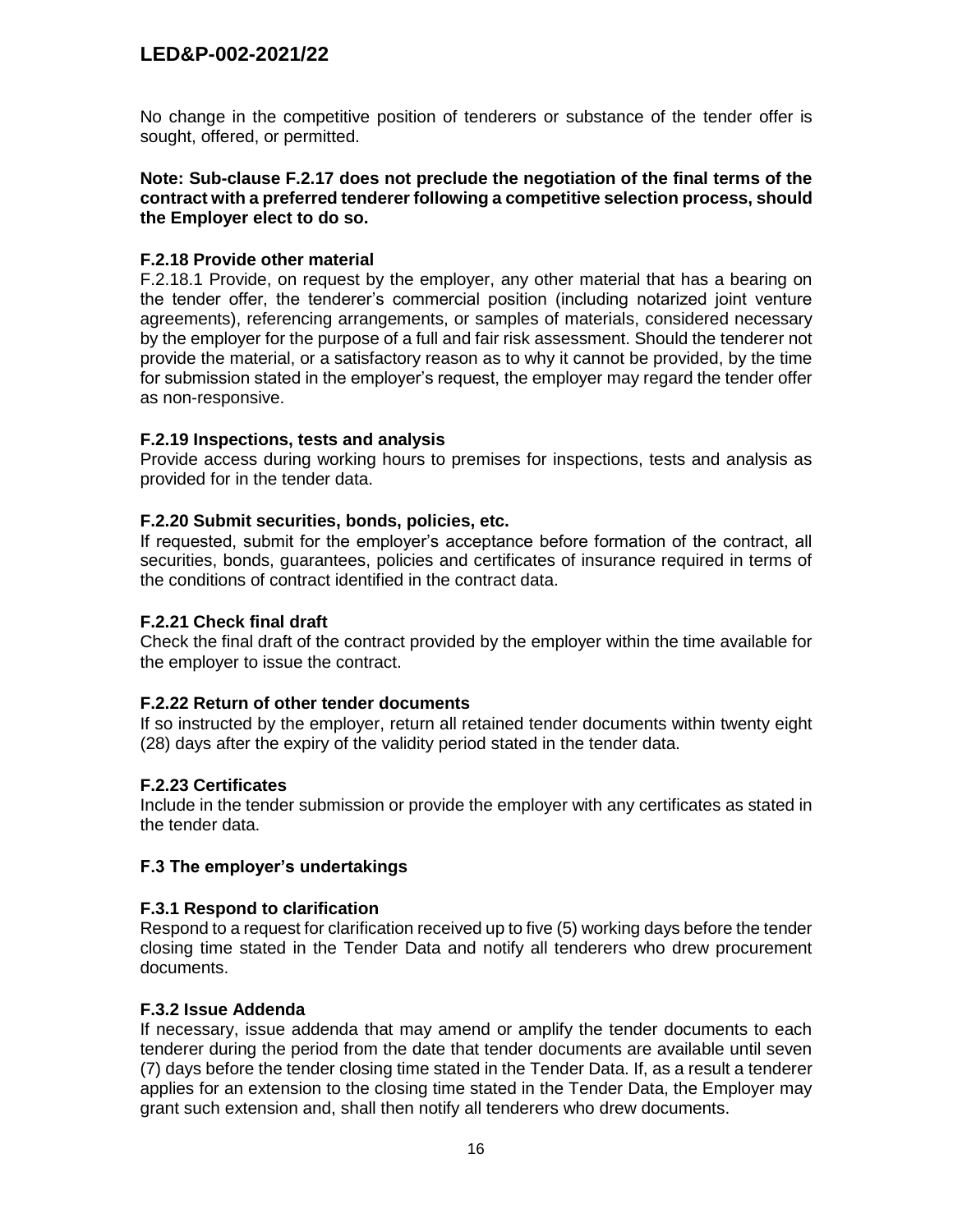#### **F.3.3 Return late tender offers**

Return tender offers received after the closing time stated in the Tender Data, unopened, (unless it is necessary to open a tender submission to obtain a forwarding address), to the tenderer concerned.

#### **F.3.4 Opening of tender submissions**

F.3.4.1 Unless the two-envelope system is to be followed, open valid tender submissions in the presence of tenderers' agents who choose to attend at the time and place stated in the tender data. Tender submissions for which acceptable reasons for withdrawal have been submitted will not be opened.

F.3.4.2 Announce at the meeting held immediately after the opening of tender submissions, at a venue indicated in the tender data, the name of each tenderer whose tender offer is opened, the total of his prices, preferences claimed and time for completion, if any, for the main tender offer only.

F.3.4.3 Make available the record outlined in F.3.4.2 to all interested persons upon a formal request.

#### **F.3.5 Two-envelope system**

F.3.5.1 Where stated in the tender data that a two-envelope system is to be followed, open only the technical proposal of valid tenders in the presence of tenderers' agents who choose to attend at the time and place stated in the tender data and announce the name of each tenderer whose technical proposal is opened.

F.3.5.2 Evaluate the quality of the technical proposals offered by tenderers, then advice tenderers who remain in contention for the award of the contract of the time and place when the financial proposals will be opened. Open only the financial proposals of tenderers, who score in the quality evaluation more than the minimum number of points for quality stated in the tender data, and announce the score obtained for the technical proposals and the total price and any preferences claimed. Return unopened financial proposals to tenderers whose technical proposals failed to achieve the minimum number of points for quality.

#### **F.3.6 Non-disclosure**

To not disclose to tenderers, or to any other person not officially concerned with such processes, information relating to the evaluation and comparison of tender offers, the final evaluation price and recommendations for the award of a contract, until after the award of the contract to the successful tenderer.

#### **F.3.7 Grounds for rejection and disqualification**

Determine whether there has been any effort by a tenderer to influence the processing of tender offers and instantly disqualify a tenderer (and his tender offer) if it is established that he engaged in corrupt or fraudulent practices.

#### **F.3.8 Test for responsiveness**

F.3.8.1 Determine, after opening and before detailed evaluation, whether each tender offer properly received: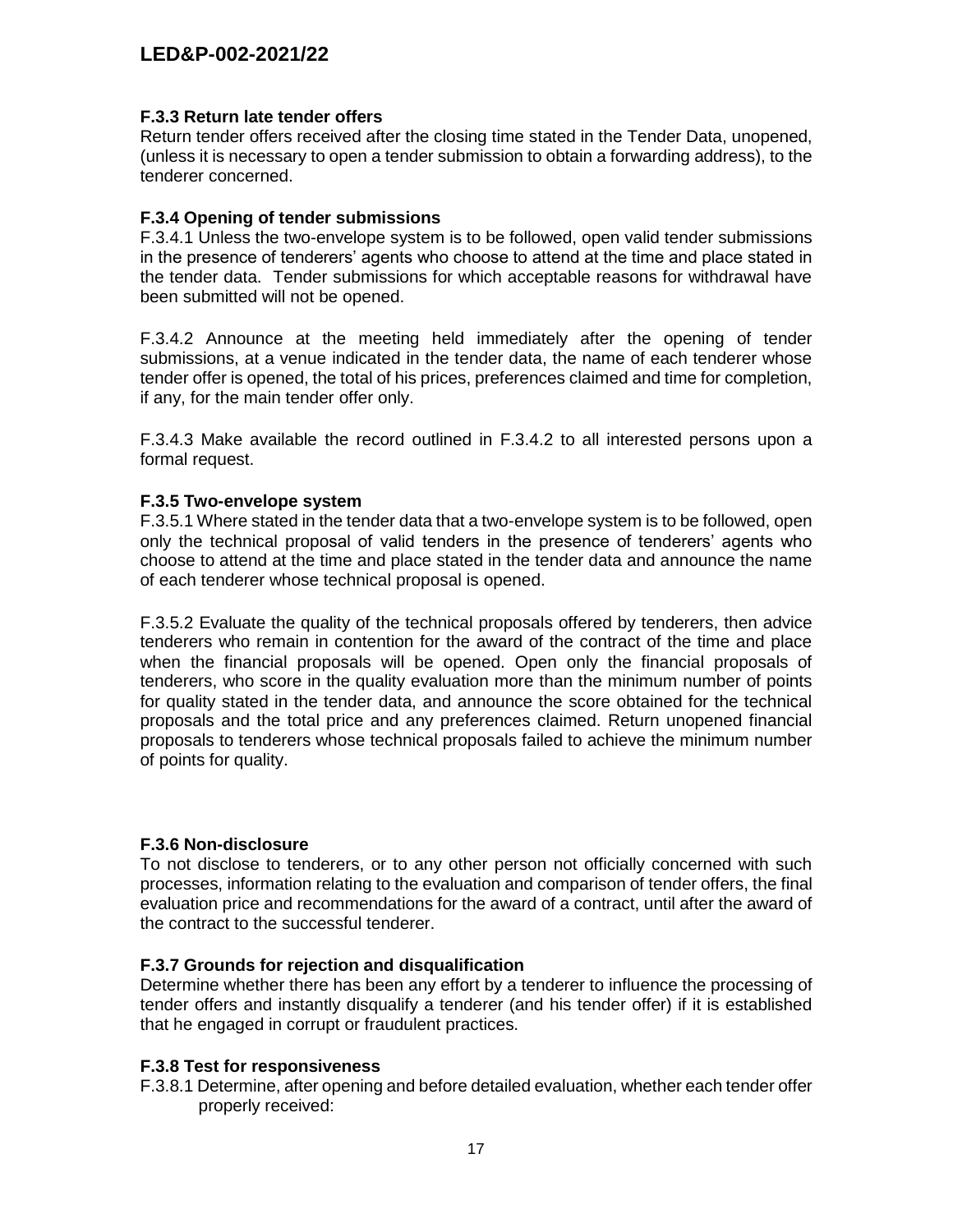- a.Complies with the requirements of these Conditions of Tender,
- b.Has been properly and fully completed and signed, and

#### **F.3.9 Arithmetical errors**

F.3.9.1 Check responsive tender offers for arithmetical errors, correcting them in the following manner:

- a. Where there is a discrepancy between the amounts in figures and in words, the amount in figures shall govern.
- b. If bills of quantities (or schedule of quantities or schedule of rates) apply and there is an error in the line item total resulting from the product of the unit rate and the quantity, the rate shall govern and the total shall be corrected.
- c. Where there is an error in the total of the prices either as a result of other corrections required by this checking process or in the tenderer's addition of prices, the rate shall govern and the tenderer will be asked to revise selected item prices to achieve the tendered total of the prices.
- F.3.9.2 Consider the rejection of a tender offer if the tenderer does not correct or accept the correction of his/ her arithmetical errors in the manner described in F.3.9.1.

#### **F.3.10 Clarification of a tender offer**

Obtain clarification from a tenderer on any matter that could give rise to ambiguity in a contract arising from the tender offer.

#### **F.3.11 Evaluation Methodology**

- a. In addition to all items highlighted under Page 2 titled **"Very Important Notice on Disqualifications",** the tenders will be evaluated in terms of the Municipality Supply Chain Management policy, Preferential Procurement Framework Act (Act 5 of 2000) and its regulations as enacted in 2001.
- b. Tenders will be evaluated using the 80/20 points allocation system. The total points out of a possible maximum of 100 will be calculated using various formulae to calculate price as well as for preferential procurement.

#### **F.3.13 Acceptance of tender offer**

F.3.13.1 Accept tender offer only if the tenderer complies with the legal requirements stated in the Tender Data.

F.3.13.2 Notify the successful tenderer of the employer's acceptance of his/her tender offer by completing and returning one copy of the form of offer and acceptance before the expiry of the validity period stated in the tender data, or agreed additional period. Providing the form of offer and acceptance does not contain any qualifying statements, it will constitute the formation of a contract between the employer and the successful tenderer as described in the form of offer and acceptance.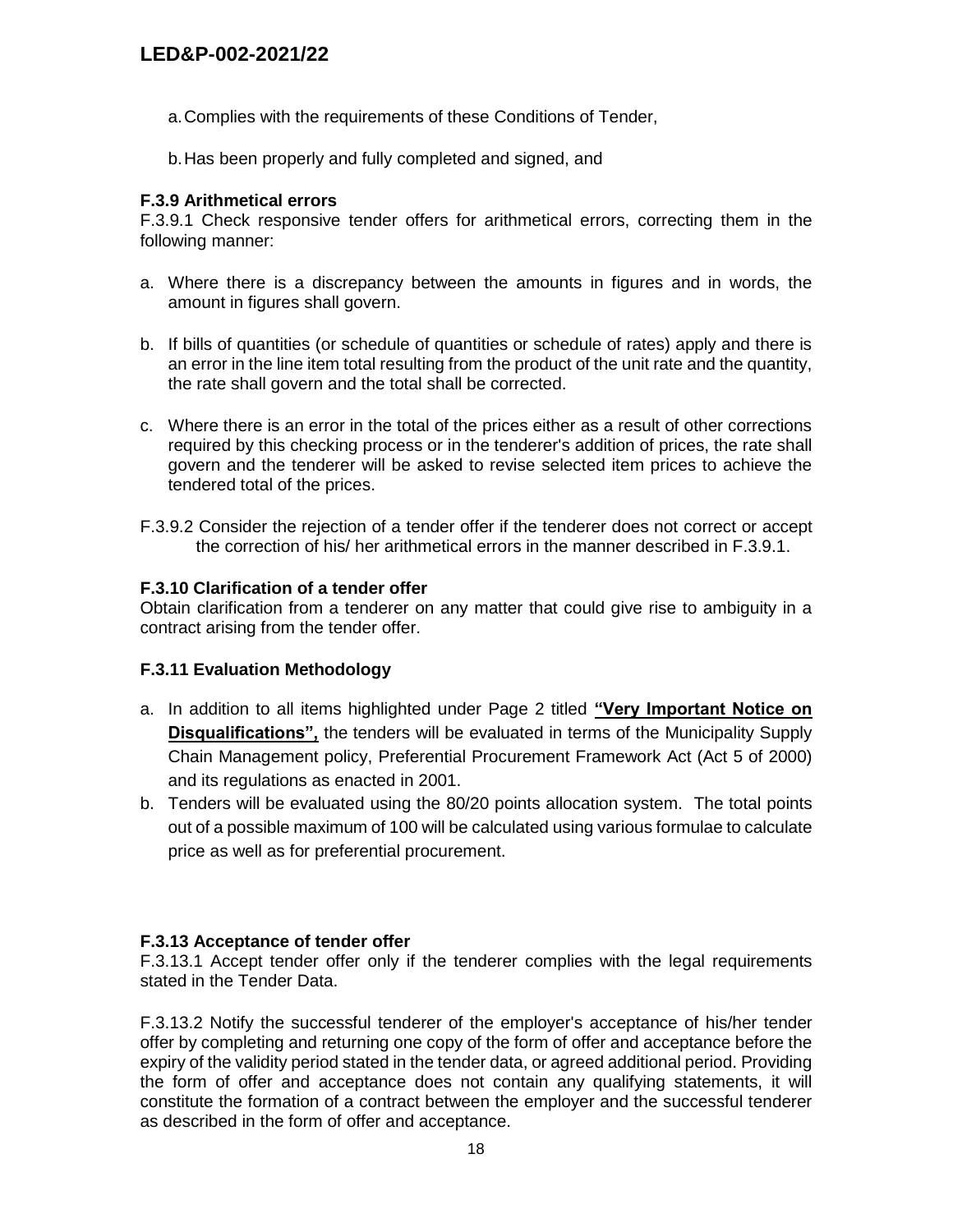#### **F.3.14 Notice to unsuccessful tenderers**

After the successful tenderer has acknowledged the employer's notice of acceptance, the employer will publicise a list of successful bidders on the municipal website

### F.3.14 **Municipality's right to accept or reject any or all Bids**

*The municipality reserves the right to:*

- Accept or reject any bid;
- Annul the tender process and reject all bids at any time prior to contract award;
- Award the contract to one or more bidders; without thereby incurring any liability to the affected Bidder or bidders.
- Accept one or more bids submissions.
- **Reject all bids submitted.**
- **Request further information from any bidder after the closing date.**
- **Cancel this bid or any part thereof any time, or**
- Award this bid or any part thereof to any one or more bidders.
- Vary the site or number of sites and/or guards due to operational or budgetary requirements.

#### **F.3.15. Prepare contract documents**

Revise documents that shall form part of the contract and that were issued by the employer as part of the tender documents to take account of:

- addenda issued during the tender period,
- inclusion of the returnable documents,
- other revisions agreed between the employer and the successful tenderer, and
- the schedule of deviations attached to the form of offer and acceptance, if any.

#### **F.3.16 Issue final contract**

Prepare and issue the final draft of contract documents to the successful tenderer for acceptance within fourteen (14) days after the date of the employer's signing of the form of offer and acceptance (including the schedule of deviations, if any). Only those documents that the conditions of tender require the tenderer to submit, after acceptance by the employer, shall be included.

#### **F.3.17 Provide copies of the contracts**

Provide to the successful tenderer the number of copies stated in the Tender Data of the signed copy of the contract as soon as possible after completion and signing of the form of offer and acceptance.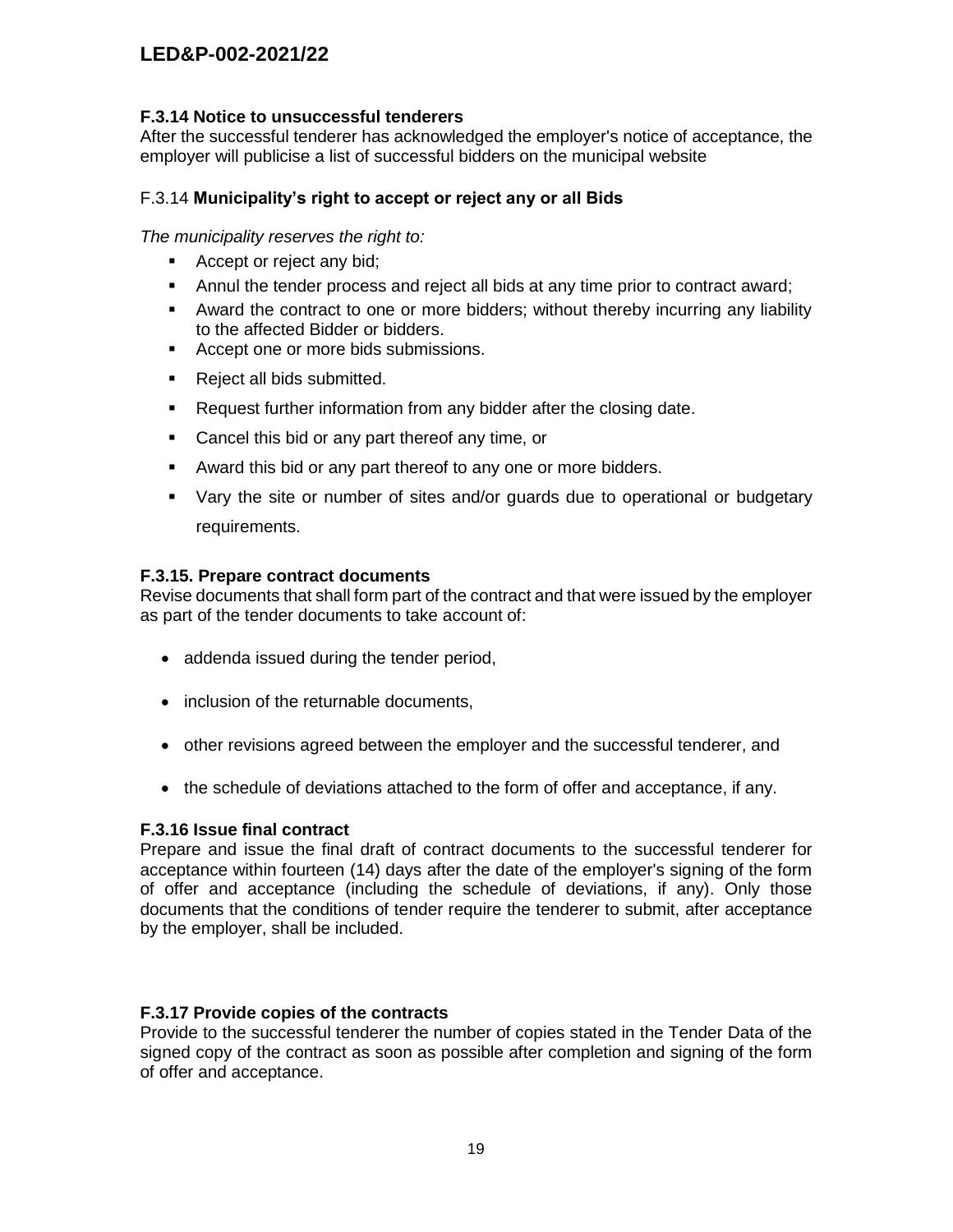# **3. List of attachments required for Evaluation Purposes**

- a. The recent up-to-date central supplier database(CSD) registration report detailing all compliance requirements; [Last verified between the **advert date** and the **closing date**];
- b. Valid Tax compliance status pin
- c. Copy of the statement of municipal rates and taxes for the company or of its directors (not in arrears for more than three (3) months before the closing date), if renting a lease agreement and owner's proof of municipal rates must be submitted (not in arrears for more than three (3) months before the closing date). If the bidder is operating where municipal rates are not applicable, a proof of residence from the traditional authority must be submitted (not older than three (3) months before the closing date).
- d. Certified copy of SACPLAN (South African Council for Planners) certificate as a Technical/Professional planner and/ or Certified copy of registration certificate with PLATO (South African Council for professional and technical surveyors) of the company director.
- e. If Joint Venture attach a signed joint venture agreement
- f. If joint Venture each party/Company must attach **a**. to **d**.

# **4. EVALUATION METHODOLOGY**

#### **Bids will be evaluated in terms of the following 2 stages:**

#### **Stage 1: Evaluation on functionality**

 Under functionality, Bidders must achieve a minimum of 80% ((rounded to the nearest decimal point)) for functionality (quality) in order to be considered for further evaluation in stage 2 (Evaluation on Price and BBBEE). Bidders that score less than 80% (rounded to the nearest decimal point) will be disqualified.

# **NB: Only the combined Price & BBBEE points will determine the highest point scoring bidder to be awarded the contract.**

- **Guidelines for Evaluation using the Weighting method**
- a. Score sheets will be prepared and provided to panel members to evaluate the bids.
- b. The score sheet should contain all the criteria and the weight for each criterion as well as the values to be applied for evaluation as indicated in the bid documents.
- c. Each panel member should after thorough evaluation independently award his / her own value to each individual criterion.
- d. Score sheets should be signed by panel members and if necessary, written motivation may be requested from panel members where vast discrepancies in the values awarded for each criterion exist.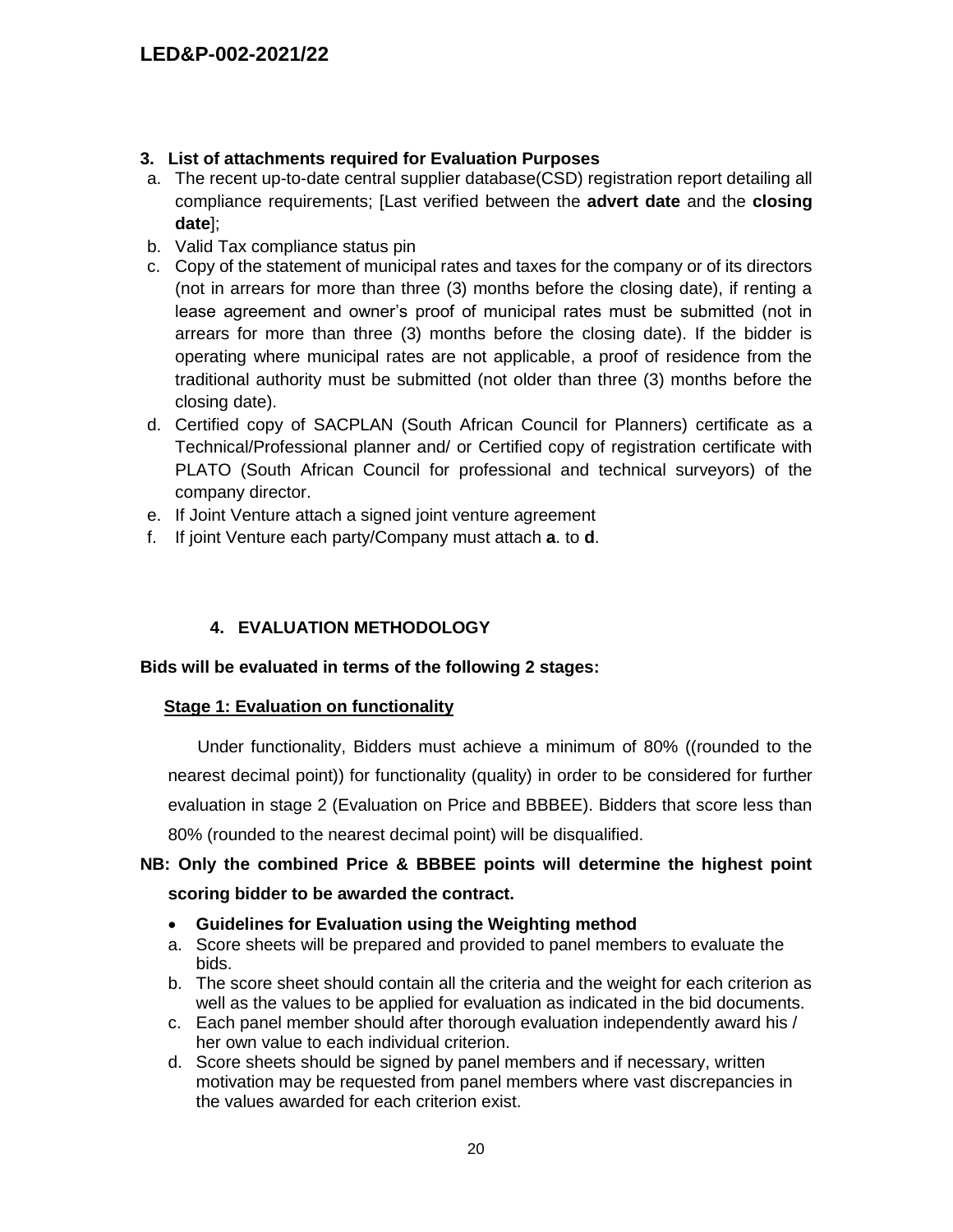- e. If the minimum qualifying score for functionality is indicated as a percentage in the bid documents, the percentage scored for functionality may be calculated as follows:
- i. The value awarded for each criterion should be multiplied by the weight for the relevant criterion to obtain the score for the various criteria;
- ii. The scores for each criterion should be added to obtain the total score; and
- iii. The following formula should be used to convert the total score to percentage for functionality:

*Ps = (So/Ms) x 100*

Where:

*Ps* = percentage scored for functionality by bid under consideration

*So* = total score of bid under consideration

*Ms* = maximum possible score [the highest score by any bidder]

The percentage of each panel member should be added

and divided by the number of panel members to establish the average percentage obtained by each bidder for functionality.

| <b>Criteria</b>                                                                                                                                                                                                                                                                                          | <b>Weights</b> | <b>Applicable values</b>                            |
|----------------------------------------------------------------------------------------------------------------------------------------------------------------------------------------------------------------------------------------------------------------------------------------------------------|----------------|-----------------------------------------------------|
| <b>Company Experience</b>                                                                                                                                                                                                                                                                                | 30             |                                                     |
| 3 x Successfully completed traceable<br>projects<br>in<br>Demarcation of sites (attach 3 appointment letters and on<br>client's letter head)                                                                                                                                                             |                |                                                     |
| <b>PROJECT METHODOLOGY</b>                                                                                                                                                                                                                                                                               | 10             |                                                     |
| Work schedule with clear deliverables<br>$\bullet$<br>Approach Paper on Work Schedules with clear<br>deliverables                                                                                                                                                                                        |                | Poor<br>$= 1$<br>Average<br>$= 2$                   |
| <b>PROPOSED KEY PERSONNEL</b>                                                                                                                                                                                                                                                                            | 60             |                                                     |
| <b>Project Manager/ Town Planner</b><br>Attach the following:<br>$\bullet$ CV indicating a minimum of three (3) years' proven<br>experience in demarcation of sites.<br>• Certified copy of National diploma in Town and Regional<br>Planning or higher<br><b>Land Surveyor</b><br>Attach the following: |                | $= 3$<br>Good<br>Very good = $4$<br>Excellent $= 5$ |
| • CV indicating a minimum of three $(3)$ years' proven<br>experience in demarcation of sites.<br>• Certified copy of National diploma in Land Surveying or<br>higher<br><b>Total functionality Score</b>                                                                                                 | 100            |                                                     |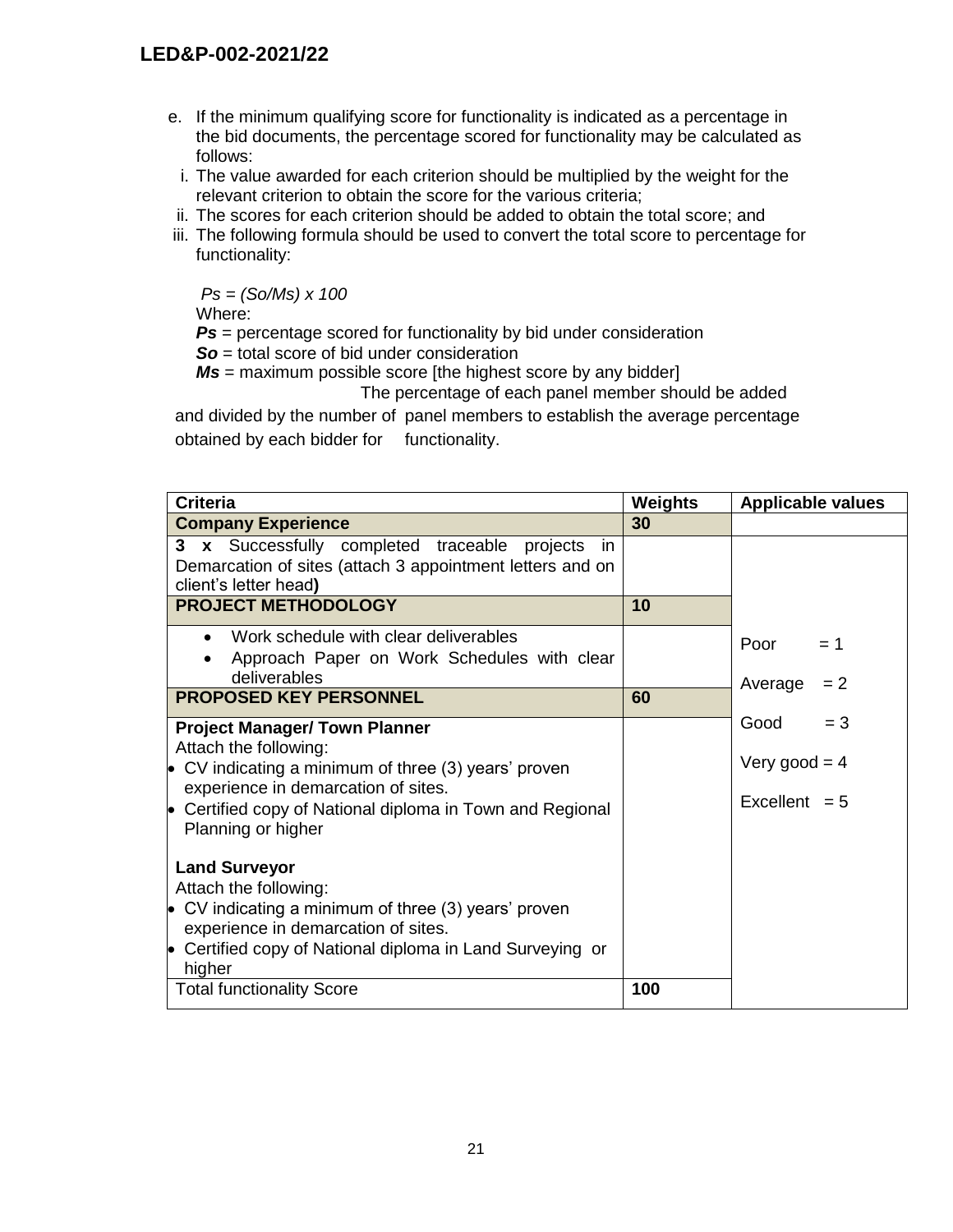## **5. EVALUATION ON PRICE 80/20 AND BBBEE STATUS**

#### **a) Financial offer and evaluation on price points**

- Score Bid evaluation points for financial offer.
- Confirm that Bidders are eligible for the BBBEE claimed, and if so, score Bid evaluation points for BBBEE.
- Calculate total Bid evaluation points (Price points plus BBBEE points)
- Rank Bid offers from the highest number of Bid evaluation points to the lowest.
- The bidder obtaining the highest number of total points will be awarded the contract.
- **Preference points shall be calculated after prices have been brought to a** comparative basis taking into account all factors of non-firm prices and all unconditional discounts;.
- Points scored must be rounded off to the nearest 2 decimal places.
- In the event that two or more bids have scored equal total points, the successful bids must be the one scoring the highest number of preference points for B-BBEE.
- However, when functionality is part of the evaluation process and two or more bids have scored equal points including equal preference points for B-BBEE, the successful bid must be the one scoring the highest score for functionality.
- Should two or more bids be equal in all respects, the award shall be decided by the drawing of lots.

## **b) Price formula**

$$
Ps = 80(1 - \frac{(Pt - P_{min})}{P_{min}})
$$

Where-

Ps = Points scored for price of tender under consideration; Pt = Price of tender under consideration; and Pmin = Price of lowest acceptable tender.

# **c) Scoring for BBBEE**

- Bids will evaluated in accordance with the prescripts of the Preferential Procurement Policy Framework Act (PPPFA) and the associated Preferential Procurement Regulations of 2017, which stipulate a 80/20 preference point system for acquisition of goods or services for Rand value equal to or above R30 000 and up to R50 million
- Bidders must attach certified copies of BBBEE to claim BBBEE points. Failure to attach the valid BBBEE points shall not disqualify the Bidder from further evaluation; but only points will be forfeited.

# **B-BBEE Status Level of Contributor Number of points (80/20 system)**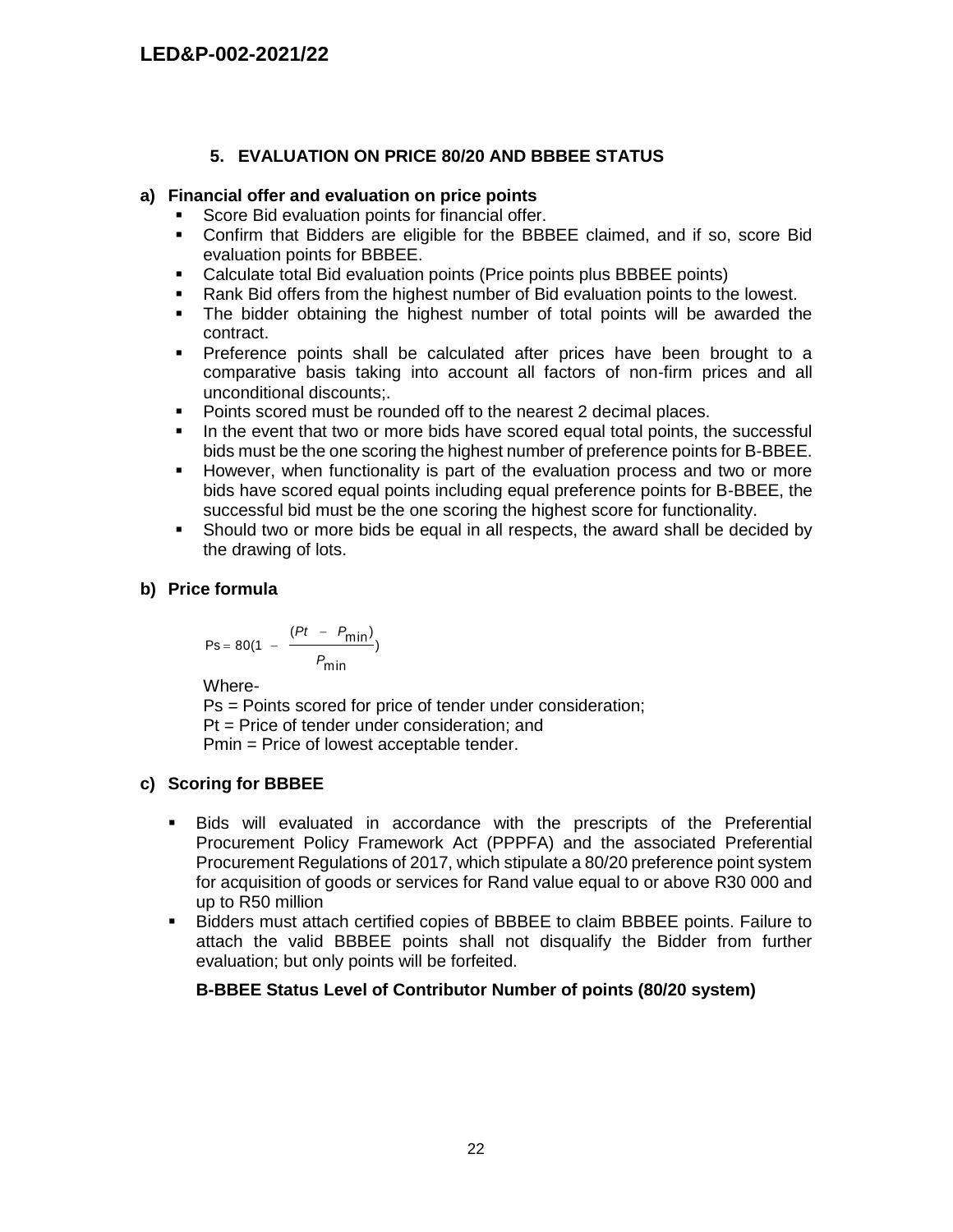| <b>B-BBEE</b><br>of<br><b>Status</b><br><b>Level</b> | <b>Number of Points</b> |
|------------------------------------------------------|-------------------------|
| <b>Contributor</b>                                   | (80/20system)           |
| 1                                                    | 20                      |
| $\overline{2}$                                       | 18                      |
| 3                                                    | 14                      |
| 4                                                    | 12                      |
| 5                                                    | 8                       |
| 6                                                    | 6                       |
|                                                      | 4                       |
| 8                                                    | $\overline{2}$          |
| <b>Non-compliant contributor</b>                     | 0                       |
|                                                      |                         |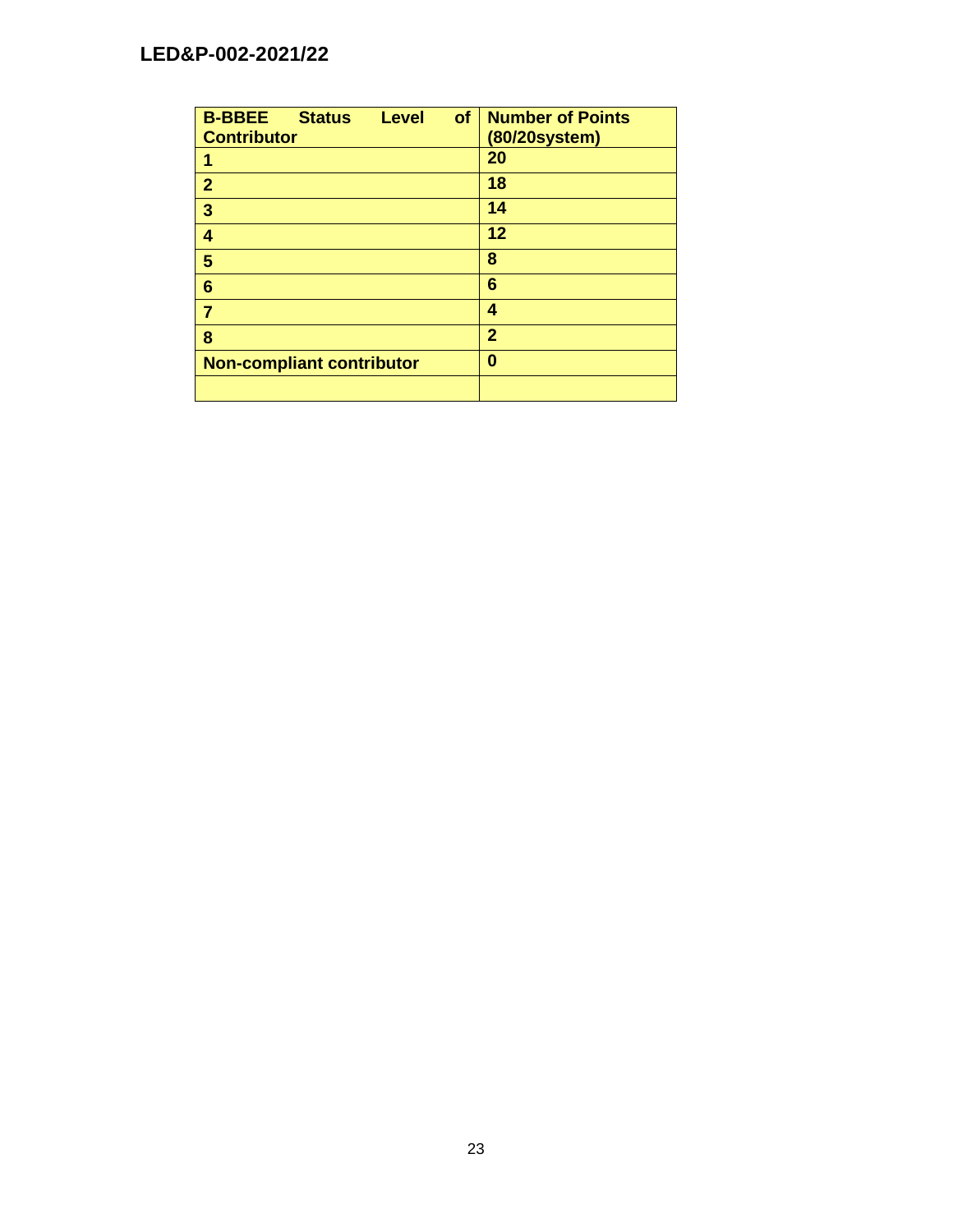

#### **DEMARCATION OF 250 SITES AT MOGWADI TOWN**

#### **PART T2 LIST OF RETURNABLE DOCUMENTS**

*The bidder must complete the following returnable documents.*

| T <sub>2.1</sub>  | RETURNABLE SCHEDULES REQUIRED FOR BID          |
|-------------------|------------------------------------------------|
| T <sub>2.2</sub>  | OTHER DOCUMENTS REQUIRED FOR BID               |
| T2.3              | RETURNABLE SCHEDULES THAT WILL BE INCORPORATED |
| T <sub>2</sub> .4 | OTHER DOCUMENTS THAT WILL BE INCLUDED IN       |

#### **NOTE:**

Although the documents under Part T2 is headed "Returnable Documents" in line with the CIDB model, these are not the only documents to be returned together with the bid. All the documents indicated on Part T1 must be completed and signed where applicable and submitted as a **complete set of documents**.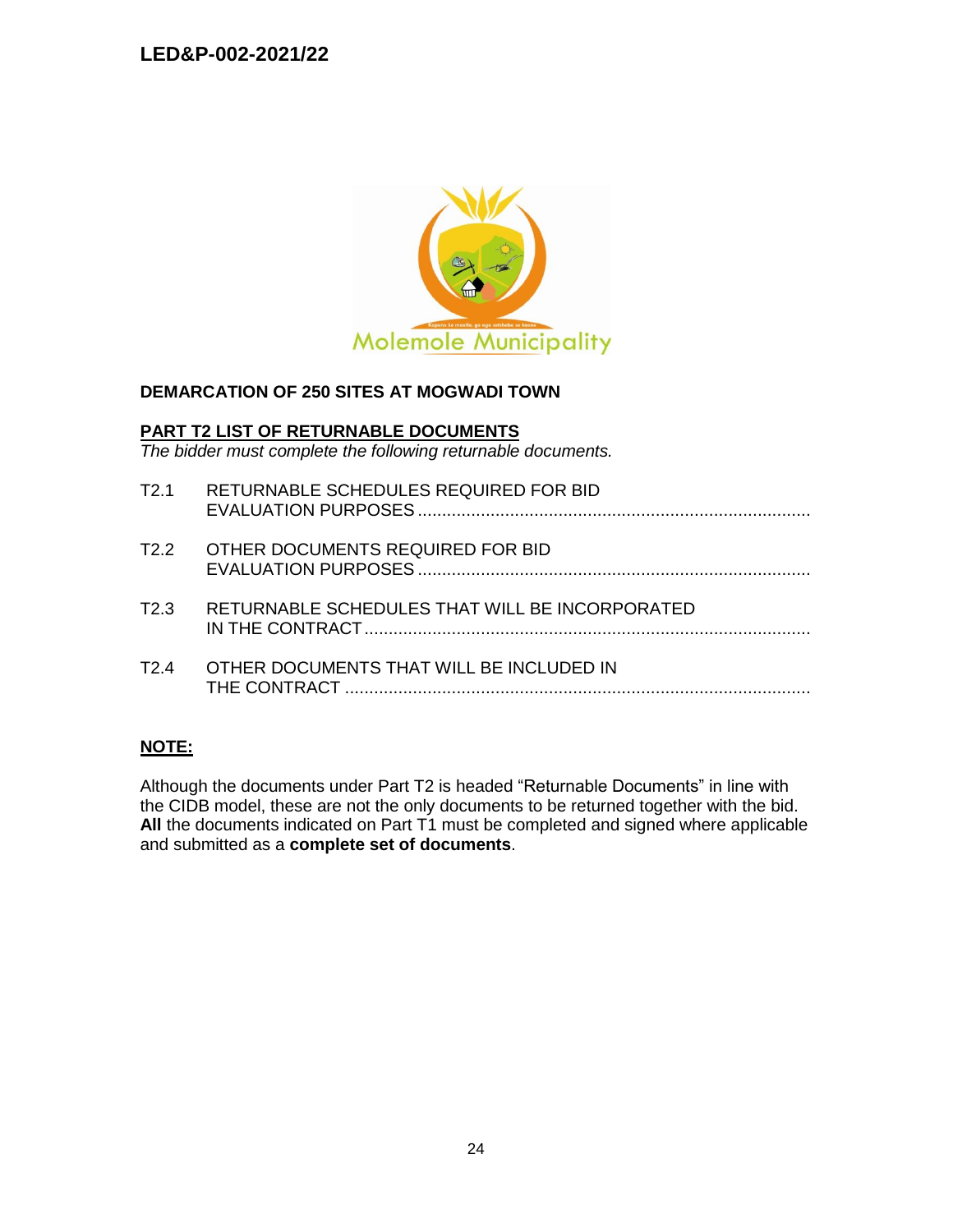# **T2.1 RETURNABLE SCHEDULES REQUIRED FOR BID EVALUATION PURPOSES CONTENTS**

FORM 2.1.1: SIZE OF ENTERPRISE AND CURRENT WORKLOAD

- FORM 2.1.2: CERTIFICATE OF AUTHORITY FOR JOINT VENTURE (WHERE APPLICABLE)
- FORM 2.1.3: SCHEDULE OF PREVIOUS WORK CARRIED OUT BY BIDDER
- FORM 2.1.4: SCHEDULE OF PROPOSED SUB-CONTRACTORS
- FORM 2.1.5: FINANCIAL REFERENCES
- FORM 2.1.6: DETAILS OF ALTERNATIVE BIDS SUBMITTED
- FORM 2.1.7: AMENDMENTS & QUALIFICATIONS BY BIDDER

### **[PLEASE NOTE IT IS COMPULSORY FOR ALL FORMS AND PAGES TO BE COMPLETED & FOR THE BID DOCUMENT TO BE FULLY INITIALIZED BY DIRECTOR]**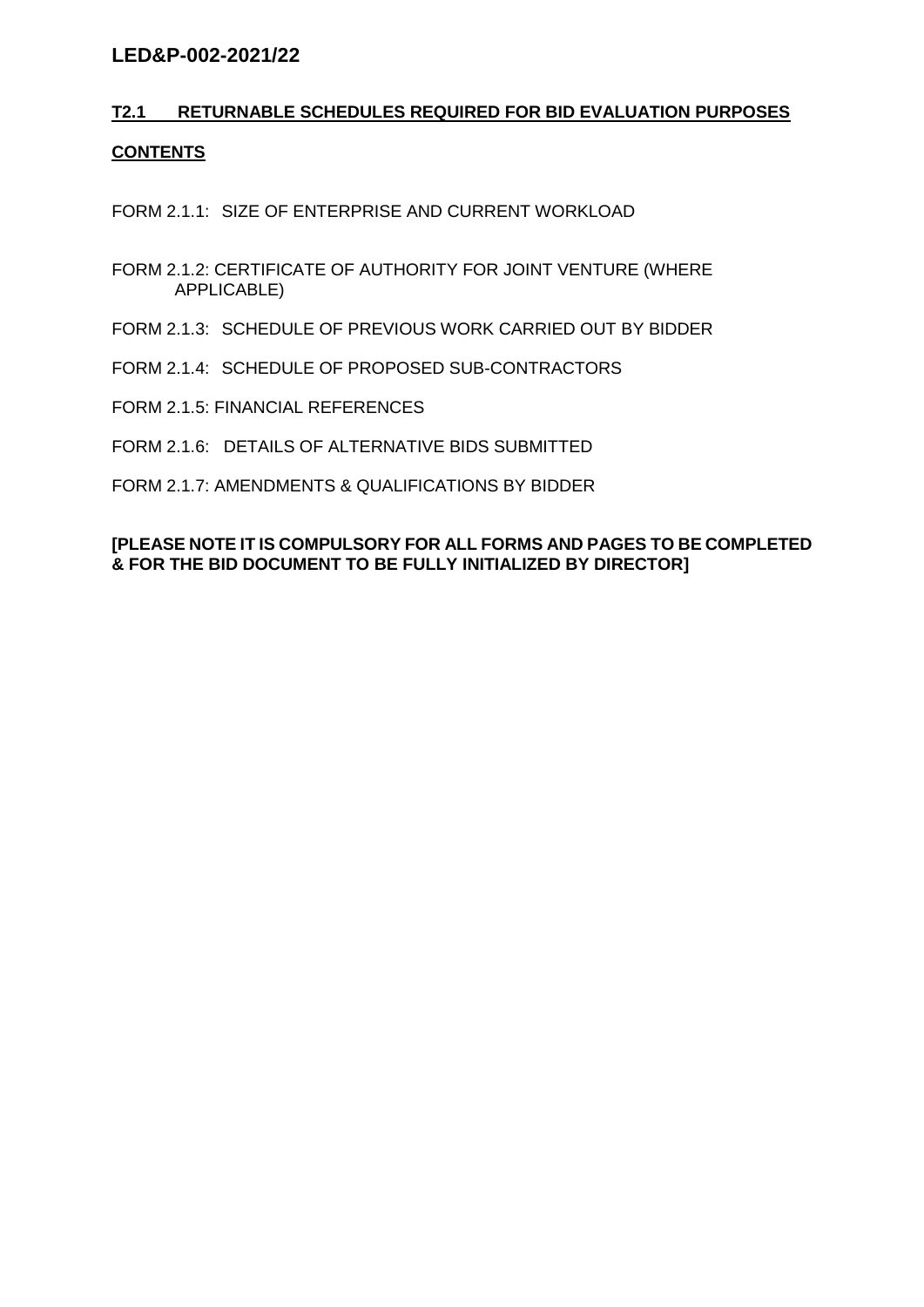# **FORM 2.1.1 SIZE OF ENTERPRISE AND CURRENT WORKLOAD**

a) Total Turnover in the previous financial year? R\_\_\_\_\_\_\_\_\_\_\_\_\_\_\_\_\_\_\_\_\_\_\_\_\_\_\_\_\_

b) c) Estimated turnover for current financial year? R \_\_\_\_\_\_\_\_\_\_\_\_\_\_\_\_\_\_\_

**List your current contracts and obligations [maximum]:**

| <b>Description</b> | Location | Value (R) | <b>Start date</b> | <b>Duration</b> | Expected<br>completed<br>date |
|--------------------|----------|-----------|-------------------|-----------------|-------------------------------|
|                    |          |           |                   |                 |                               |
|                    |          |           |                   |                 |                               |
|                    |          |           |                   |                 |                               |
|                    |          |           |                   |                 |                               |
|                    |          |           |                   |                 |                               |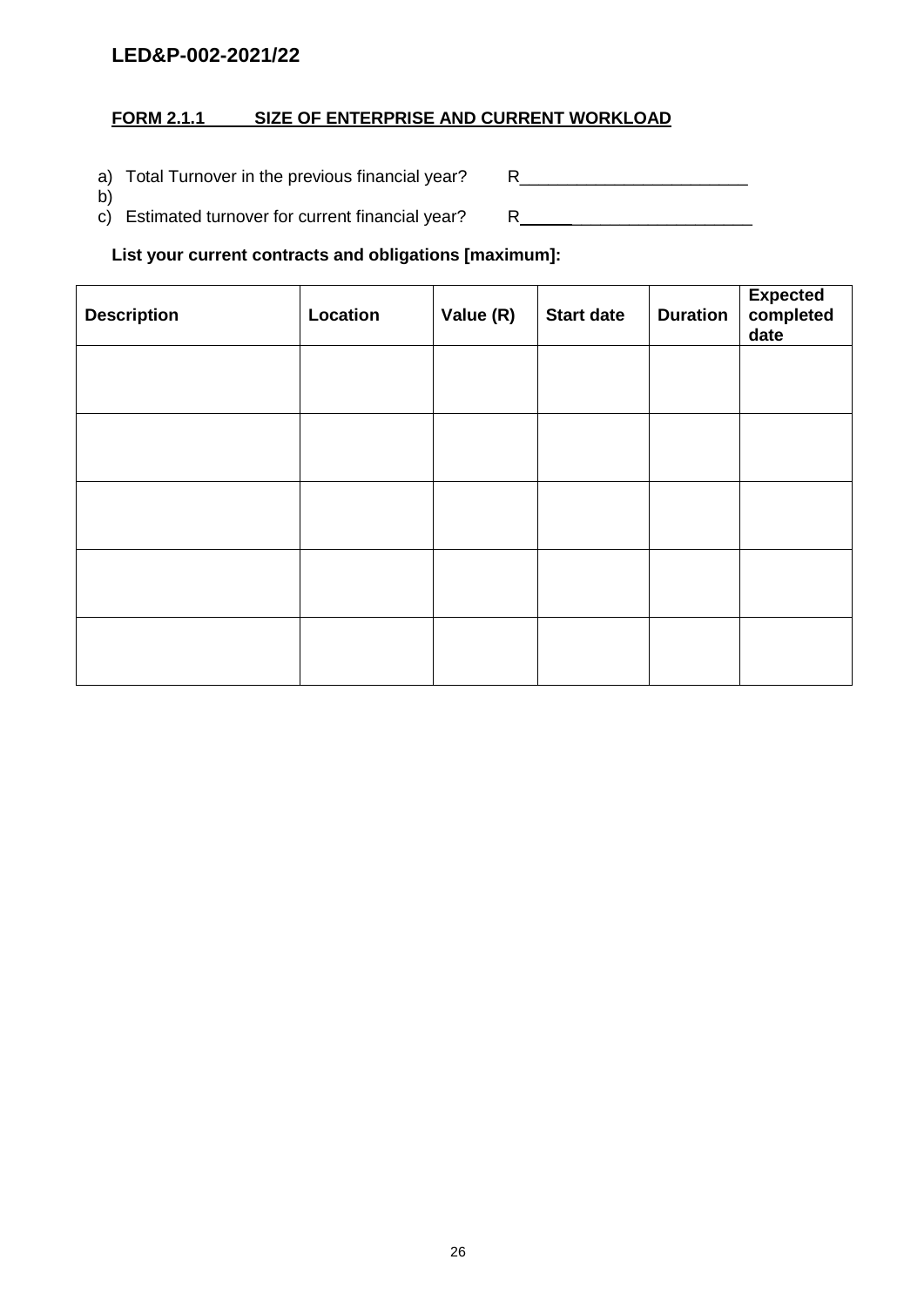# **FORM 2.1.2 CERTIFICATE OF AUTHORITY FOR JOINT VENTURE [WRITE N/A IF NOT APPLICABLE]**

**[PLEASE ATTACH A CERTIFIED COPY OF THE CERTIFICATE]**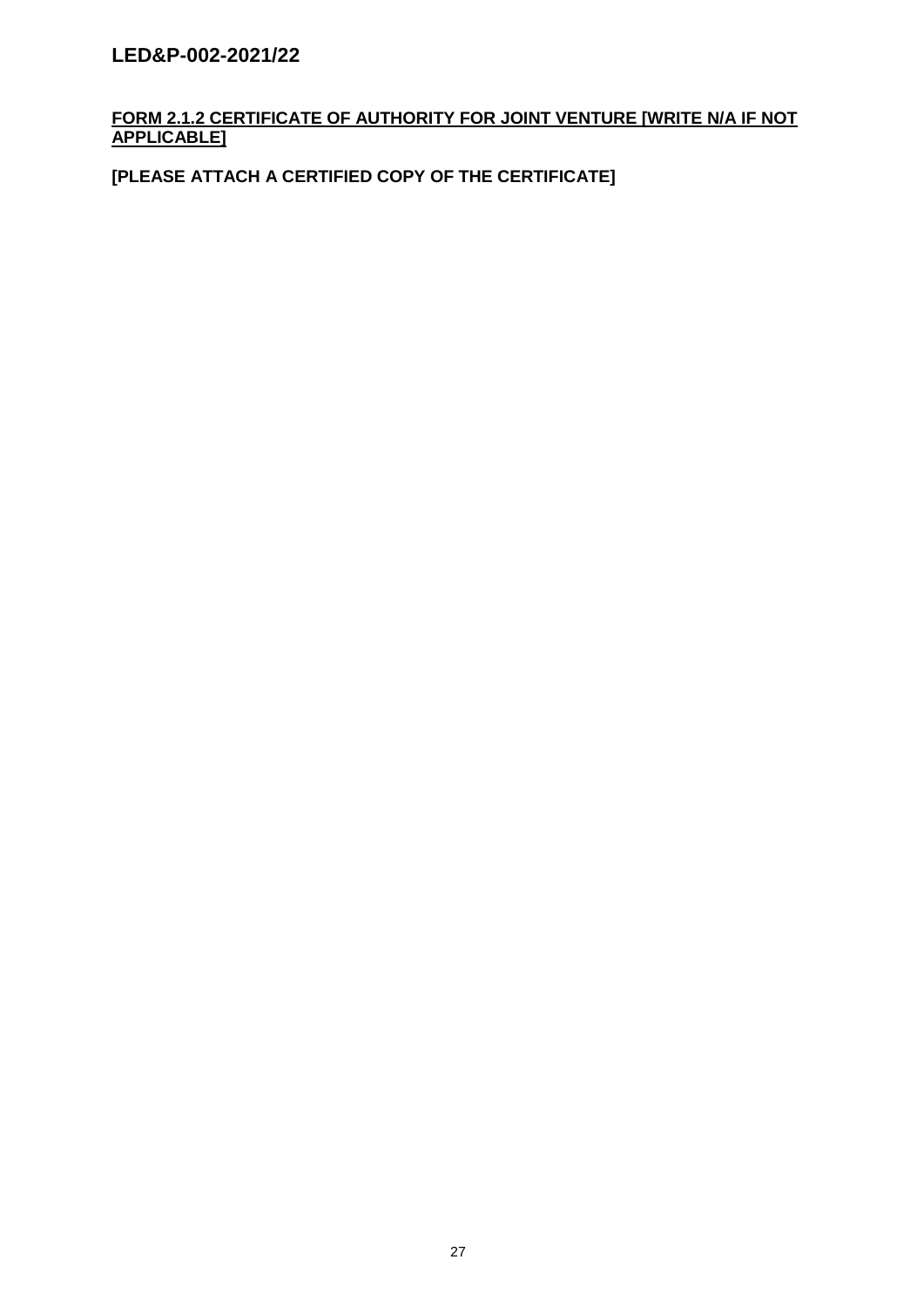# **FORM 2.1.3 SCHEDULE OF PREVIOUS WORK CARRIED OUT BY BIDDER [N.B. COMPULSORY: TO BE USED FOR EVALUATION PURPOSES]**

Provide the following information on **relevant previous experience.** Indicate comparable projects of similar or larger size. This information is material to the award of the Contract. **Give a minimum of two (2) names and telephone numbers and e-mail address per reference. Please provide latest contact details.**

| <b>CLIENT NAME</b><br><b>AND PLACE WHERE</b><br><b>PROJECT</b><br><b>WASIMPLEMENTED</b> | <b>TEL NO &amp;</b><br><b>EMAIL</b><br><b>ADDRESS</b> | <b>DESCRIPTION OF</b><br><b>WORK</b> | <b>CONTRACT</b><br><b>VALUE</b><br>(R) | <b>DURATION</b><br><b>CONTRACT</b><br><b>PERIOD</b> |
|-----------------------------------------------------------------------------------------|-------------------------------------------------------|--------------------------------------|----------------------------------------|-----------------------------------------------------|
|                                                                                         |                                                       |                                      |                                        |                                                     |
|                                                                                         |                                                       |                                      |                                        |                                                     |
|                                                                                         |                                                       |                                      |                                        |                                                     |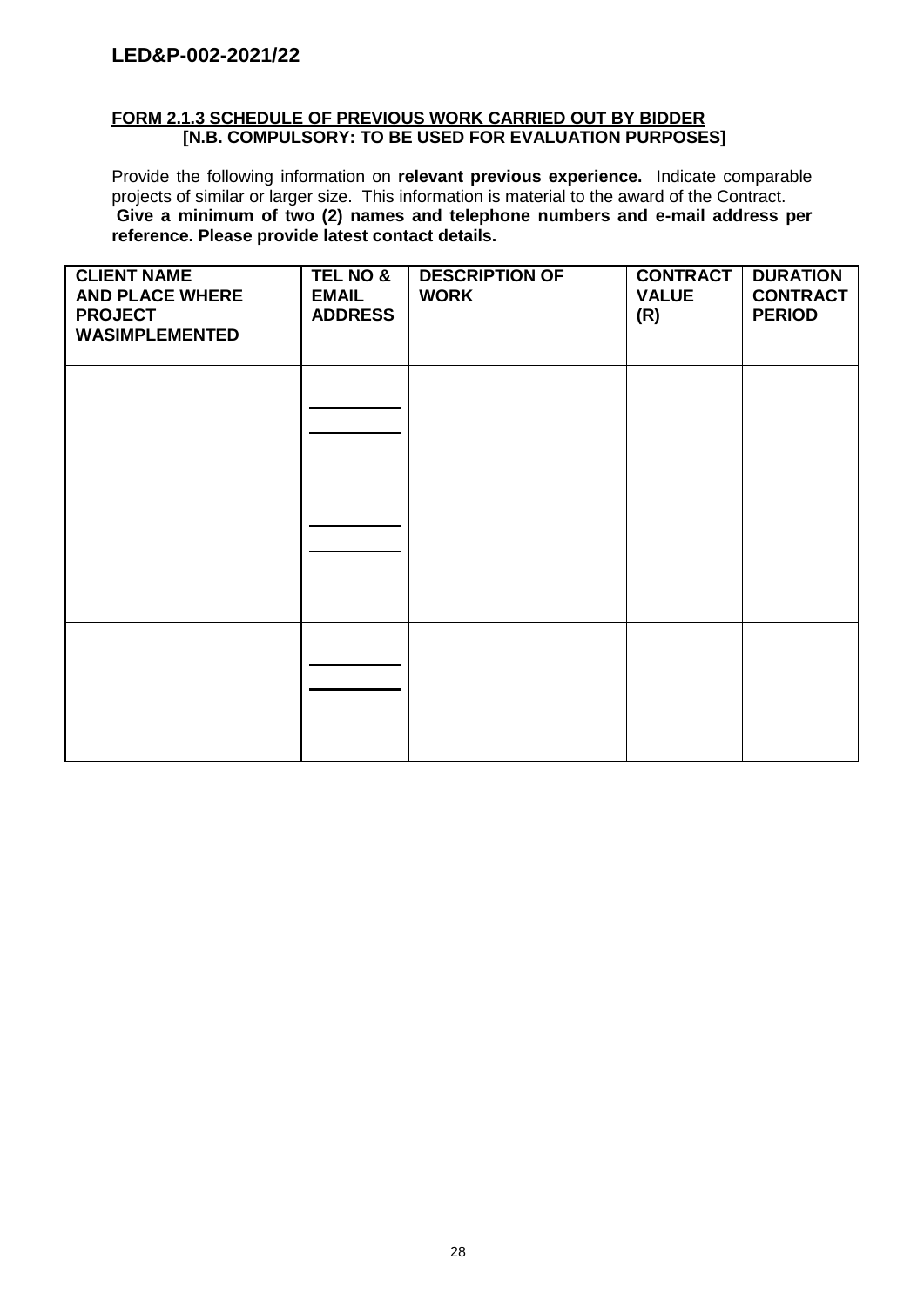#### **FORM 2.1.4 SCHEDULE OF PROPOSED SUB-CONTRACTORS [IF NOT WRITE N/A ACROSS THE TABLE]**

Provide details on all sub-contractors you intend utilising for this contract

|                                           | a                  |                                                | B                    | $c = a \times b$                                        |
|-------------------------------------------|--------------------|------------------------------------------------|----------------------|---------------------------------------------------------|
| Type of work to<br>be used for            | $%$ of<br>contract | Name of sub-<br>contractor                     | % HDI owner-<br>ship | <b>Total</b><br>contribution to<br><b>HDI ownership</b> |
|                                           |                    |                                                |                      |                                                         |
|                                           |                    |                                                |                      |                                                         |
|                                           |                    |                                                |                      |                                                         |
|                                           |                    |                                                |                      |                                                         |
|                                           |                    |                                                |                      |                                                         |
|                                           |                    |                                                |                      |                                                         |
|                                           |                    |                                                |                      |                                                         |
| Total % of<br>contract sub-<br>contracted |                    | <b>Total contribution of HDI</b><br>ownership: |                      |                                                         |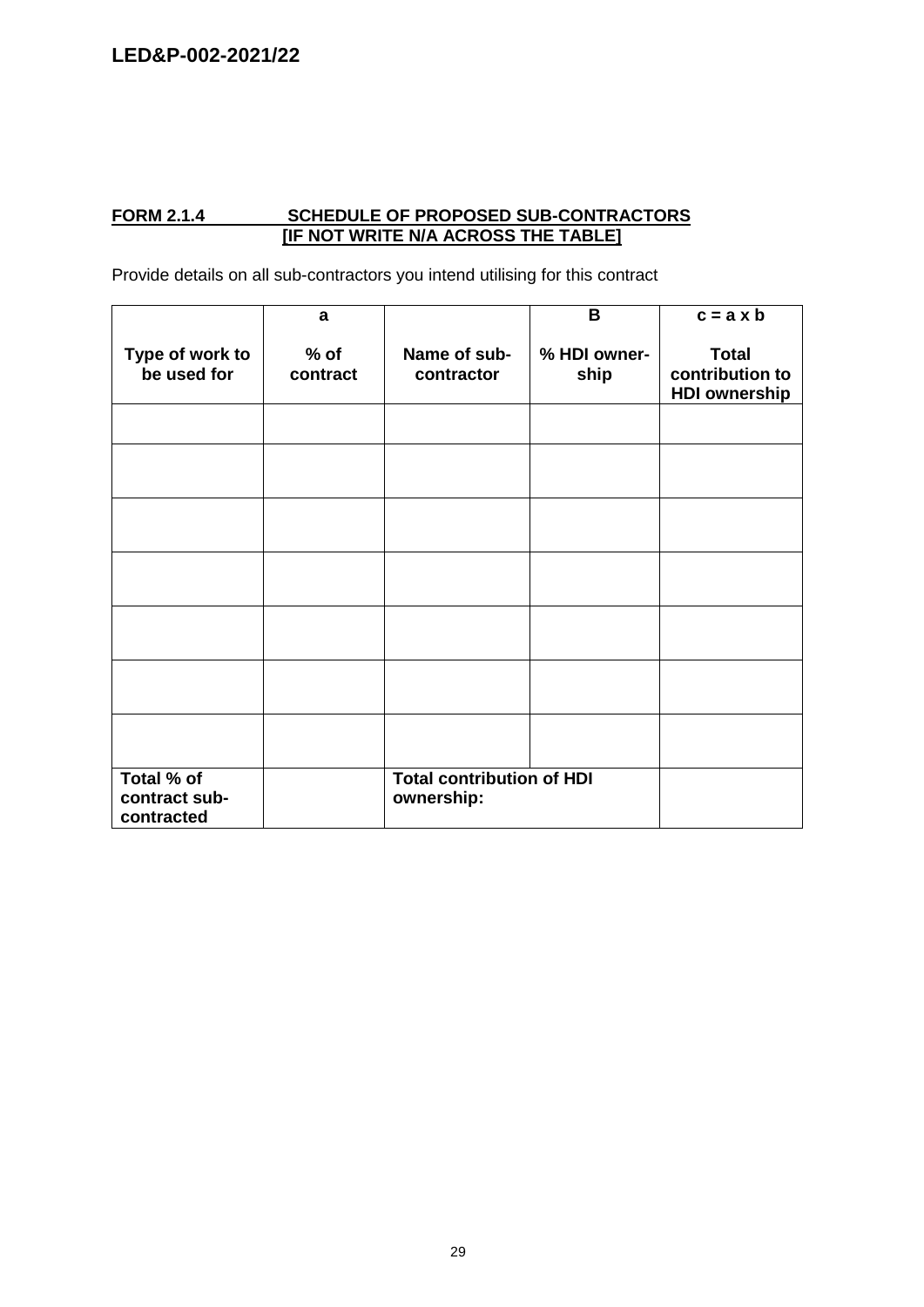# **FORM 2.1.5 FINANCIAL REFERENCES**

# - **FINANCIAL STATEMENTS (delete which is not applicable)**

I/We  $\frac{1}{2}$  (name of authorized representative

Agree / Disagree, if required, to furnish an audited copy of the latest set of financial statements together with my/our Directors' and Auditors' report.

## - **DETAILS OF BIDDING ENTITY'S BANK**

#### **If the bidder is a Joint Venture or partnership, the information requested below is required for each member / partner.**

I/ We hereby authorise the Employer to approach all or any of the following banks for the purposes of obtaining a financial reference:

| <b>DESCRIPTION OF</b><br><b>BANK DETAIL</b>                              | <b>BANK DETAILS APPLICABLE TO</b><br><b>BIDDER</b> |
|--------------------------------------------------------------------------|----------------------------------------------------|
| Name of bank                                                             |                                                    |
| Contact person                                                           |                                                    |
| Branch name & code                                                       |                                                    |
| Street address                                                           |                                                    |
| Bank Telephone number                                                    |                                                    |
| Account number                                                           |                                                    |
| Type of account, (i.e.<br>cheque account)<br>Bank rating [A, B, C, etc.] |                                                    |

*Note: Information supplied will be treated with the strictest confidence*

Affix dated bank stamp here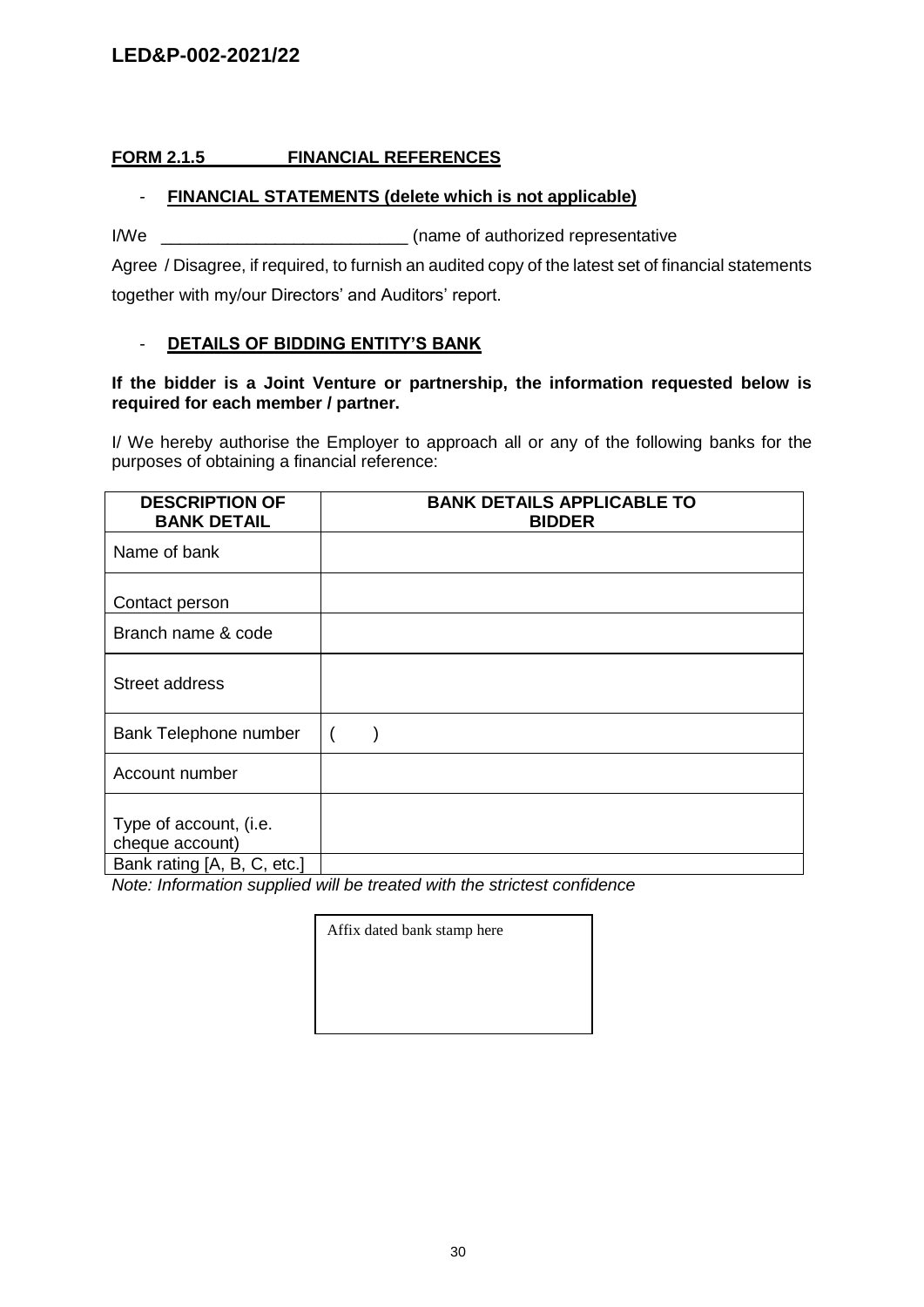## **FORM 2.1.6 DETAILS OF ALTERNATIVE BIDS SUBMITTED [WRITE N/A ACROSS THE TABLE IF NOT APPLICABLE]**

See condition of bid.

| <b>DESCRIPTION</b> |
|--------------------|
|                    |
|                    |
|                    |
|                    |
|                    |
|                    |
|                    |
|                    |
|                    |
|                    |
|                    |
|                    |
|                    |
|                    |
|                    |
|                    |
|                    |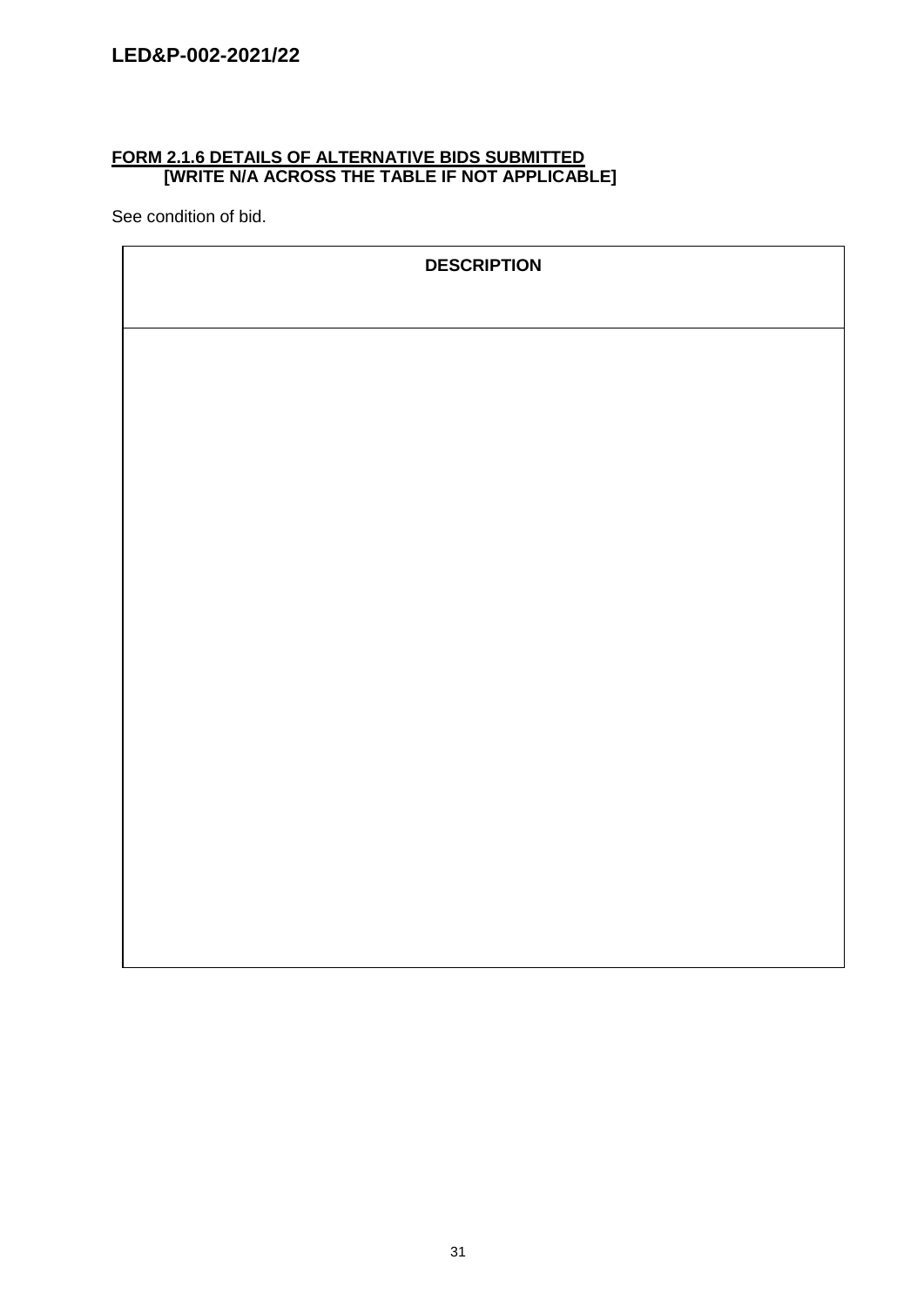## **FORM 2.1.7 AMENDMENTS AND QUALIFICATIONS BY BIDDER [WRITE N/A ACROSS THE TABLE IF NOT APPLICABLE]**

See condition of bid

Attach additional information on separate sheets and initial all of them

| <b>PAGE</b> | <b>DESCRIPTION</b> |
|-------------|--------------------|
|             |                    |
|             |                    |
|             |                    |
|             |                    |
|             |                    |
|             |                    |
|             |                    |
|             |                    |
|             |                    |
|             |                    |
|             |                    |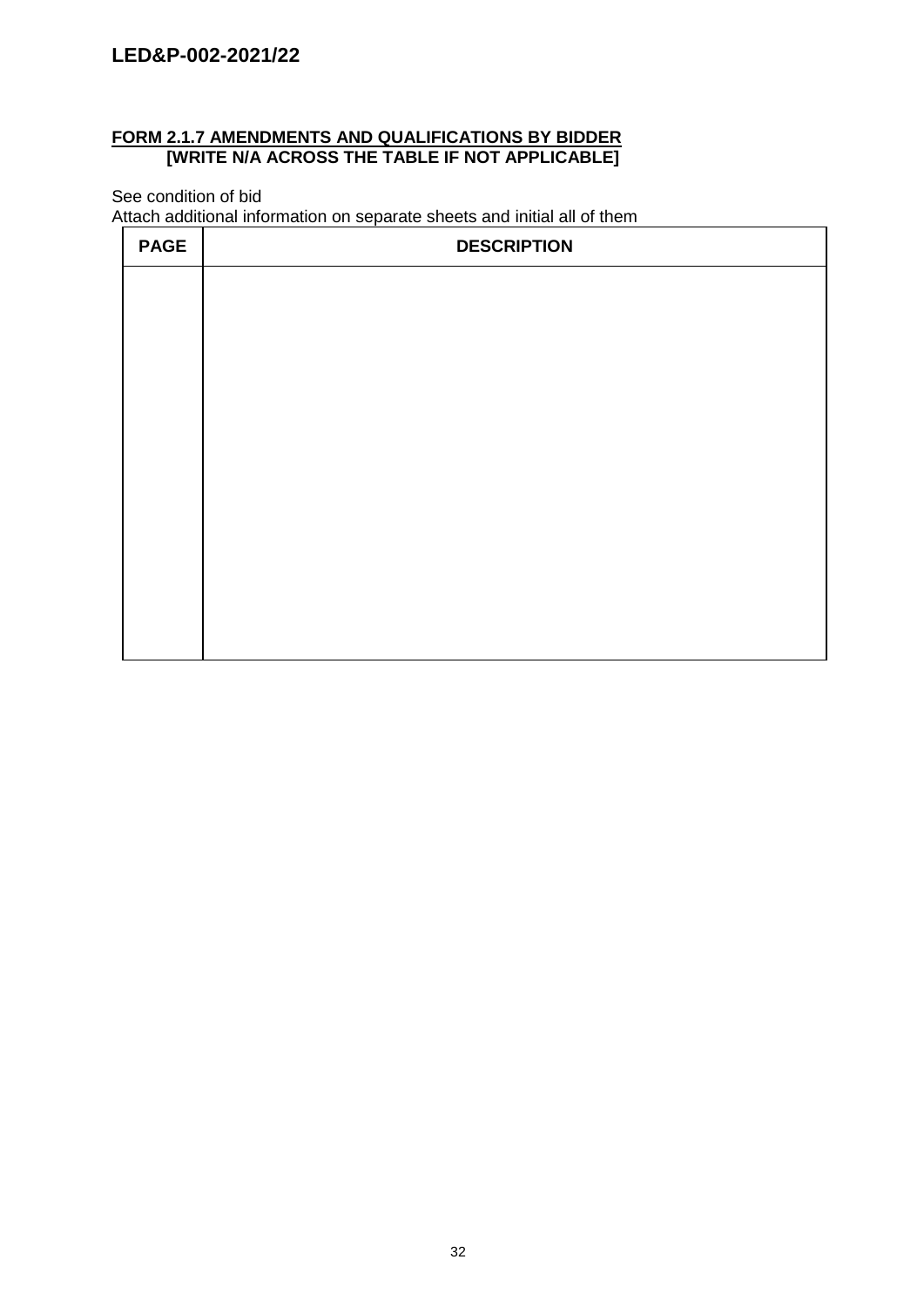

DEMARCATION OF 250 SITES AT MOGWADI TOWN

# **T2.2 OTHER DOCUMENTS REQUIRED FOR BID EVALUATION PURPOSES**

## **CONTENTS**

- FORM 2.2.1 DECLARATION
- FORM 2.2.2 DECLARATION OF INTEREST
- FORM 2.2.5 MBD 9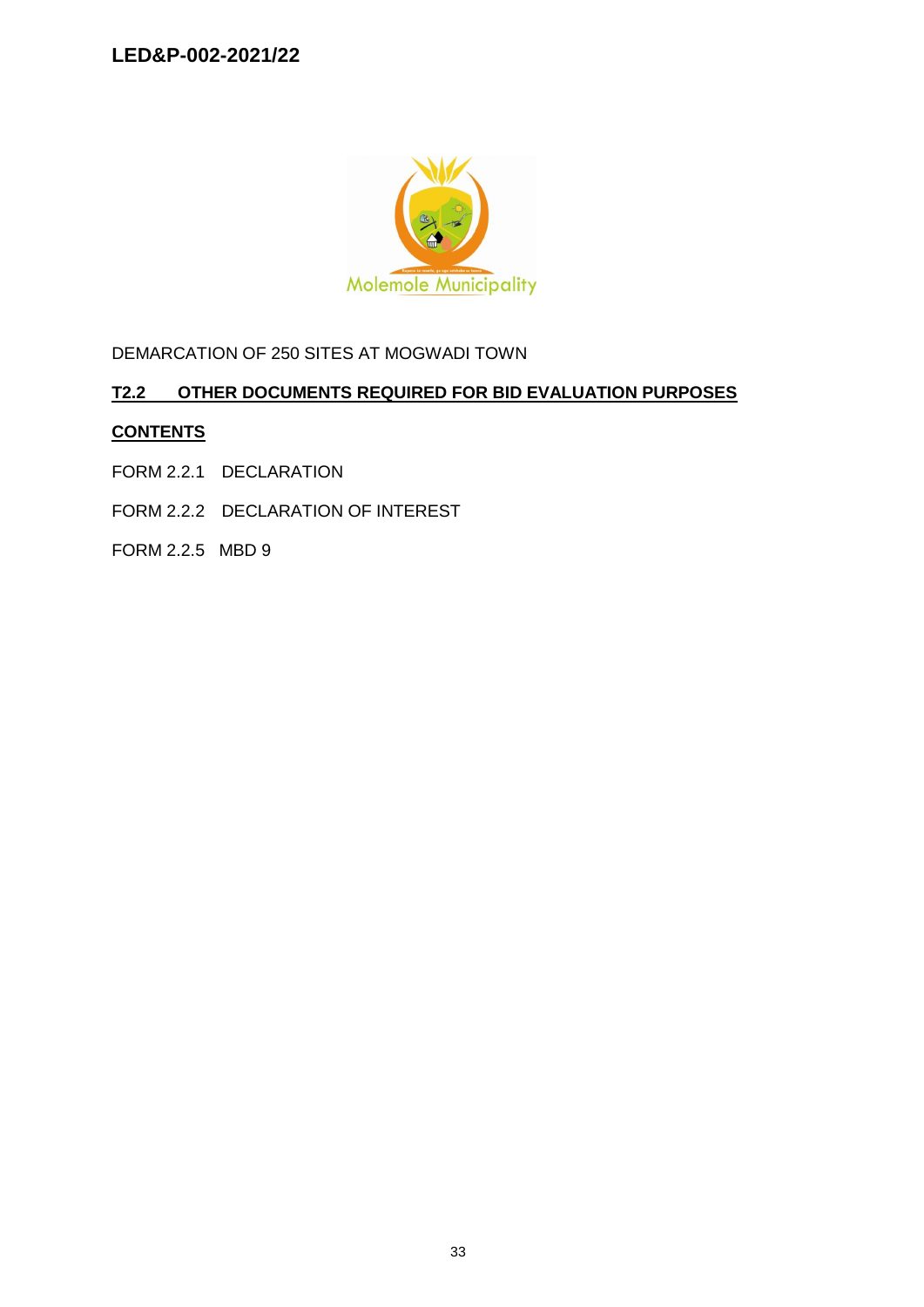### **FORM 2.2.2 DECLARATION:**

I/ We, the undersigned:

- (a) Bid for the Demarcation of 250 sites at Mogwadi Town described both in this and the other Schedules to this Contract to which I shall annex my signature;
- (b) agree that we will be bound by the specifications, prices, terms and conditions stipulated in those Schedules attached to this bid document, regarding execution of duties;
- (c) further agree to be bound by those conditions, set out in, "PARTS T1; T2; C1; C2; and C3", attached hereto, should this bid be accepted;
- (d) confirm that this bid may only be accepted by Molemole Local Municipality by way of a duly authorised Letter of Acceptance within fourteen (14) days from the date of appointment;
	- (e) declare that we are fully acquainted with the Bid document and Schedules and the contents thereof and that we have signed the Bill of Quantities and completed the Returnable Schedules and declarations, attached hereto;
- (f) declare that all amendments to the bid document have been initialled by the relevant authorised person and that the document constitutes a proper contract between MLM and the undersigned;
- (g) certify that the item/s mentioned in the bid document, qualifies/qualify for the preference(s) shown.;
- (h) acknowledge that the information furnished is true and correct;
- (i) Accept that in the event of the contract being awarded as a result of preference claimed in this bid document, I may be required to furnish documentary proof to the satisfaction of MLM that the claims are correct. If the claims are found to be inflated, MLM may in addition to any other remedy it may have, recover from the company or me all costs, losses or damages incurred or sustained by MLM as a result of the award of the contract and/or cancel the contract and claim any damages which MLM may suffer by having to make less favourable arrangements after such cancellation;
- (j) declare that no municipal rates and taxes or municipal service charges owed by the bidder or any of its directors to the municipality, or to any other municipality or municipal entity, are in arrears, and
- (k) declare that I have not failed to perform satisfactorily during the last five (5) years on a previous contract with the Municipality, Municipal entity or any other organ of state, after written notice was given to me that my performance was not satisfactory.

## **[PLEASE SIGN ON BEHALF OF THE BIDDER]**

|                              | on this $\_\_\_$ day of $\_\_\_\_\_\_\_\_$ | 20 |
|------------------------------|--------------------------------------------|----|
| <b>Authorised Signature:</b> |                                            |    |
|                              |                                            |    |
| Date:                        |                                            |    |
| As witness:                  |                                            |    |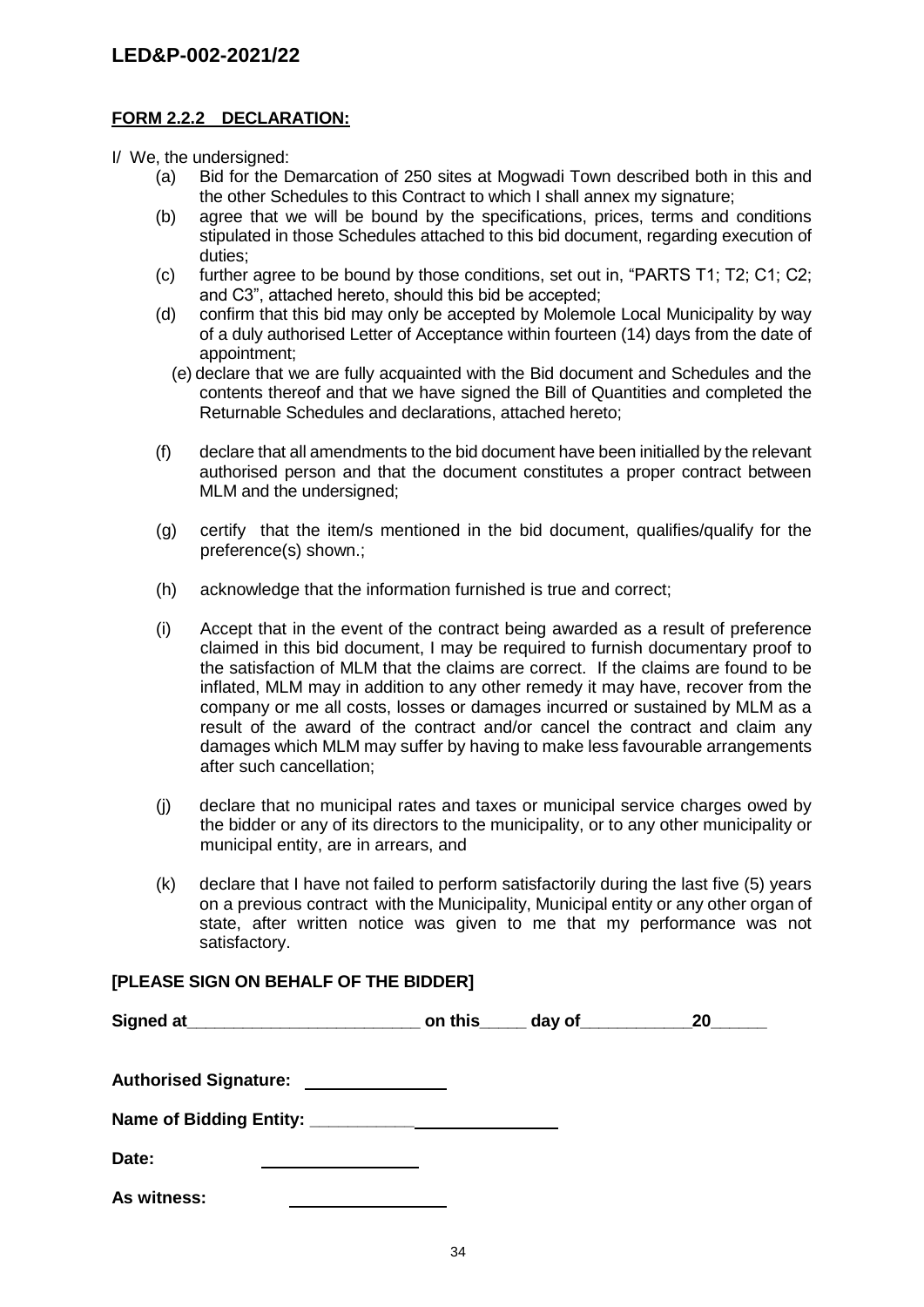#### **FORM 2.2.3 DECLARATION OF INTEREST**

- **1. No bid will be accepted from persons in the service of the state including in instances of non-directors of the entity and also those who may be subcontracting.**
- 2. Any person, having a kinship with persons in the service of the state, including a blood relationship, may make an offer or offers in terms of this invitation to bid. In view of possible allegations of favouritism, should the resulting bid, or part thereof, be awarded to persons connected with or related to persons in service of the state, it is required that the bidder or their authorised representative declare their position in relation to the evaluating/adjudicating authority and/or take an oath declaring his/her interest.
- 3 In order to give effect to the above, the following questionnaire must be completed with honesty and submitted with the bid.

|     | <b>Full Name:</b><br><u> 1989 - Andrea Station Barbara, actor a contra a contra a contra a contra a contra a contra a contra a con</u>                                                                   |  |
|-----|----------------------------------------------------------------------------------------------------------------------------------------------------------------------------------------------------------|--|
|     |                                                                                                                                                                                                          |  |
|     | <b>Tax Number:</b><br><u> Louis Communication de la communication de la communication de la communication de la communication de la com</u>                                                              |  |
|     | <b>VAT Number:</b>                                                                                                                                                                                       |  |
| 3.1 | Are you presently in the service of the state* YES / NO                                                                                                                                                  |  |
|     |                                                                                                                                                                                                          |  |
|     |                                                                                                                                                                                                          |  |
|     | 3.3 Do you have any relationship (family, friend, other) with persons in the service of the<br>state and who may be involved with the evaluation and or adjudication of this bid?<br>YES / NO __________ |  |
|     | 3.4 Are any of the company's directors, managers, shareholders or stakeholders in service of<br>the state? YES / NO                                                                                      |  |
|     |                                                                                                                                                                                                          |  |
|     | <u> 1989 - Johann Barn, amerikan bernama di sebagai bernama dalam bernama dalam bernama dalam bernama dalam bern</u>                                                                                     |  |
|     |                                                                                                                                                                                                          |  |
|     |                                                                                                                                                                                                          |  |

\* SCM Regulations: "in the service of the state" means to be -

(a) a member of –

- (i) any municipal Council;
- (ii) any provincial legislature; or
- (iii) the national Assembly or the national Council of provinces;
- (b) a member of the board of directors of any municipal entity;
- (c) an official of any municipality or municipal entity;
- (d) an employee of any national or provincial department, national or provincial public entity or constitutional institution within the meaning of the Public Finance Management Act, 1999 (Act No.1 of 1999);
- (e) a member of the accounting authority of any national or provincial public entity; or
- (f) an employee of Parliament or a provincial legislature.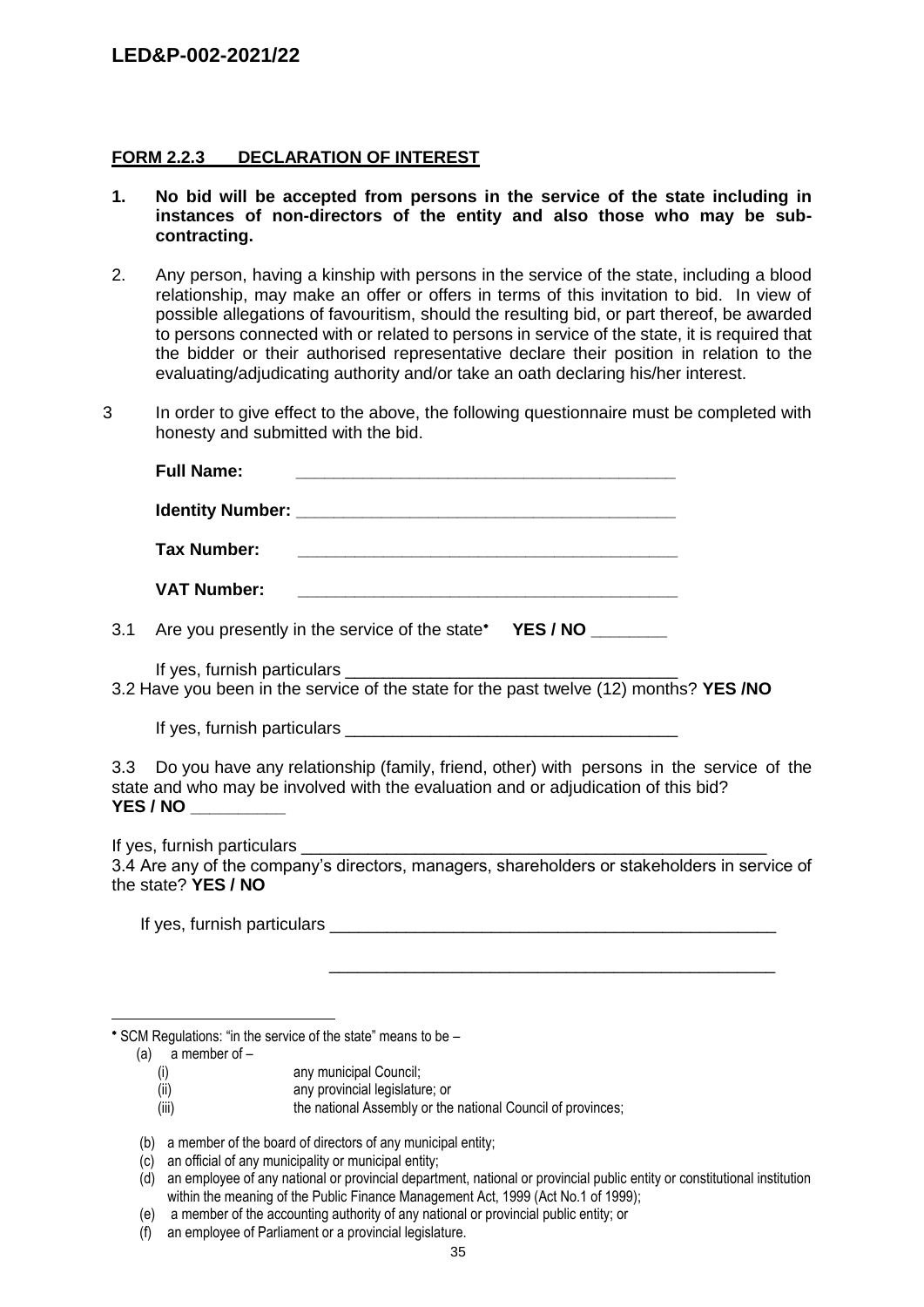3.5 Are any spouse, child or parent of the company's directors, managers, principle shareholders or stakeholders in service of the state? **YES / NO**

| If yes, furnish particulars |  |
|-----------------------------|--|
|-----------------------------|--|

I, THE UNDERSIGNED (NAME) \_ CERTIFY THAT THE INFORMATION FURNISHED ON THIS DECLARATION FORM IS CORRECT.

 $\frac{1}{2}$  ,  $\frac{1}{2}$  ,  $\frac{1}{2}$  ,  $\frac{1}{2}$  ,  $\frac{1}{2}$  ,  $\frac{1}{2}$  ,  $\frac{1}{2}$  ,  $\frac{1}{2}$  ,  $\frac{1}{2}$  ,  $\frac{1}{2}$  ,  $\frac{1}{2}$  ,  $\frac{1}{2}$  ,  $\frac{1}{2}$  ,  $\frac{1}{2}$  ,  $\frac{1}{2}$  ,  $\frac{1}{2}$  ,  $\frac{1}{2}$  ,  $\frac{1}{2}$  ,  $\frac{1$ 

#### **I ACCEPT THAT THE STATE MAY ACT AGAINST ME SHOULD THIS DECLARATION PROVE TO BE FALSE.**

SHOULD THE INFORMATION REQUIRED ON THIS FORM NOT DULY BE SUPPLIED, THIS BID WILL BE AUTOMATICALLY REJECTED.

\_\_\_\_\_\_\_\_\_\_\_\_\_\_\_\_\_\_\_\_\_ \_\_\_\_\_\_\_\_\_\_\_\_\_\_\_\_ Signature Date

\_\_\_\_\_\_\_\_\_\_\_\_\_\_\_\_\_\_\_\_\_ \_\_\_\_\_\_\_\_\_\_\_\_\_\_\_\_\_\_\_\_\_\_\_\_\_\_\_\_\_\_\_ Position **Company Name**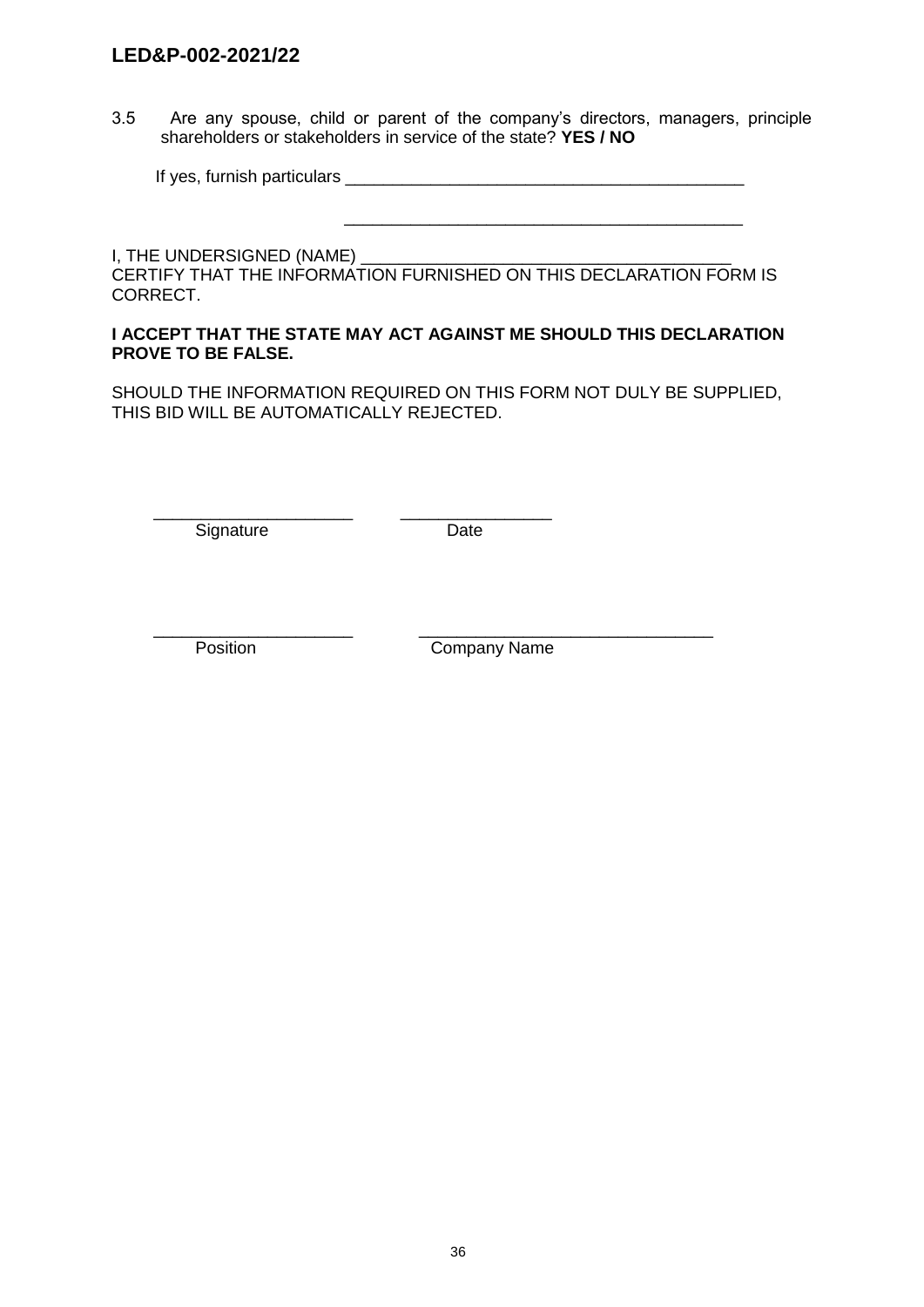#### **MBD 9**

#### **FORM 2.2.4 CERTIFICATE OF INDEPENDENT BID DETERMINATION**

- a) This Standard Bidding Document (MBD) must form part of all bids<sup>1</sup> invited.
- b) Section 4 (1) (b) (iii) of the Competition Act No. 89 of 1998, as amended, prohibits an agreement between, or concerted practice by, firms, or a decision by an association of firms, if it is between parties in a horizontal relationship and if it involves collusive bidding (or bid rigging).²
- c) Treasury Regulation 16A9 prescribes that accounting officers and accounting authorities must take all reasonable steps to prevent abuse of the supply chain management system and authorizes accounting officers and accounting authorities to:
	- i. Disregard the bid of any bidder if that bidder, or any of its directors have abused the institution's supply chain management system and or committed fraud or any other improper conduct in relation to such system.
	- ii. Cancel a contract awarded to a supplier of goods and services if the supplier committed any corrupt or fraudulent act during the bidding process or the execution of that contract.
- d) This MBD serves as a certificate of declaration that would be used by institutions to ensure that, when bids are considered, reasonable steps are taken to prevent any form of bid-rigging.
- e) In order to give effect to the above, the attached Certificate of Bid Determination (MBD 9) must be completed and submitted with the bid:

**¹ Includes price quotations, advertised competitive bids, limited bids and proposals.**

**² Bid rigging (or collusive bidding) occurs when businesses, that would otherwise be expected to compete, secretly conspire to raise prices or lower the quality of goods and / or services for purchasers who wish to acquire goods and / or services through a bidding process. Bid rigging is, therefore, an agreement between competitors not to compete.**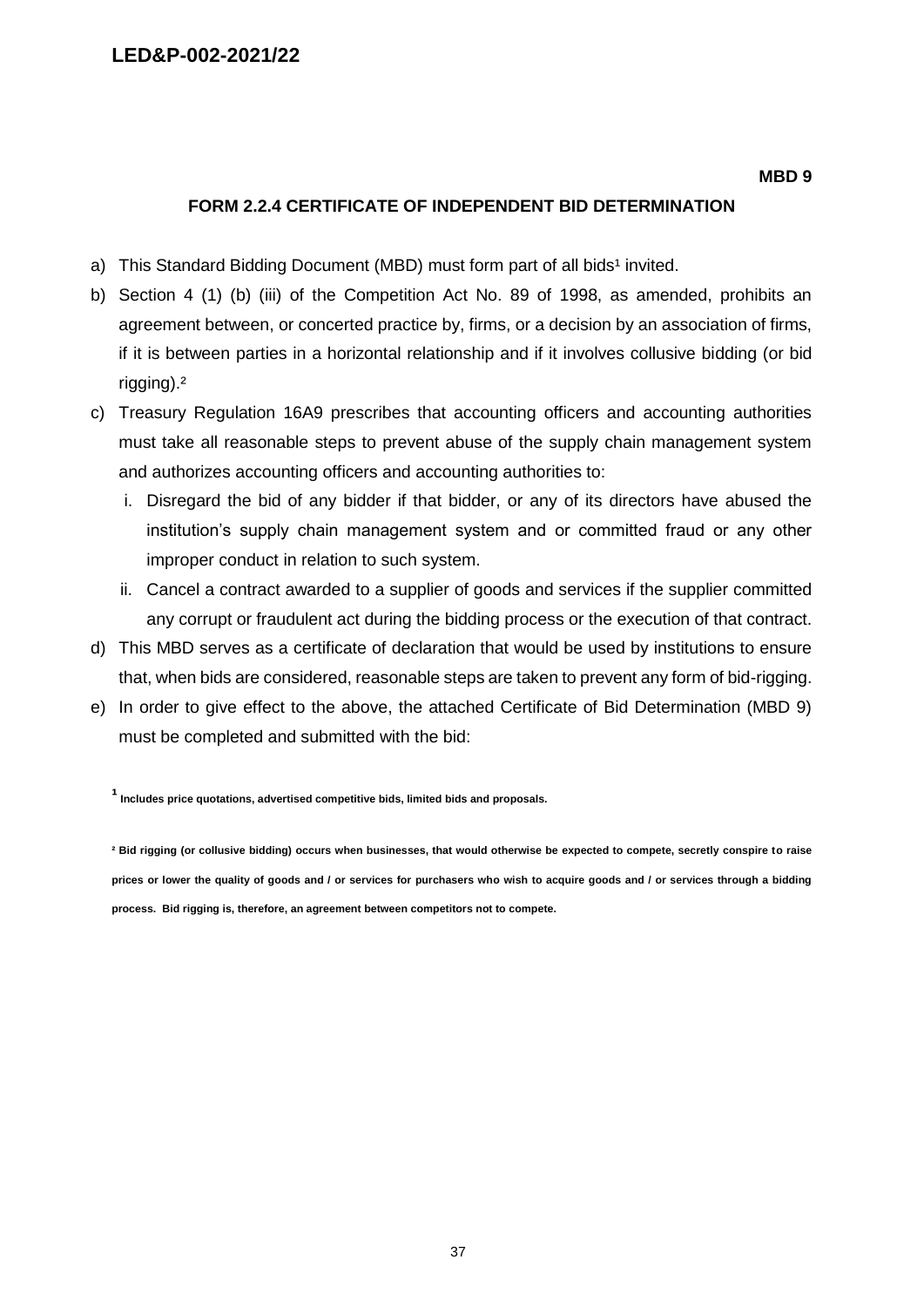#### **MBD 9**

## **CERTIFICATE OF INDEPENDENT BID DETERMINATION**

I, the undersigned, in submitting the accompanying bid:

#### (Bid Number and Description)

\_\_\_\_\_\_\_\_\_\_\_\_\_\_\_\_\_\_\_\_\_\_\_\_\_\_\_\_\_\_\_\_\_\_\_\_\_\_\_\_\_\_\_\_\_\_\_\_\_\_\_\_\_\_\_\_\_\_\_\_\_\_\_\_\_\_\_\_\_\_

in response to the invitation for the bid made by:

(Name of Institution)

\_\_\_\_\_\_\_\_\_\_\_\_\_\_\_\_\_\_\_\_\_\_\_\_\_\_\_\_\_\_\_\_\_\_\_\_\_\_\_\_\_\_\_\_\_\_\_\_\_\_\_\_\_\_\_\_\_\_\_\_\_\_\_\_\_\_\_\_\_\_\_

do hereby make the following statements that I certify to be true and complete in every respect:

\_\_\_\_\_\_\_\_\_\_\_\_\_\_\_\_\_\_\_\_\_\_\_\_\_\_\_\_\_\_\_\_\_\_\_\_\_\_\_\_\_\_\_\_\_\_\_\_\_\_\_\_\_\_\_\_\_\_\_\_\_\_\_\_\_\_\_\_\_

I certify, on behalf of

(Name of Bidder)

that:

- 1. I have read and I understand the contents of this Certificate;
- 2. I understand that the accompanying bid will be disqualified if this Certificate is found not to be true and complete in every respect;
- 3. I am authorized by the bidder to sign this Certificate, and to submit the accompanying bid, on behalf of the bidder;
- 4. Each person whose signature appears on the accompanying bid has been authorized by the bidder to determine the terms of, and to sign the bid, on behalf of the bidder;
- 5. For the purposes of this Certificate and the accompanying bid, I understand that the word "competitor" shall include any individual or organization, other than the bidder, whether or not affiliated with the bidder, who:
- has been requested to submit a bid in response to this bid invitation;
- could potentially submit a bid in response to this bid invitation, based on their qualifications, abilities or experience; and
- provides the same goods and services as the bidder and/or is in the same line of business as the bidder
- 6. The bidder has arrived at the accompanying bid independently from, and without consultation, communication, agreement or arrangement with any competitor. However communication between partners in a joint venture or consortium<sup>3</sup> will not be construed as collusive bidding.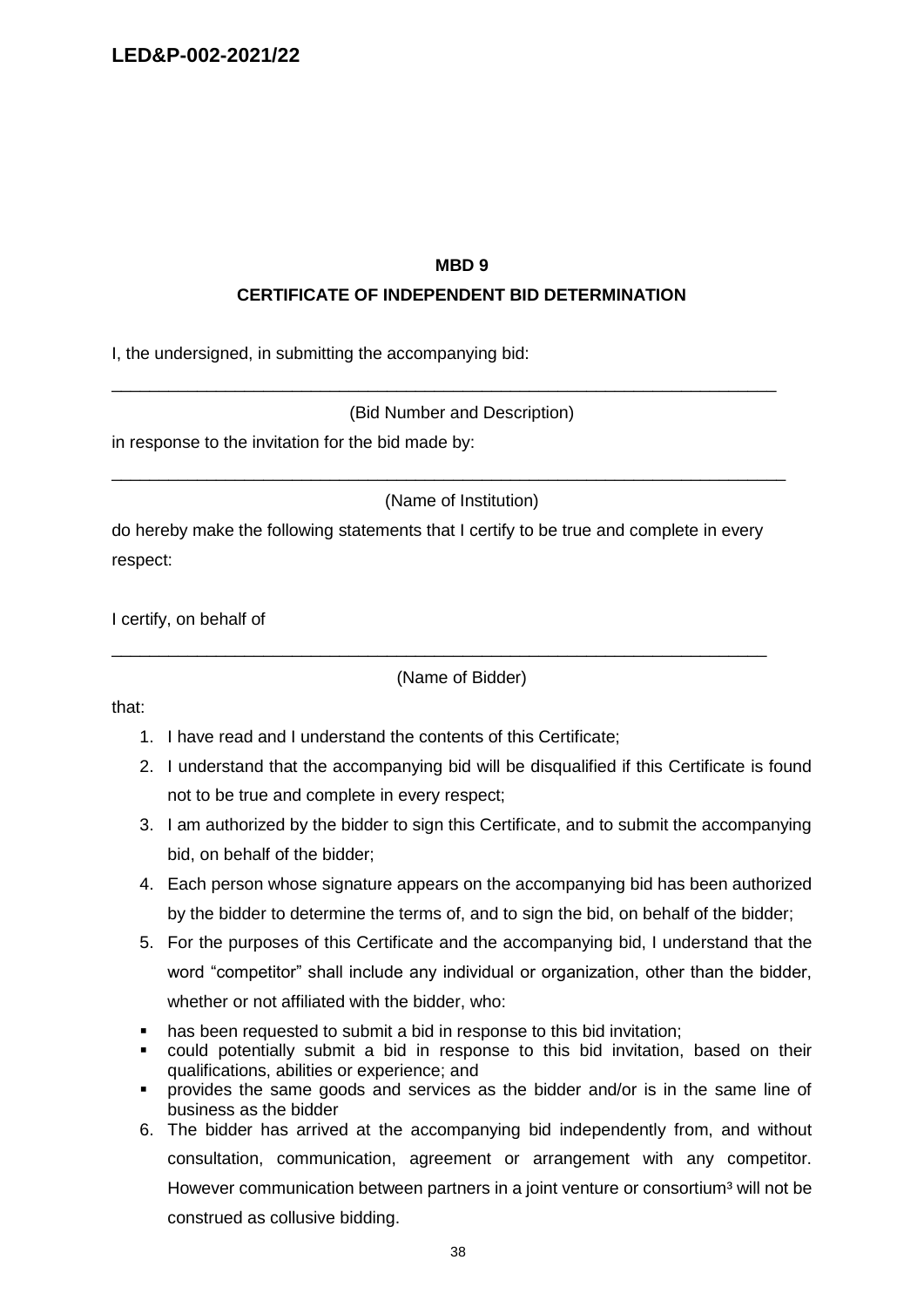- 7. In particular, without limiting the generality of paragraphs 6 above, there has been no consultation, communication, agreement or arrangement with any competitor regarding:
	- a) prices;
	- b) geographical area where product or service will be rendered (market allocation)
	- c) methods, factors or formulas used to calculate prices;
	- d) the intention or decision to submit or not to submit, a bid;
	- e) the submission of a bid which does not meet the specifications and conditions of the bid; or bidding with the intention not to win the bid.
- 8. In addition, there have been no consultations, communications, agreements or arrangements with any competitor regarding the quality, quantity, specifications and conditions or delivery particulars of the products or services to which this bid invitation relates.
- 9. The terms of the accompanying bid have not been, and will not be, disclosed by the bidder, directly or indirectly, to any competitor, prior to the date and time of the official bid opening or of the awarding of the contract.

**³ Joint venture or Consortium means an association of persons for the purpose of combining their expertise, property, capital, efforts, skill and knowledge in an activity for the execution of a contract.**

10. I am aware that, in addition and without prejudice to any other remedy provided to combat any restrictive practices related to bids and contracts, bids that are suspicious will be reported to the Competition Commission for investigation and possible imposition of administrative penalties in terms of section 59 of the Competition Act No 89 of 1998 and or may be reported to the National Prosecuting Authority (NPA) for criminal investigation and or may be restricted from conducting business with the public sector for a period not exceeding ten (10) years in terms of the Prevention and Combating of Corrupt Activities Act No 12 of 2004 or any other applicable legislation.

# **[PLEASE SIGN BELOW ON BEHALF OF THE BIDDER]**

**\_\_\_\_\_\_\_\_\_\_\_\_\_\_\_\_ \_\_\_\_\_\_\_\_\_\_\_\_\_\_\_\_**

**\_\_\_\_\_\_\_\_\_\_\_\_\_\_\_\_\_\_\_\_\_ \_\_\_\_\_\_\_\_\_\_\_\_\_\_\_\_\_**

**Signature Date** 

**Position Name of Bidder**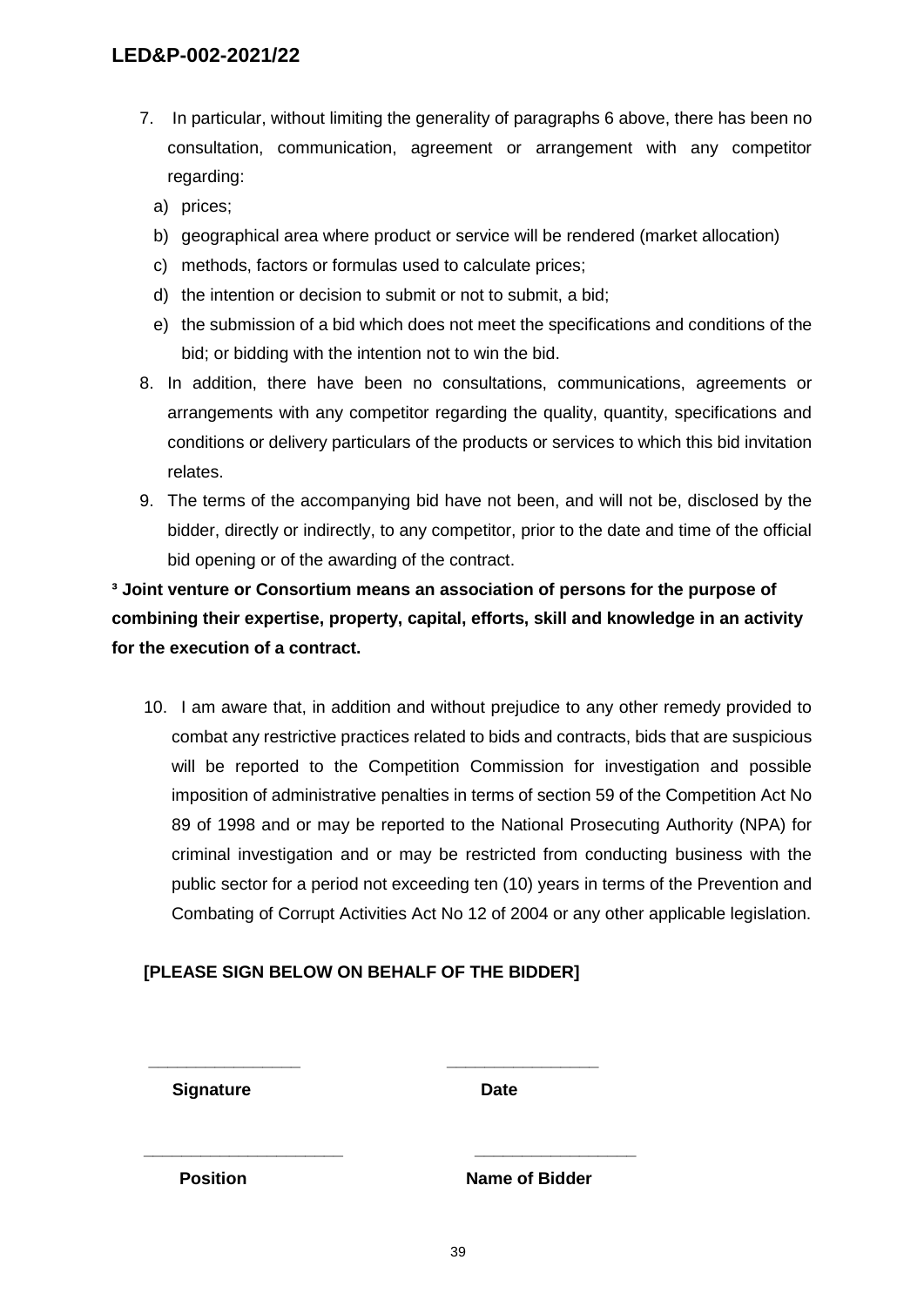

#### **PART T3: TENDER SPECIFICATIONS**

#### **DEMARCATION OF 250 SITES AT MOGWADI TOWN**

Demarcation of 250 sites at Mogwadi Town

| No.            | <b>Description</b>                                                                                                                                       | Quantity                        | <b>Total Price</b> |
|----------------|----------------------------------------------------------------------------------------------------------------------------------------------------------|---------------------------------|--------------------|
| 1.             | <b>Motivation Memorandum</b>                                                                                                                             | 5                               |                    |
| 2.             | Report<br>&<br>Scoping<br>acknowledgement letter of final<br>submission of scoping report or<br>EIA.                                                     | 5                               |                    |
| 3.             | Flood line certificate signed by<br>$\bullet$<br>Professional Engineer (if the<br>area is affected, flood line must be<br>indicated on the layout plan). | 5                               |                    |
| 4.             | Locality Plan and Layout plan                                                                                                                            | 5                               |                    |
| 5.             | Topographical plan                                                                                                                                       | 5                               |                    |
| 6.             | <b>General Plan</b><br>$\bullet$                                                                                                                         | 5                               |                    |
| $\overline{7}$ | Electronic<br>application<br>on<br>a<br>compatible disc                                                                                                  | 3                               |                    |
|                |                                                                                                                                                          | <b>Subtotal (Excluding Vat)</b> |                    |
|                |                                                                                                                                                          | Vat 15%                         |                    |
|                | This should be the same bid amount in the front page                                                                                                     | <b>Total (Vat Inclusive)</b>    |                    |

# **PART C2 PRICING DATA**

#### **C2.1 PRICING INSTRUCTIONS**

- 1 The General Conditions of Contract, the Contract Data, the Specifications (including the Project Specifications) and the Drawings shall be read in conjunction with the Bill of Quantities.
- 2 The Bill comprises items covering the Contractor's profit and costs of general liabilities and of the construction of Temporary and Permanent Works.

Although the Bidder is at liberty to insert a rate of his own choosing for each item in the Bill, he should note the fact that the Contractor is entitled, under various circumstances, to payment for additional work carried out.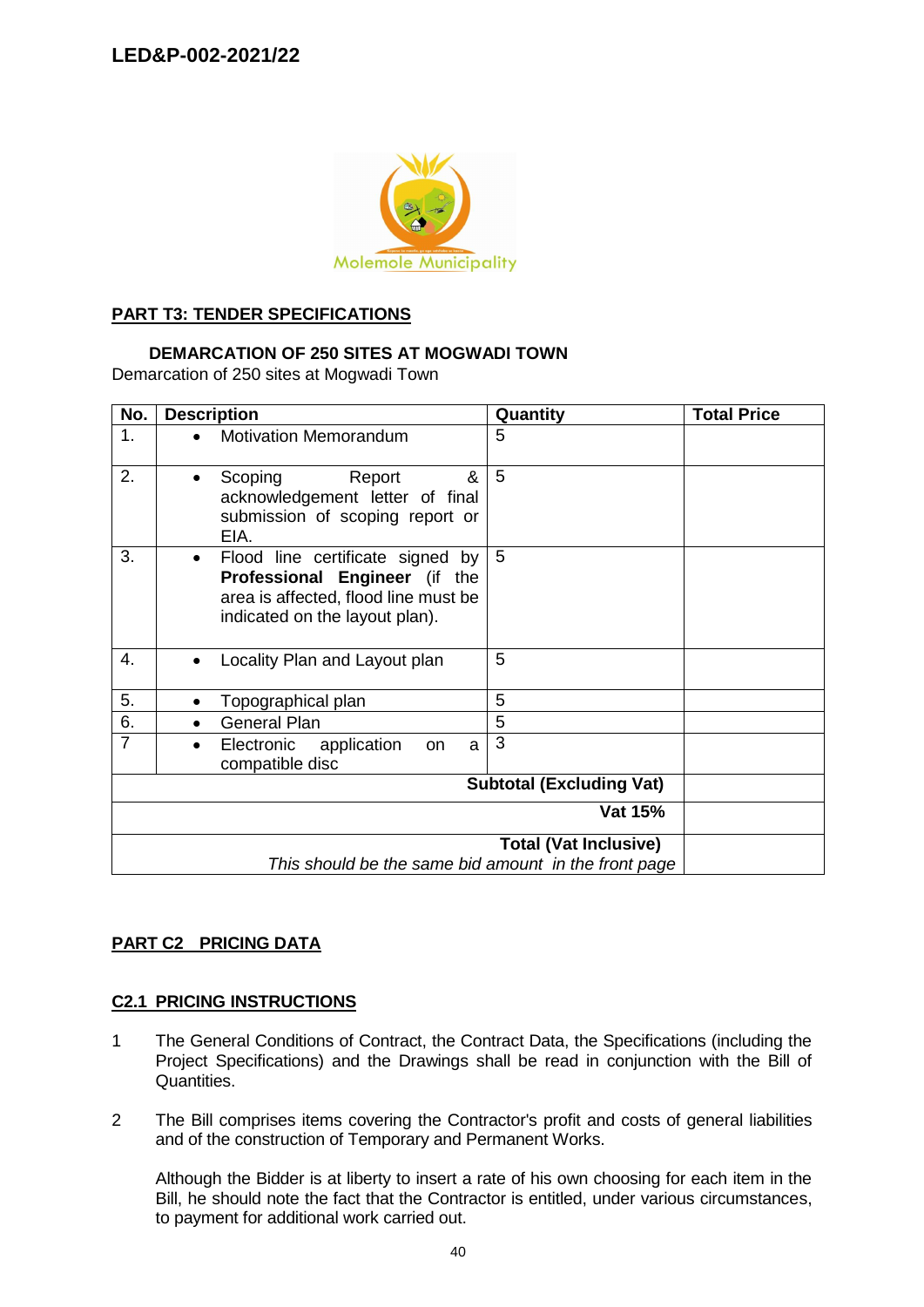Clause 8 of each Standardized Specification, and the measurement and payment clause of each Particular Specification, read together with the relevant clauses of the Project Specifications, all set out which ancillary or associated activities are included in the rates for the specified operations.

- 3 Descriptions in the Bill of Quantities are abbreviated and may differ from those in the Standardized and Project Specifications. No consideration will be given to any claim by the Company submitted on such a basis. Should any requirement of the measurement and payment clause of the appropriate Standardized or Project Specification(s) be contrary to the terms of the Bill the requirement of the appropriate Standardized, Project, or Particular Specification as the case may be, shall prevail.
- 4 The amounts and rates to be inserted in the Bill of Quantities shall be the full inclusive amounts to the Employer for the work described under the several items. Such amounts shall cover all the costs and expenses that may be required in and for the: DEMARCATION OF 250 SITES AT MOGWADI TOWN. and shall cover the costs of all general risks, profits, taxes (but excluding value-added tax), liabilities and obligations set forth or implied in the documents on which the Bid is based.
- 6 The quantities set out in the schedule of quantities are only approximate quantities. The quantities of work finally accepted and certified for payment, and not the quantities given in the schedule of quantities, will be used to determine payments to the contractor.
- 7 An amount or rate shall be entered against each item in the Bill of Quantities, whether or not quantities are stated. An item against which no amount or rate is entered will be considered to be covered by the other amounts or rates in the Bill.

The Bidder shall also fill in a rate against the items where the words "rate only" appear in the amount column. Although no work is foreseen under these items and no quantities are consequently given in the quantity column, the stated rates shall apply should work under these items actually be required.

Should the Bidder group a number of items together and bid one sum for such group of items, the single stated sum shall apply to that group of items and not to each individual item, or should he indicate against any item that full compensation for such item has been included in another item, the rate for the item included in another item shall be deemed to be nil.

The stated rates, prices and sums shall, subject only to the provisions of the Conditions of Contract, remain valid irrespective of any change in the quantities during the execution of the Contract.

Rates quoted are fixed and quoted in ZAR currency; and shall not in any way be affected by rand/dollar exchange rate or any currency.

- 8 The quantities of work as measured and accepted and certified for payment in accordance with the Conditions of Contract, and not the quantities stated in the Bill of Quantities, will be used to determine payments to the Contractor. The validity of the Contract shall in no way be affected by differences between the quantities in the Bill of Quantities and the quantities certified for payment.
- 9 For the purposes of this Bill of Quantities, the following words shall have the meanings hereby assigned to them:

| Unit     |      | The unit of measurement for each item of work as defined in the       |
|----------|------|-----------------------------------------------------------------------|
|          |      | Standardized, Project or Particular Specifications                    |
| Quantity | di s | The number of units of work for each item                             |
| Rate     |      | The payment per unit of work at which the Bidder bids to do the work. |
|          |      | Should be quoted in ZAR currency only                                 |

Amount : The quantity of an item multiplied by the bid rate of the (same) item. Should be quoted in ZAR currency only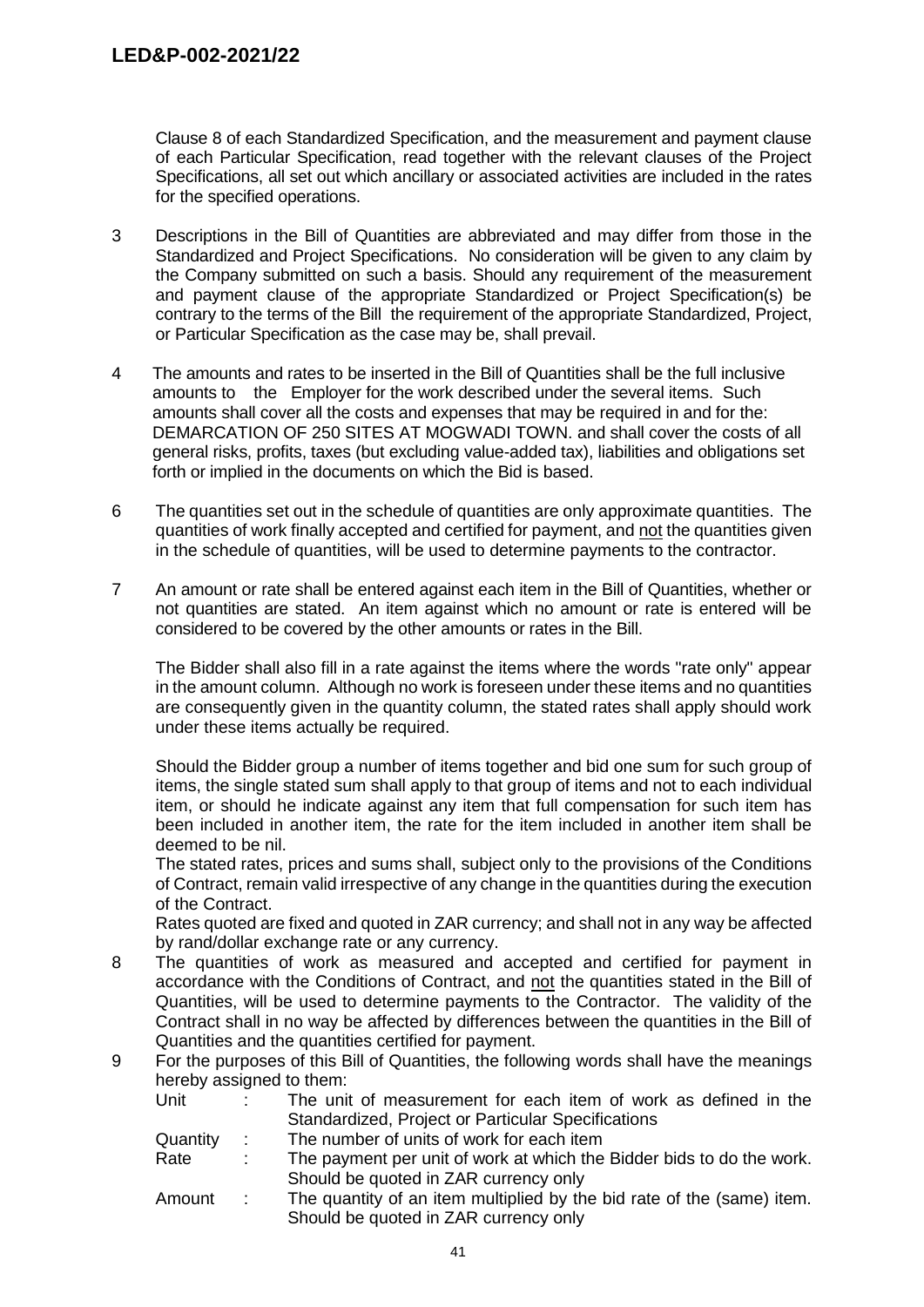- Sum : An amount tendered for an item, the extent of which is described in the Bill of Quantities, the Specifications or elsewhere, but of which the quantity of work is not measured in units. Should be quoted in ZAR currency only
- 10 The units of measurement indicated in the Bill of Quantities are metric units. The following abbreviations may appear in the Bill of Quantities:

| %                    | =   | percent                |
|----------------------|-----|------------------------|
| h                    | $=$ | hour                   |
| ha                   | $=$ | hectare                |
| kg                   | $=$ | kilogram               |
| kl                   |     | kilolitre              |
| km                   | =   | kilometre              |
| km-pass              |     | = kilometre-pass       |
| kPa                  |     | kilopascal<br>=        |
| kW                   | =   | kilowatt               |
|                      | $=$ | litre                  |
| m                    | =   | metre                  |
| mm                   | $=$ | millimetre             |
| m <sup>2</sup>       | $=$ | square metre           |
| m <sup>2</sup> -pass | $=$ | square metre-pass      |
| m <sup>3</sup>       | $=$ | cubic metre            |
| $m3$ -km             | $=$ | cubic metre-kilometre  |
| <b>MN</b>            | $=$ | meganewton             |
| MN.m                 | =   | meganewton-metre       |
| MPa                  | $=$ | megapascal             |
| No.                  | $=$ | number                 |
| Prov sum             | $=$ | <b>Provisional sum</b> |
| PC sum               | $=$ | Prime Cost sum         |
| R/only               | $=$ | Rate only              |
| sum                  | =   | lump sum               |
| t                    | =   | ton (1000 kg)          |
| W/day                | $=$ | Work day               |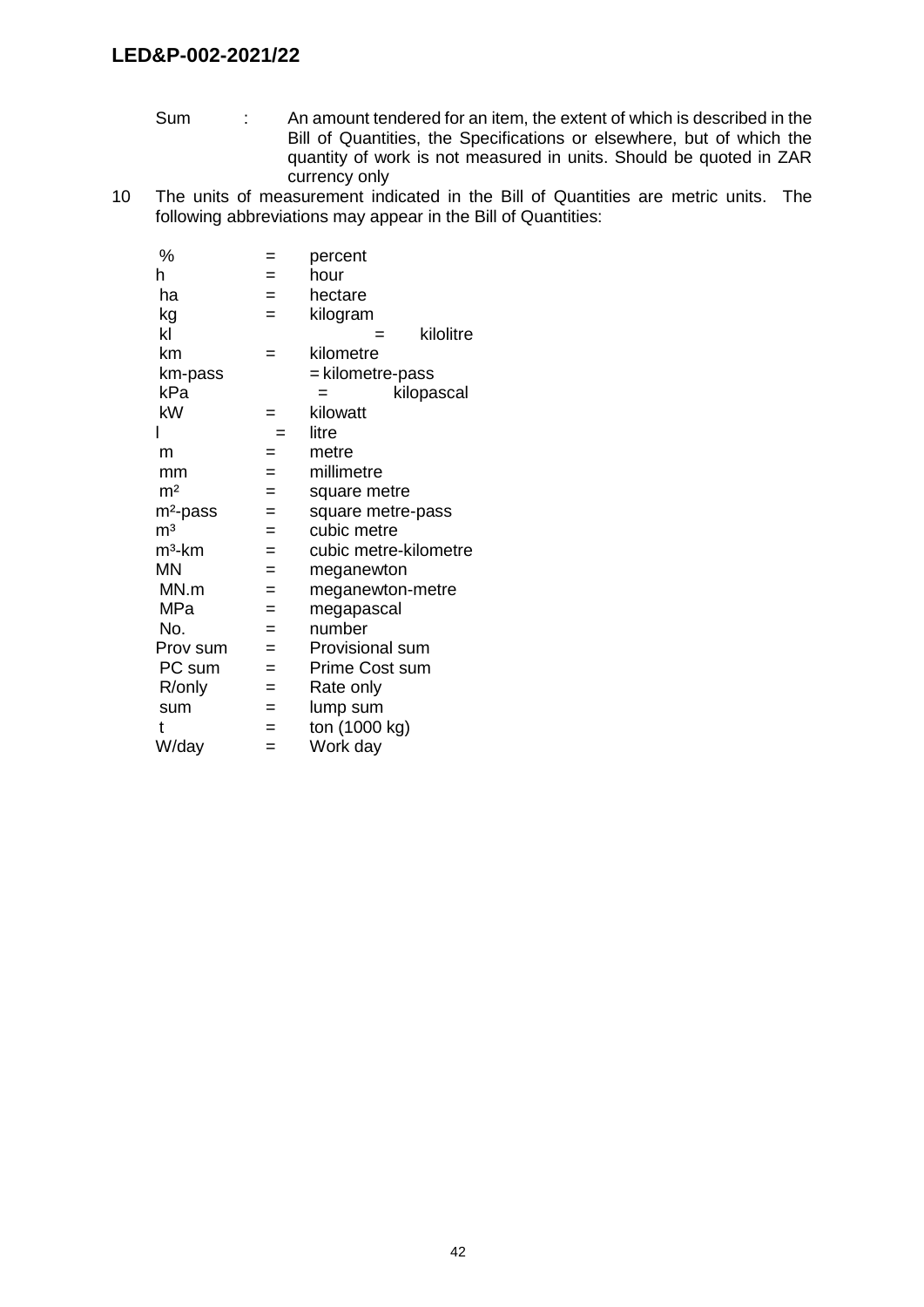# **T2.3 RETURNABLE SCHEDULES THAT WILL BE INCORPORATED IN THE CONTRACT**

### **CONTENTS**

FORM 2.3.1 RECORD OF ADDENDA TO BID DOCUMENTS

#### **FORM 2.3.1 RECORD OF ADDENDA TO BID DOCUMENTS [WRITE N/A ACROSS THE TABLE IF NOT APPLICABLE]**

We confirm that the following communications received from the Procuring Department before the submission of this bid offer, amending the bid documents, have been taken into account in this bid offer:

|                  | Date | <b>Title or Details</b> |
|------------------|------|-------------------------|
| $\mathbf 1$      |      |                         |
| $\overline{2}$   |      |                         |
| $\mathfrak{S}$   |      |                         |
| $\overline{4}$   |      |                         |
| $\overline{5}$   |      |                         |
| $\,6\,$          |      |                         |
| $\overline{7}$   |      |                         |
| $\,8\,$          |      |                         |
| $\boldsymbol{9}$ |      |                         |
| 10               |      |                         |

Attach additional pages if more space is required.

## **[PLEASE SIGN BELOW FOR THE BIDDING COMPANY]**

Signature of Authorized person: Date: Date:

| Name of authorized person: | <b>Position:</b> |
|----------------------------|------------------|
|----------------------------|------------------|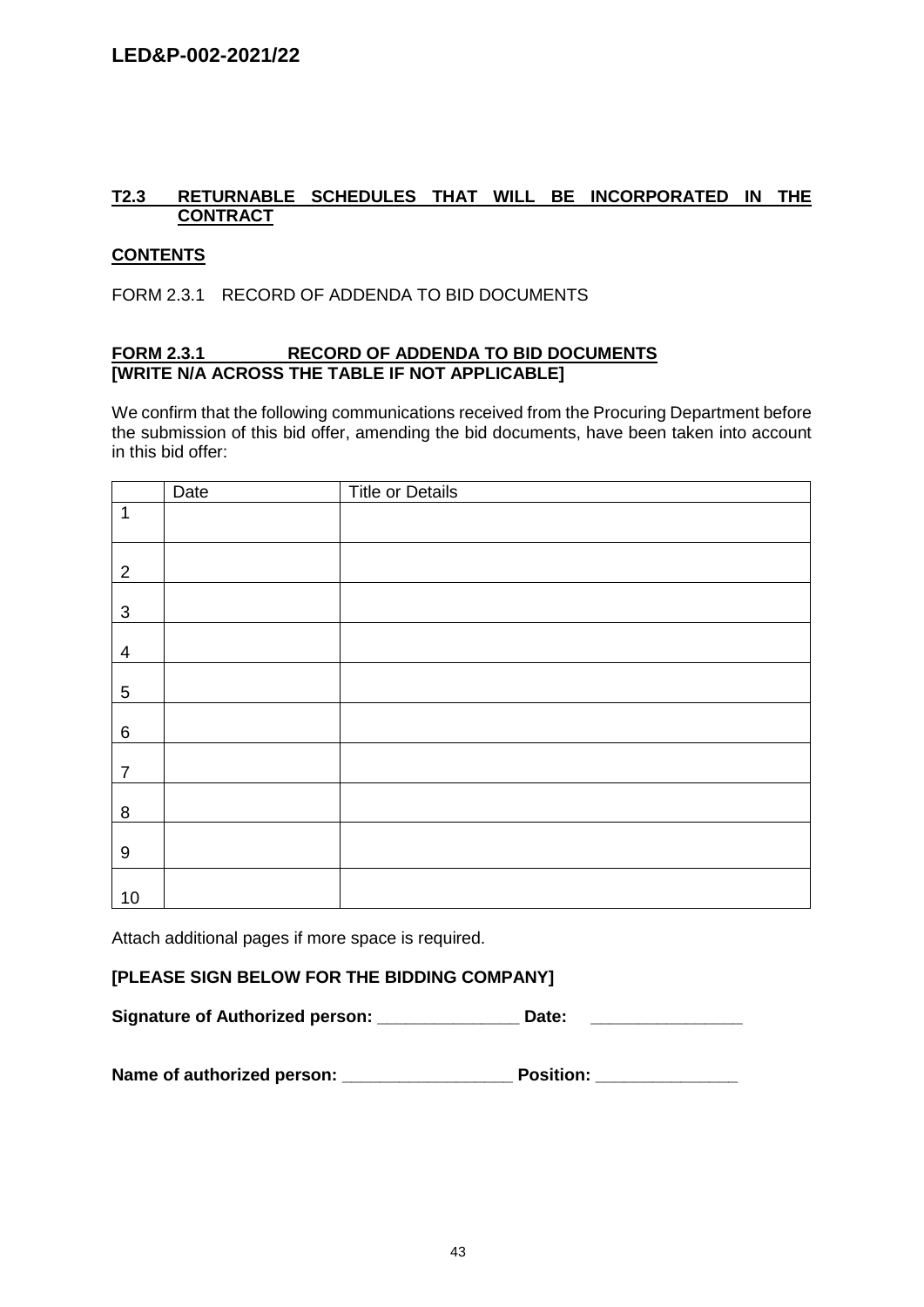

# **DEMARCATION OF 250 SITES AT MOGWADI TOWN**

# **PART C1 AGREEMENT AND CONTRACT DATA**

- C1.1 FORM OF OFFER AND ACCEPTANCE
- C.1.2 SCHEDULE OF DEVIATIONS [WRITE N/A IF NOT APPLICABLE]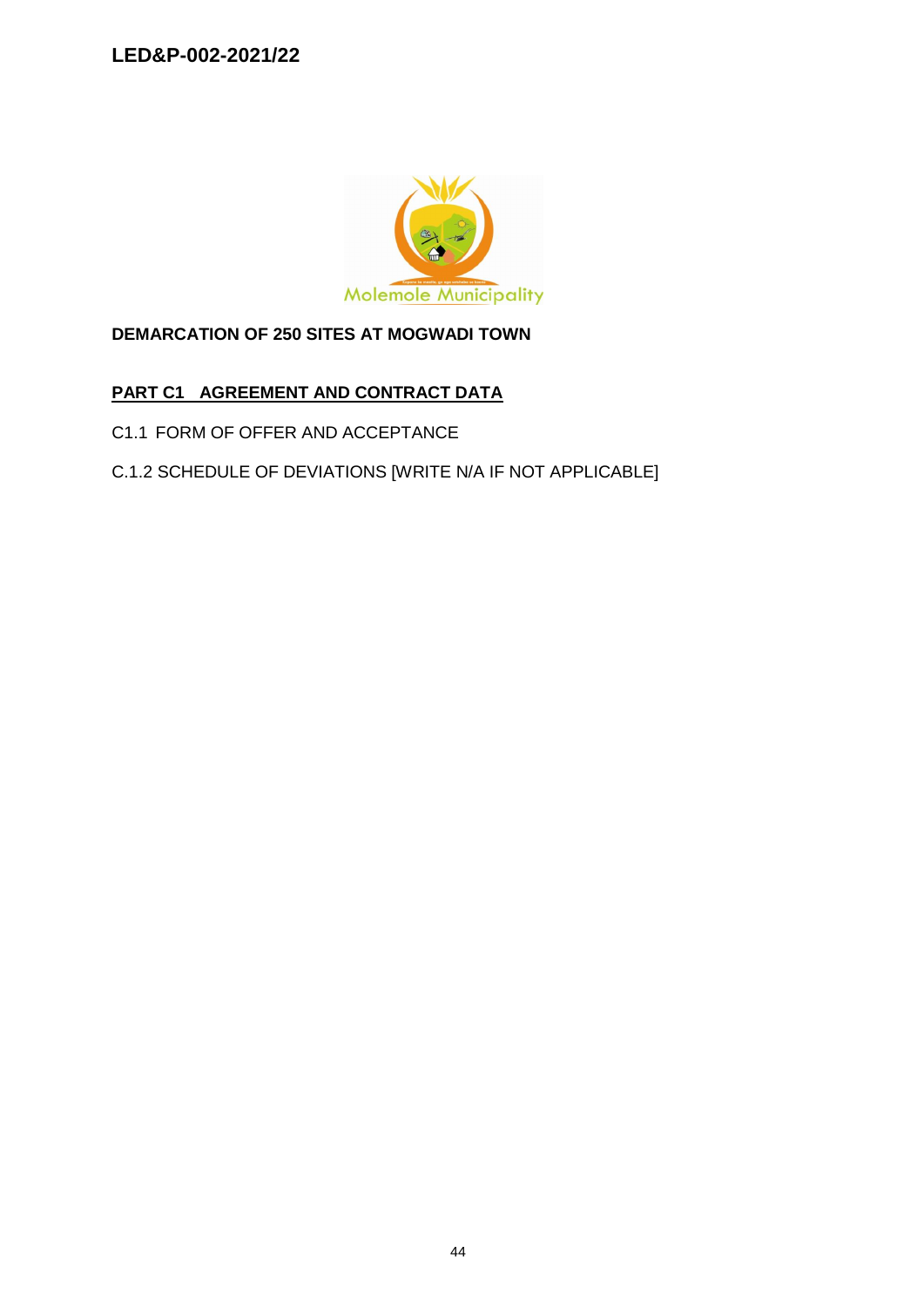### **C1.1 FORM OF OFFER AND ACCEPTANCE [COMPULSORY]**

#### **FORM OF OFFER AND ACCEPTANCE (AGREEMENT)**

#### **1.OFFER BY THE BIDDING COMPANY**

**The Employer, identified in the Acceptance signature block, has solicited offers to enter into a contract in respect of the following works:** DEMARCATION OF 250 SITES AT MOGWADI TOWN

The Bidder, identified in the Offer signature block below, has examined the documents listed in the Bid Data and addenda thereto as listed in the Bid Schedules, and by submitting this Offer has accepted the Conditions of Bid.

By the representative of the Bidder, deemed to be duly authorised, signing this part of this Form of Offer and Acceptance, the Bidder offers to perform all of the obligations and liabilities of the Contractor under the Contract including compliance with all its terms and conditions according to their true intent and meaning for an amount to be determined in accordance with the Conditions of Contract identified in the Contract Data.

#### **THE OFFERED PRICE AMOUNT INCLUSIVE OF VALUE ADDED TAX:**

IN WORDS:

This Offer may be accepted by the Employer by signing the Acceptance part of this Form of Offer and Acceptance and returning one copy of this document to the Bidder before the end of the period of validity stated in the Bid Data, whereupon the Bidder becomes the party named as the Contractor in the Conditions of Contract identified in the Contract Data.

It is expressly agreed that no other matter whether in writing, oral communication or implied during the period between the issue of the Bid documents and the receipt by the Bidder of a completed signed copy of this Agreement shall have any meaning or effect in the contract between the parties arising from this Agreement.

#### **FOR AND ON BEHALF ON THE BIDDER [PLEASE SIGN]:**

| Name(s)  __________________________Capacity _______________________ |  |
|---------------------------------------------------------------------|--|
|                                                                     |  |
| Name of Witness _____________________________                       |  |
| Signature<br><u> 1980 - Jan Barbarat, manala</u>                    |  |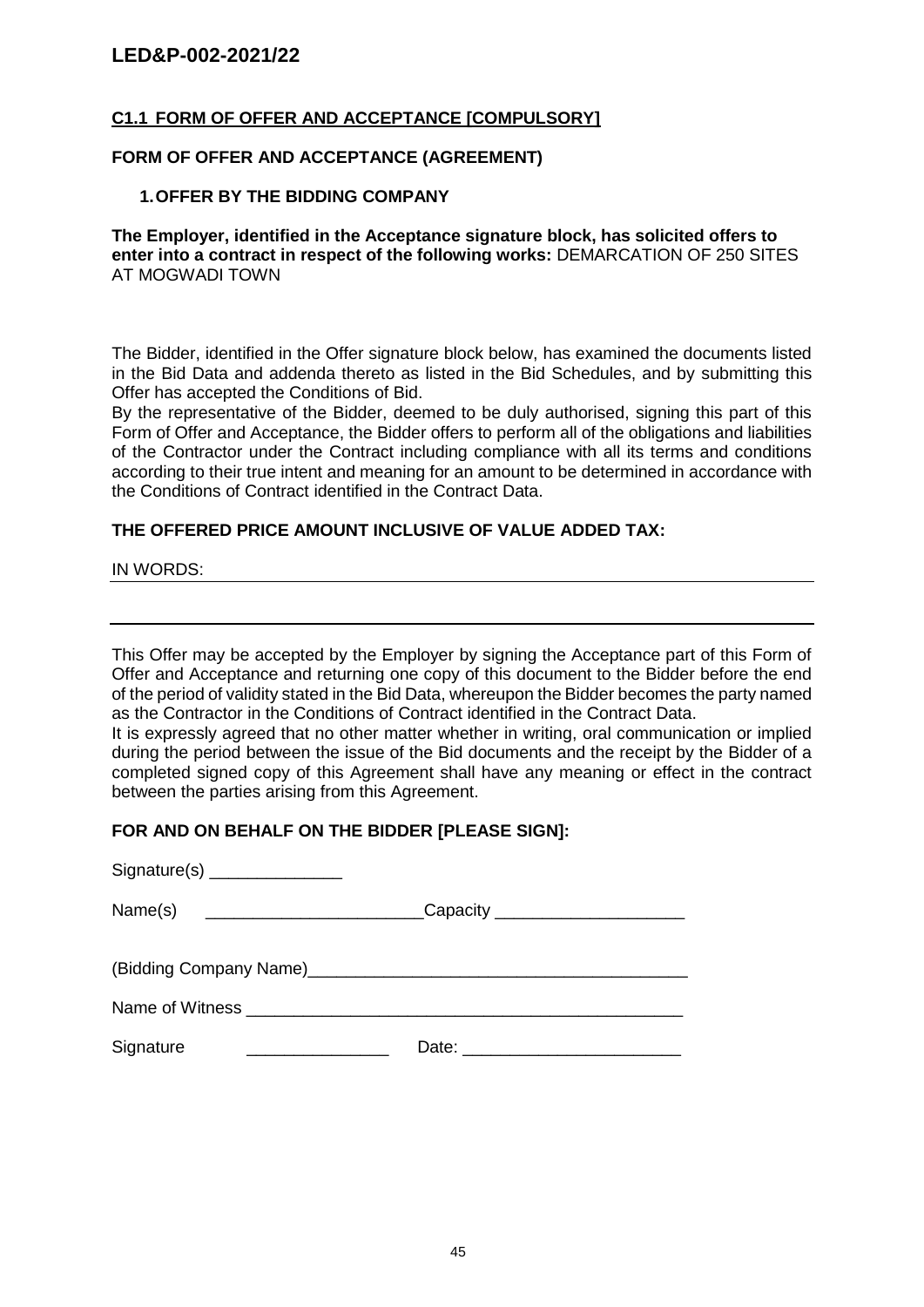# **1. ACCEPTANCE**

By signing this part of this Form of Offer and Acceptance, the Employer identified below accepts the Bidder's Offer. In consideration thereof, the Employer shall pay the Contractor the amount due in accordance with the Conditions of Contract identified in the Contract Data. Acceptance of the Bidder's Offer shall form an agreement between the Employer and the Bidder upon the terms and conditions contained in this Agreement and in the Contract that is the subject of this Agreement.

The terms of the contract, are contained in<br>Part C1 Agreements and Contract

Agreements and Contract Data, (which includes this Agreement)

Part C2 Pricing Data

Part C3 Scope of Work

AND Documents or parts thereof, which may be incorporated by reference into Parts C1 to C3 above.

Deviations from and amendments to the documents listed in the Bid Data and any addenda thereto listed in the Bid Schedules as well as any changes to the terms of the Offer agreed by the Bidder and the Employer during this process of offer and acceptance, are contained in the Schedule of Deviations attached to and forming part of this Agreement. No amendments to or deviations from said documents are valid unless contained in this Schedule, which must be duly signed by the authorised representative(s) of both parties.

The Bidder shall within two weeks after receiving a completed copy of this Agreement, including the Schedule of Deviations (if any), contact the Employer's agent (whose details are given in the Contract Data) to arrange the delivery of any bonds, guarantees, proof of insurance and any other documentation to be provided in terms of the Conditions of Contract identified in the Contract Data. Failure to fulfil any of these obligations in accordance with those terms shall constitute a repudiation of this Agreement.

Notwithstanding anything contained herein, this Agreement comes into effect on the date when the Bidder receives one fully completed original copy of this document, including the Schedule of Deviations (if any). Unless the Bidder (now Contractor) within five working days of the date of such receipt notifies the Employer in writing of any reason why he cannot accept the contents of this Agreement, this Agreement shall constitute a binding contract between the parties.

It is expressly agreed that no other matter whether in writing, oral communication or implied during the period between the issue of the Bid documents and the receipt by the Bidder of a completed signed copy of this Agreement shall have any meaning or effect in the contract between the parties arising from this Agreement.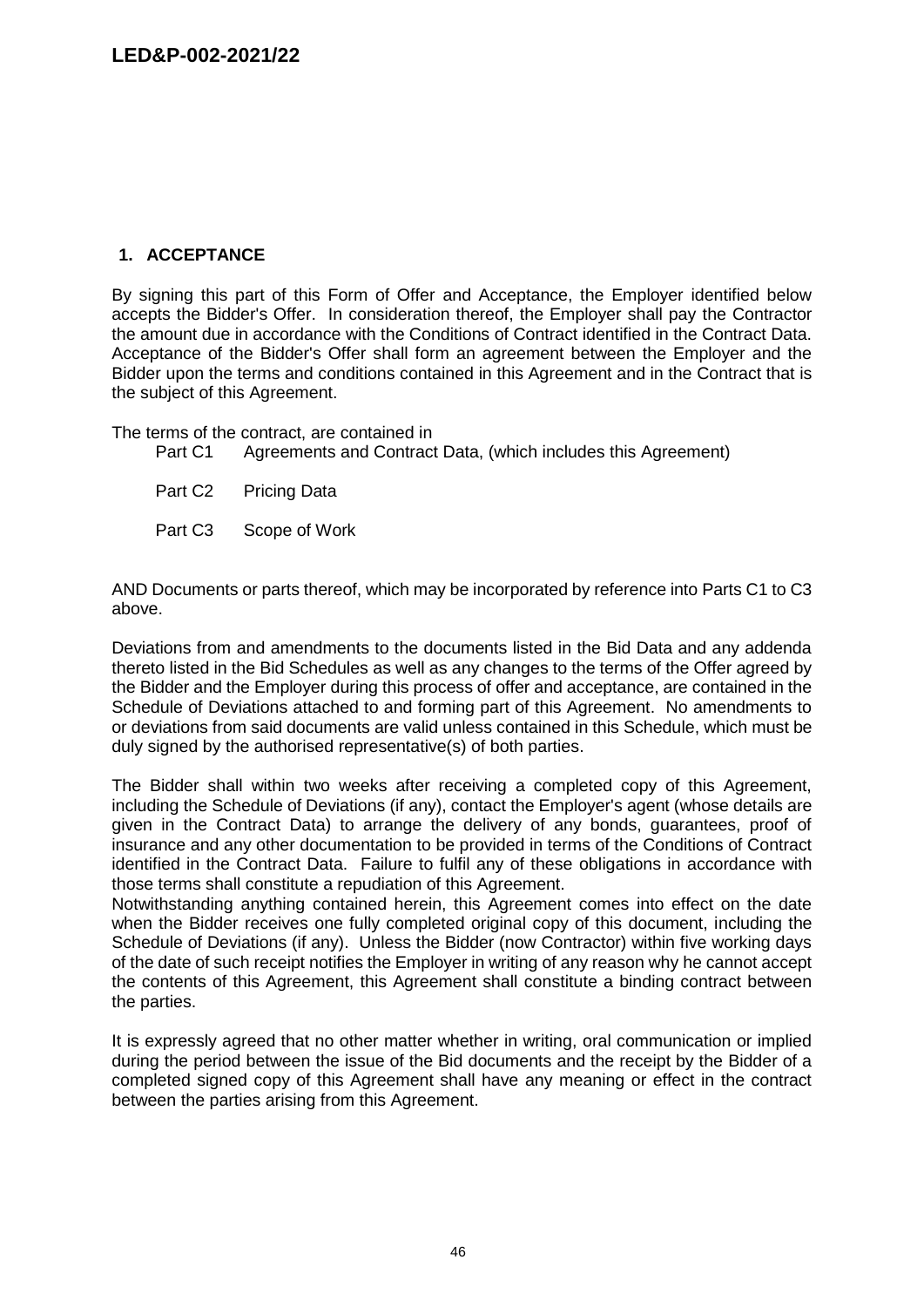**FOR THE EMPLOYER: MOLEMOLE LOCAL MUNICIPALITY [TO BE SIGNED BY MUNICIPAL MANAGER]**

| Name      |  |
|-----------|--|
| Capacity  |  |
|           |  |
| Signature |  |
| Date      |  |

# **C.1.2 SCHEDULE OF DEVIATIONS [WRITE N/A IF NOT APPLICABLE]**

Notes:

- 1. The extent of deviations from the bid documents issued by the Employer prior to the bid closing date is limited to those permitted in terms of the Conditions of Bid.
- 2. A Bidder's covering letter shall not be included in the final contract document. Should any matter in such letter, which constitutes a deviation as aforesaid become the subject of agreements reached during the process of offer and acceptance, the outcome of such agreement shall be recorded here.
- 3. Any other matter arising from the process of offer and acceptance either as a confirmation, clarification or change to the bid documents and which it is agreed by the Parties becomes an obligation of the contract shall also be recorded here.
- 4. Any change or addition to the bid documents arising from the above agreements and recorded here, shall also be incorporated into the final draft of the Contract.

| $\mathbf 1$  |                                                                             |  |
|--------------|-----------------------------------------------------------------------------|--|
|              | Details<br><u> 1980 - Andrea Stadt Britain, amerikan bestean ingilandi.</u> |  |
| $\mathbf{2}$ |                                                                             |  |
|              |                                                                             |  |
| 3            |                                                                             |  |
|              |                                                                             |  |
| 4            |                                                                             |  |
|              |                                                                             |  |
| 5            |                                                                             |  |
|              |                                                                             |  |